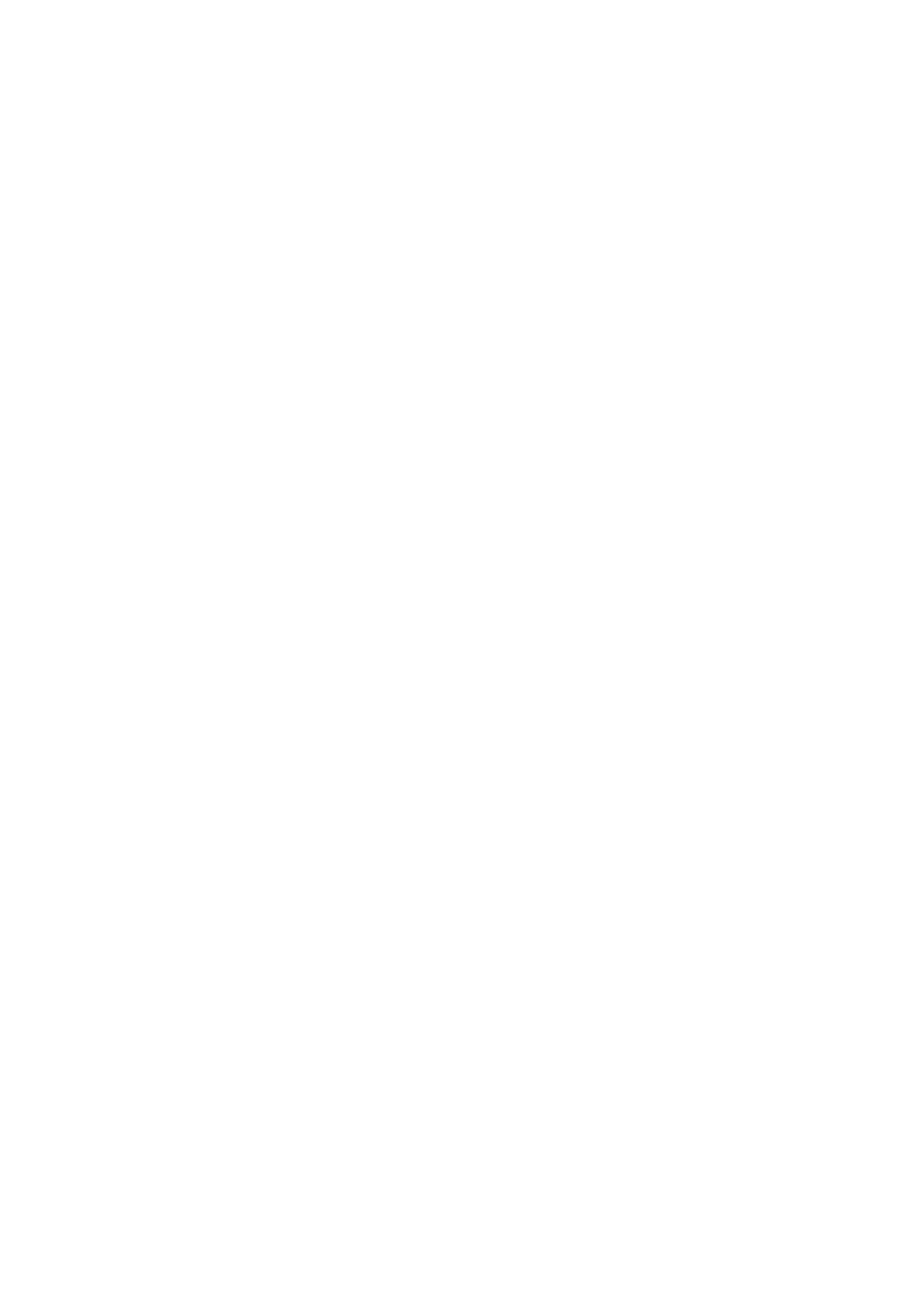# **NORTHERN TERRITORY OF AUSTRALIA**

## **SUPERANNUATION LEGISLATION AMENDMENT AND REPEAL ACT 2014**

**Act No. [ ] of 2014** \_\_\_\_\_\_\_\_\_\_\_\_\_\_\_\_\_\_\_\_

\_\_\_\_\_\_\_\_\_\_\_\_\_\_\_\_\_\_\_\_

# **Table of provisions**

| Part 1 | <b>Preliminary matters</b> |
|--------|----------------------------|
|--------|----------------------------|

| $\sqrt{2}$ |  |
|------------|--|

# **Part 2 General amendments**

# **Division 1 Superannuation Act**

| 3<br>4 |            |                      |                                                            |
|--------|------------|----------------------|------------------------------------------------------------|
| 5      |            |                      |                                                            |
| 6      |            |                      |                                                            |
|        | 3AA        | Meaning of dependant |                                                            |
| 7      |            |                      |                                                            |
|        | 3B         |                      | Application of Criminal Code                               |
| 8      |            |                      |                                                            |
| 9      |            |                      |                                                            |
|        | 8BA        | Delegation           |                                                            |
| 10     |            |                      |                                                            |
|        | 8TA        | Committees           |                                                            |
| 11     |            |                      |                                                            |
|        | 8TB        |                      | Apportionment of Trustee Board's general costs             |
| 12     |            |                      |                                                            |
| 13     |            |                      |                                                            |
|        | 8W         | direction            | Trustee Board members and committee members not subject to |
| 14     |            |                      |                                                            |
|        | 28         |                      | Records of accumulation accounts                           |
| 15     |            |                      |                                                            |
| 16     |            |                      |                                                            |
| 17     |            |                      |                                                            |
|        | Division 5 |                      | Release of amounts to pay tax debts                        |
|        | 45DA       | Definitions          |                                                            |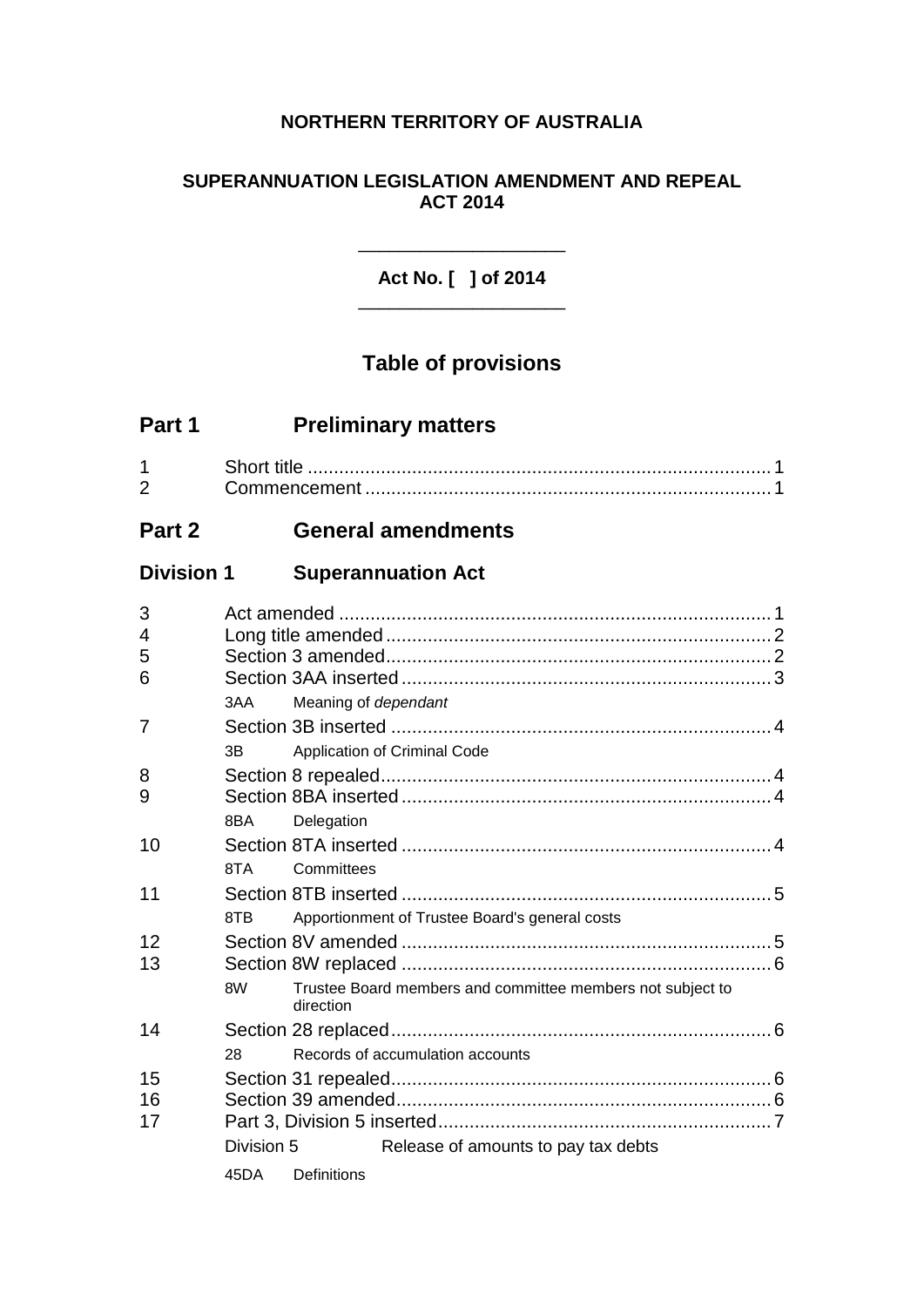|                                        | 45DB<br>45DC<br>45DD                                             | Release amount                           | Release of amount on issue of release authority by ATO                                                              |  |
|----------------------------------------|------------------------------------------------------------------|------------------------------------------|---------------------------------------------------------------------------------------------------------------------|--|
| 18<br>19<br>20<br>21<br>22<br>23<br>24 | Effect of releasing benefit<br>Part 5B<br><b>General matters</b> |                                          |                                                                                                                     |  |
| 25                                     | 49J<br>49K<br>49L                                                | Misleading information                   | Information to be provided to Commissioner or Trustee Board<br>Confidentiality of information                       |  |
| 26                                     |                                                                  |                                          |                                                                                                                     |  |
|                                        | Part 8                                                           |                                          | <b>Transitional matters for Superannuation</b><br>Legislation Amendment and Repeal Act 2014                         |  |
|                                        | Division 1                                                       |                                          | General                                                                                                             |  |
|                                        | 64                                                               | Application of offences                  |                                                                                                                     |  |
|                                        | Division 2                                                       |                                          | Allocated pensions                                                                                                  |  |
|                                        | 65<br>66<br>67<br>68<br>69                                       | Definitions<br>Acquisition on just terms | Continued payment of existing allocated pensions<br>Termination of allocated pensions<br>Transfer to successor fund |  |
| <b>Division 2</b>                      |                                                                  |                                          | <b>Legislative Assembly Members'</b><br><b>Superannuation Fund Act</b>                                              |  |
| 27<br>28                               | 3B                                                               |                                          | Application of Criminal Code                                                                                        |  |
| 29                                     |                                                                  |                                          |                                                                                                                     |  |
| 30                                     |                                                                  |                                          |                                                                                                                     |  |
| 31                                     |                                                                  |                                          |                                                                                                                     |  |
| 32                                     |                                                                  |                                          |                                                                                                                     |  |
|                                        | 25AB                                                             |                                          | Commutation to pay tax debts                                                                                        |  |
| 33                                     | 28A                                                              |                                          | Confidentiality of information                                                                                      |  |
| <b>Division 3</b>                      |                                                                  |                                          | <b>Administrators Pensions Act</b>                                                                                  |  |
|                                        |                                                                  |                                          |                                                                                                                     |  |

| 34 |  |                                  |  |
|----|--|----------------------------------|--|
| 35 |  |                                  |  |
| 36 |  |                                  |  |
|    |  | 3AB Application of Criminal Code |  |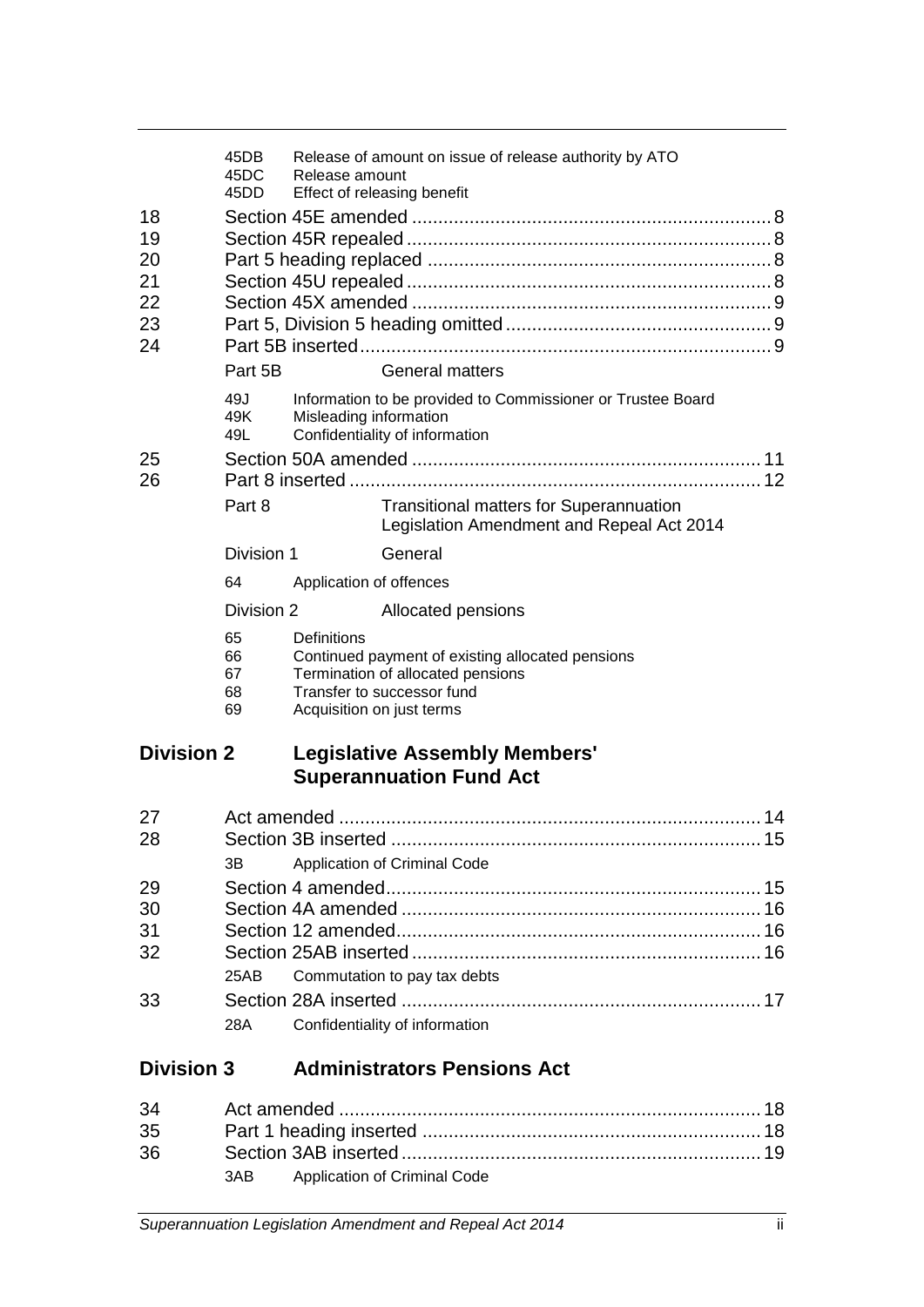| 37 |                                    |  |
|----|------------------------------------|--|
| 38 |                                    |  |
| 39 |                                    |  |
| 40 |                                    |  |
| 41 |                                    |  |
| 42 |                                    |  |
| 43 |                                    |  |
|    | 10A Confidentiality of information |  |

# **Division 4 Superannuation Regulations**

| 44 |                                     |  |
|----|-------------------------------------|--|
| 45 |                                     |  |
| 46 |                                     |  |
| 47 |                                     |  |
|    | Release of amounts to pay tax debts |  |
| 48 |                                     |  |

# **Division 5 Northern Territory Government and Public Authorities' Superannuation Scheme Rules**

| 49  |        |                                                                                             | 22 |
|-----|--------|---------------------------------------------------------------------------------------------|----|
| -50 |        |                                                                                             | 23 |
| 51  |        |                                                                                             | 23 |
| 52  |        |                                                                                             |    |
| 53  |        |                                                                                             | 23 |
| -54 |        |                                                                                             | 23 |
| 55  |        |                                                                                             | 24 |
| 56  |        |                                                                                             | 24 |
| 57  |        |                                                                                             | 24 |
| 58  |        |                                                                                             | 25 |
|     | Part V | <b>Transitional matters for Superannuation</b><br>Legislation Amendment and Repeal Act 2014 |    |

Abolition of reduced benefit classifications

# **Division 6 Northern Territory Supplementary Superannuation Scheme Instrument**

| 60 L         |  |
|--------------|--|
| 61 <b>61</b> |  |

# **Part 3 Amendments about claim times and review of decisions**

| <b>Division 1</b> | <b>Superannuation Act</b> |
|-------------------|---------------------------|
|                   |                           |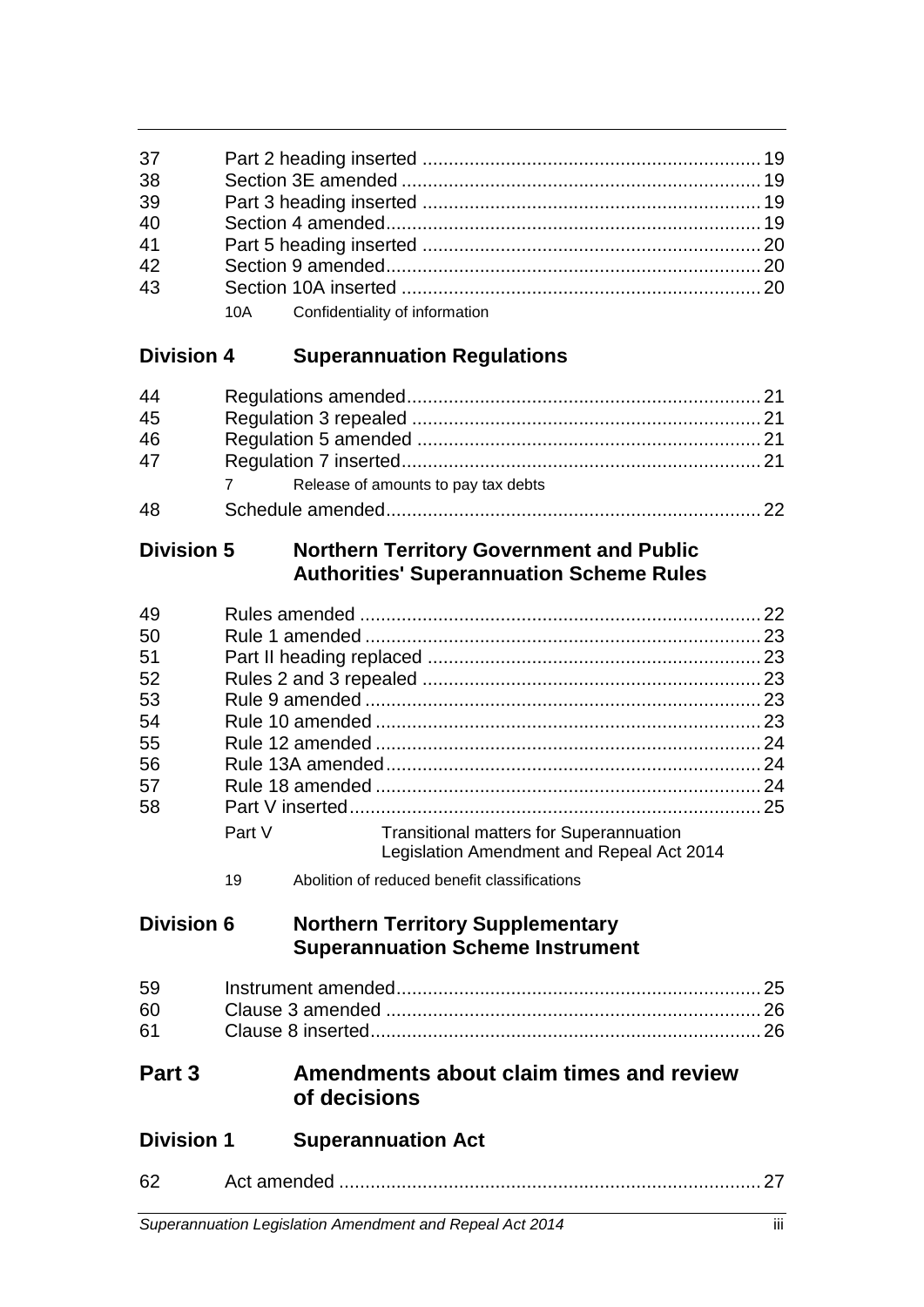| 63<br>64<br>65<br>66<br>67<br>68<br>69 |                                                      |                                          |                                                                                                                                                                                                                          |          |
|----------------------------------------|------------------------------------------------------|------------------------------------------|--------------------------------------------------------------------------------------------------------------------------------------------------------------------------------------------------------------------------|----------|
|                                        | Part 5A                                              |                                          | Review of decisions                                                                                                                                                                                                      |          |
|                                        | 49A<br>49B<br>49C<br>49D<br>49E<br>49F<br>49G<br>49H | Definitions<br>Tribunal has jurisdiction | Meaning of reviewable decision<br>Application for review by Commissioner<br>Commissioner to review decision<br>Conduct and determination of review<br>Notice of decision on review<br>Application for review by Tribunal |          |
| 70                                     |                                                      |                                          |                                                                                                                                                                                                                          |          |
|                                        | Division 3                                           |                                          | Claim times and review of decisions                                                                                                                                                                                      |          |
|                                        | 70<br>71<br>72                                       | Definition                               | Time limit for claiming permanent invalidity benefit<br>Part 5A - decisions about NTGPAS and NTGDI Schemes made                                                                                                          |          |
|                                        | 73                                                   | before commencement<br>commencement      | Part 5A - decisions about LAMS Scheme made before                                                                                                                                                                        |          |
|                                        | 74                                                   |                                          | Part 5A - decisions about NTSS Scheme made before                                                                                                                                                                        |          |
|                                        | 75                                                   | commencement<br>commencement             | Part 5A - decisions about PSB Scheme made before                                                                                                                                                                         |          |
| <b>Division 2</b>                      |                                                      |                                          | <b>Legislative Assembly Members'</b><br><b>Superannuation Fund Act</b>                                                                                                                                                   |          |
| 71<br>72                               | 27B                                                  | <b>Claims for benefits</b>               |                                                                                                                                                                                                                          | 34<br>34 |
| 73                                     |                                                      |                                          |                                                                                                                                                                                                                          |          |
|                                        | Part VII                                             |                                          | <b>Transitional matters for Superannuation</b><br>Legislation Amendment and Repeal Act 2014                                                                                                                              |          |
|                                        | 37                                                   |                                          | Time limit for claiming retirement through ill health benefit                                                                                                                                                            |          |
| <b>Division 3</b>                      |                                                      |                                          | <b>Administrators Pensions Act</b>                                                                                                                                                                                       |          |
| 74<br>75                               |                                                      | Saction 3 amandad                        |                                                                                                                                                                                                                          | 35<br>35 |

| $\mathbf{r}$ |        |                                       |  |
|--------------|--------|---------------------------------------|--|
| 75           |        |                                       |  |
| 76           |        |                                       |  |
|              | Part 4 | Review of decisions                   |  |
|              | 7A     | Meaning of <i>decision</i>            |  |
|              | 7B     | Application for review by Tribunal    |  |
|              | 7C     | Time limit for application for review |  |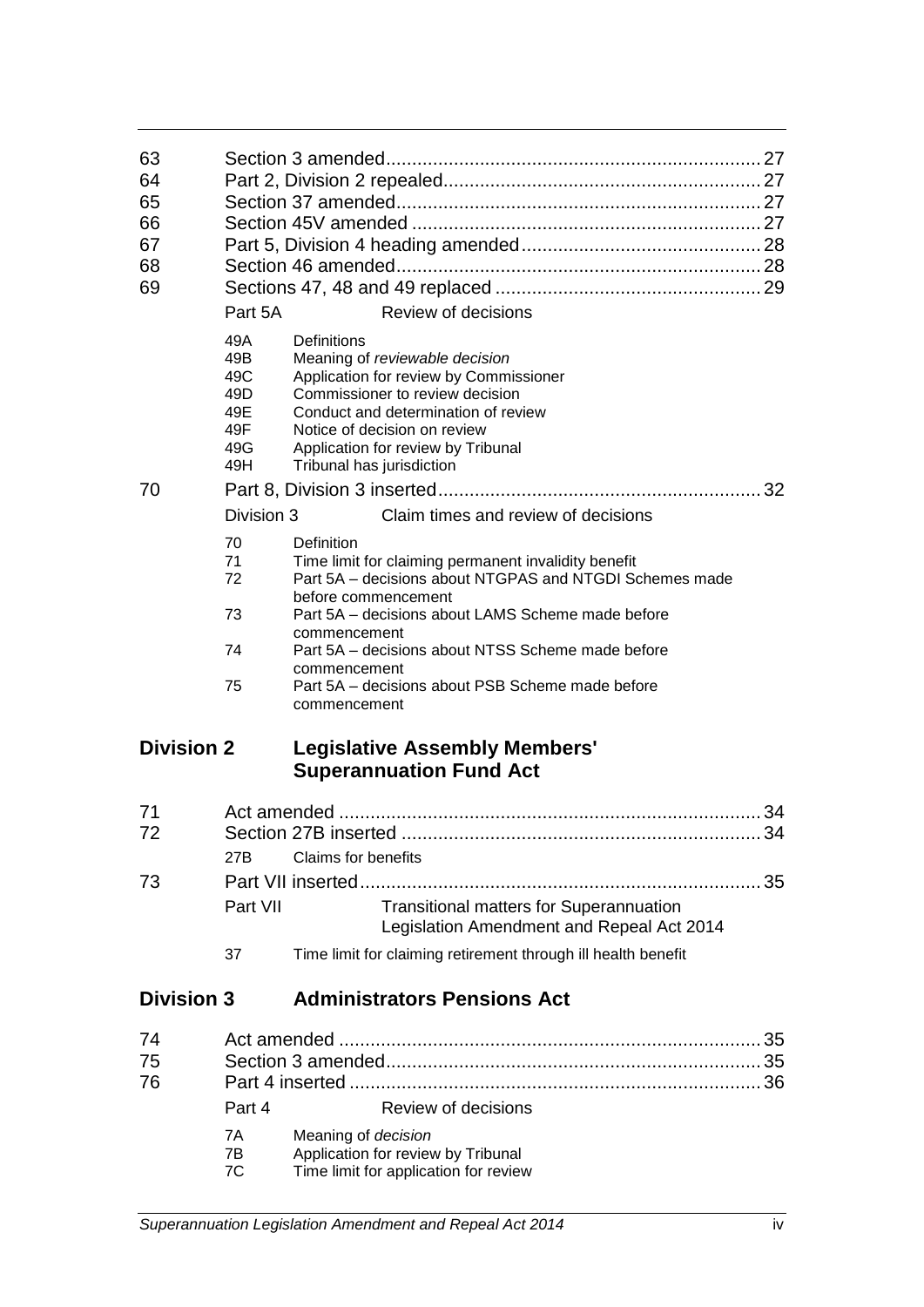| 77<br>78<br>79       | 7D.<br>12        | Tribunal has jurisdiction<br>Superannuation Legislation Amendment and Repeal Act 2014 |
|----------------------|------------------|---------------------------------------------------------------------------------------|
| <b>Division 4</b>    |                  | <b>Superannuation Regulations</b>                                                     |
| 80<br>81             | 8                | Time limits for applications for review of decisions                                  |
| <b>Division 5</b>    |                  | <b>Northern Territory Supplementary</b><br><b>Superannuation Scheme Instrument</b>    |
| 82<br>83<br>84       |                  |                                                                                       |
|                      |                  |                                                                                       |
| Part 4               |                  | <b>Repeal and amendments about unclaimed</b><br>benefits                              |
| <b>Division 1</b>    |                  | <b>Repeal</b>                                                                         |
| 85                   |                  |                                                                                       |
| <b>Division 2</b>    |                  | <b>Superannuation Act</b>                                                             |
| 86<br>87<br>88<br>89 | 45Z              | Unclaimed benefits and lost members                                                   |
|                      | Division 4<br>76 | <b>Unclaimed benefits</b><br>Transfer of unclaimed benefits to ATO                    |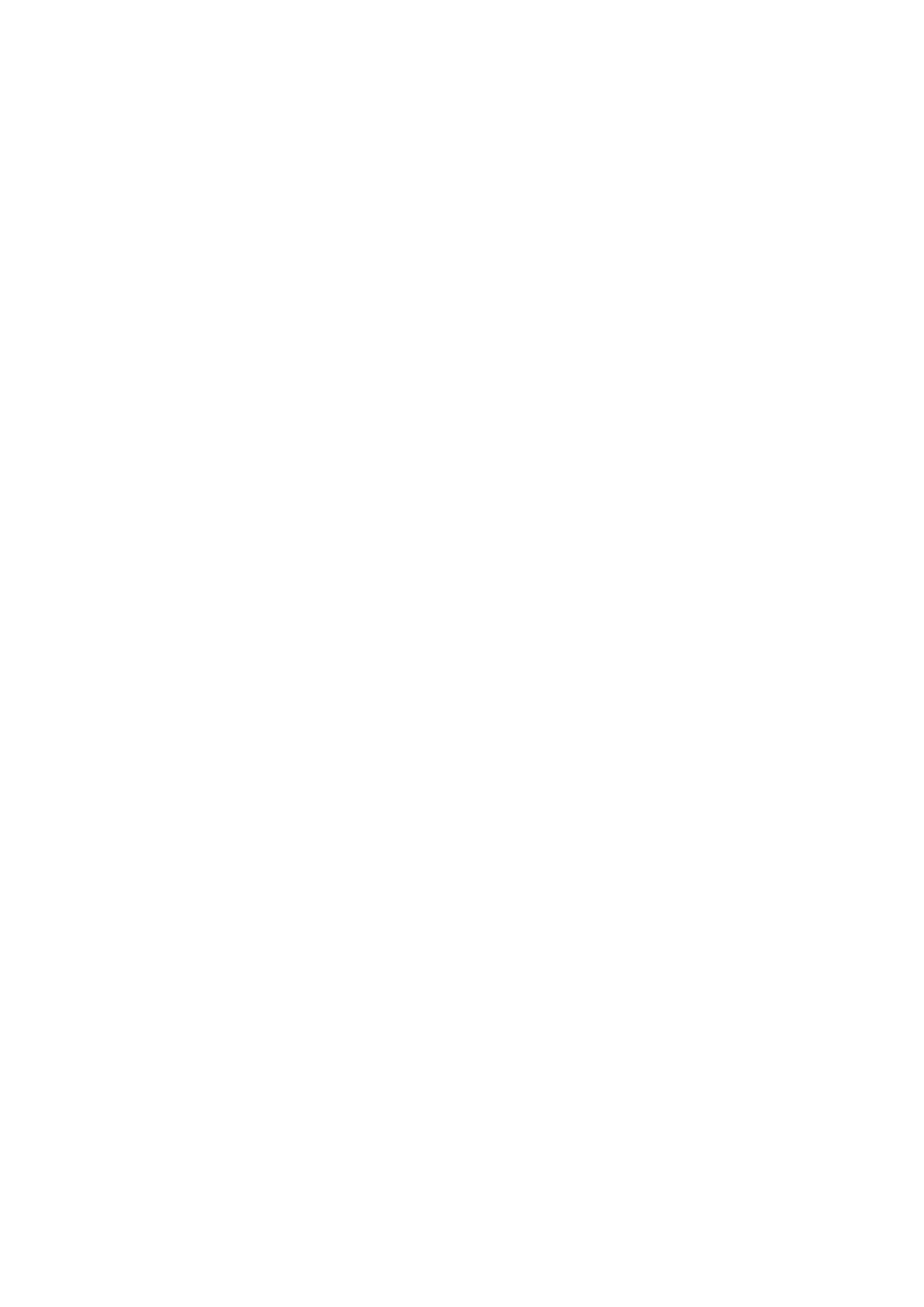

# **NORTHERN TERRITORY OF AUSTRALIA** \_\_\_\_\_\_\_\_\_\_\_\_\_\_\_\_\_\_\_\_

## **Act No. [ ] of 2014** \_\_\_\_\_\_\_\_\_\_\_\_\_\_\_\_\_\_\_\_

An Act to repeal or amend various legislation relating to superannuation

[*Assented to [ ] 2014*] [*Second reading [ ] 2014*]

**The Legislative Assembly of the Northern Territory enacts as follows:**

# **Part 1 Preliminary matters**

## **1 Short title**

This Act may be cited as the *Superannuation Legislation Amendment and Repeal Act 2014.*

## **2 Commencement**

This Act commences on the day fixed by the Administrator by *Gazette* notice.

# **Part 2 General amendments**

# **Division 1 Superannuation Act**

## **3 Act amended**

This Division amends the *Superannuation Act*.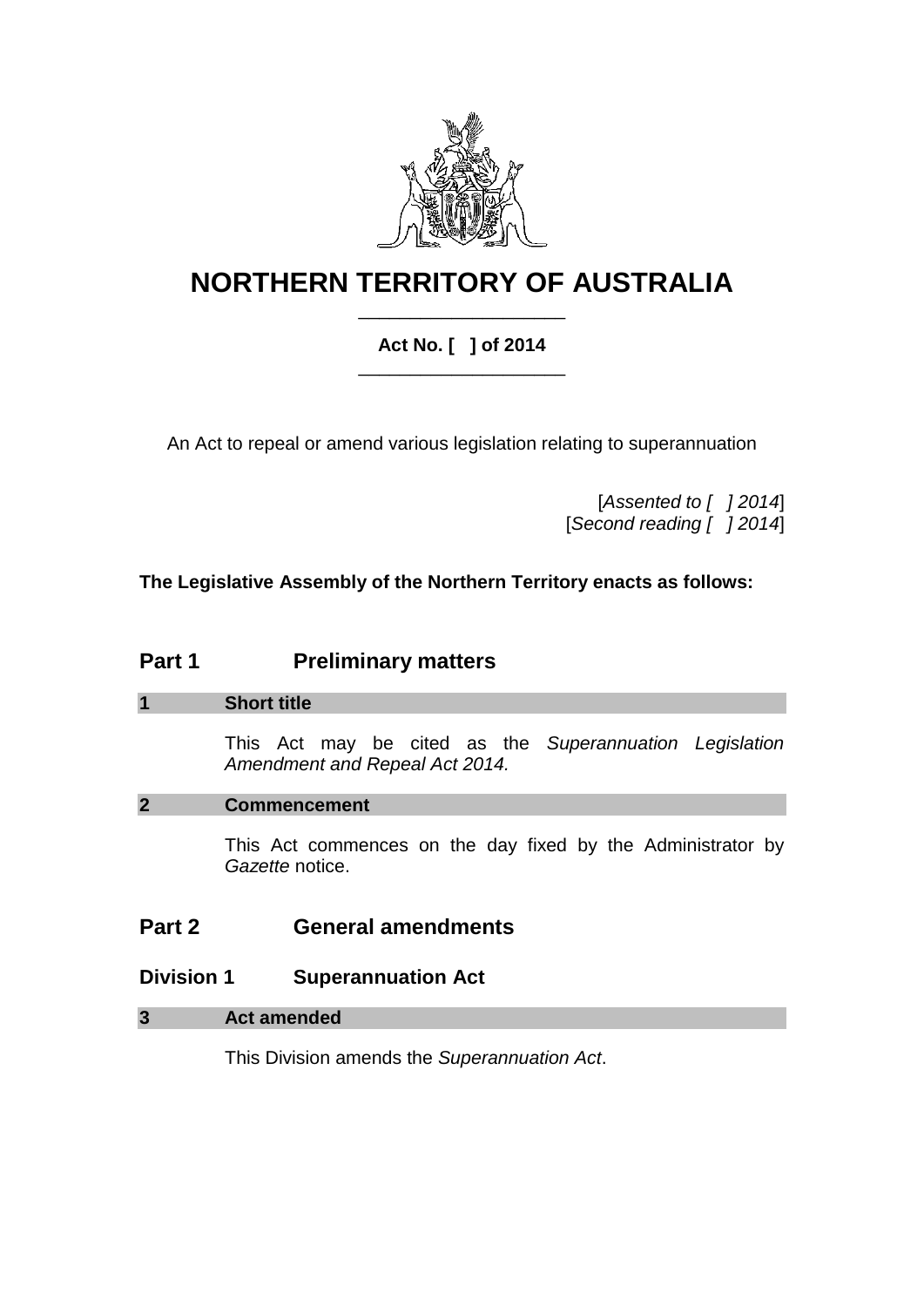#### **4 Long title amended**

Long title

*omit*

all words from "**the (closed)**" to "**Invalidity Scheme**"

*insert*

**various superannuation schemes for certain public sector employees and other persons**

#### **5 Section 3 amended**

(1) Section 3(1), definitions *allocated pension*, *dependant* and *exempt public sector superannuation scheme*

*omit*

(2) Section 3(1)

*insert (in alphabetical order)*

*ATO* means the Commonwealth Commissioner of Taxation.

*committee member* means a member of a committee established under section 8TA.

*dependant*, see section 3AA.

*exempt public sector superannuation scheme*, see section 10 of the SIS Act.

*LAMS Scheme* means the scheme established by the *Legislative Assembly Members' Superannuation Fund Act*.

*NTG scheme* means one of the following:

- (a) the NTGPAS Scheme;
- (b) the NTGDI Scheme;
- (c) the LAMS Scheme;
- (d) the NTSS Scheme;
- (e) a scheme in relation to which the Trustee Board exercises powers or performs functions under section 8B(1)(d).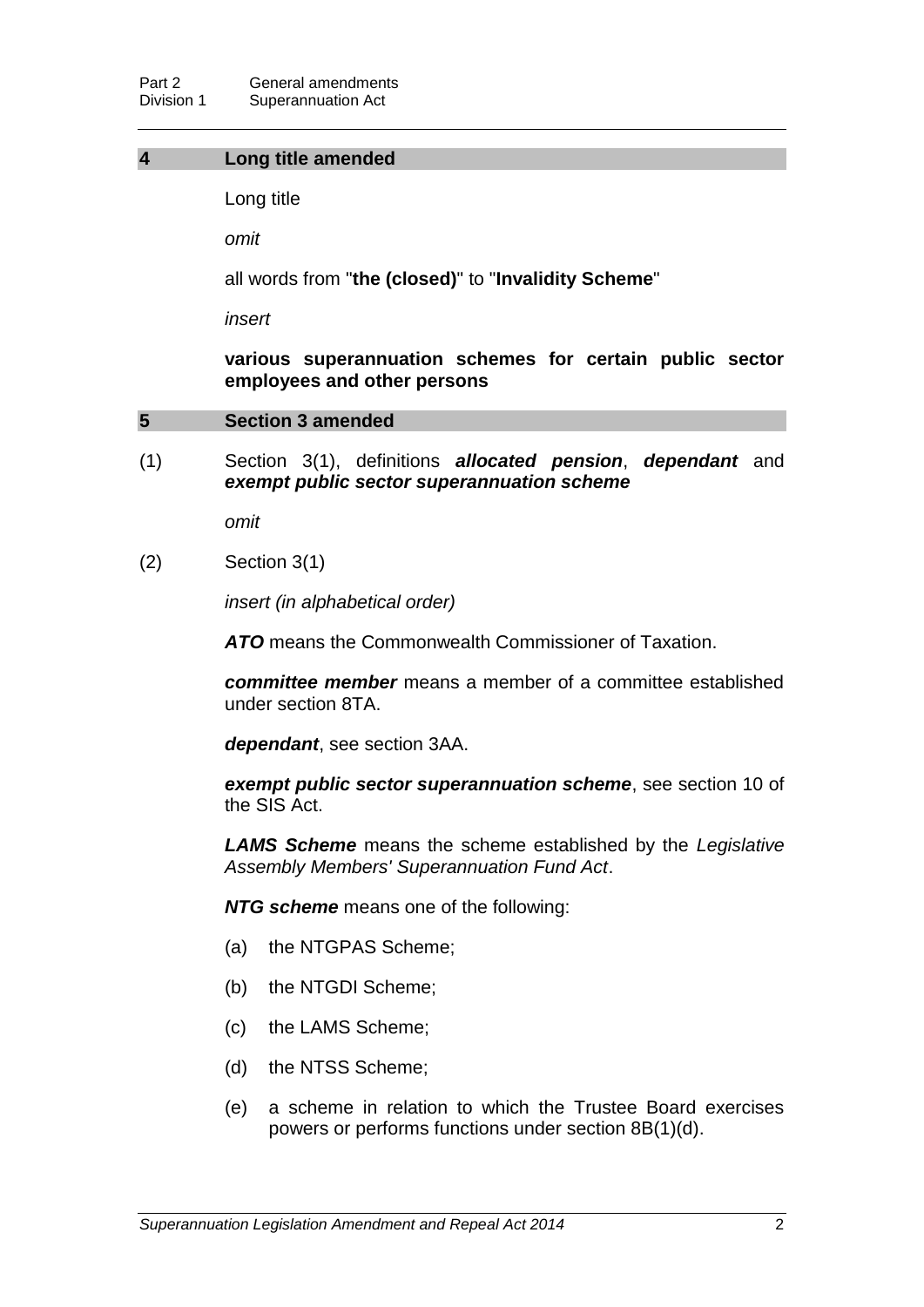*NTSS Scheme* means the Northern Territory Supplementary Superannuation Scheme established by instrument made by the Treasurer and dated 4 January 1989.

*SIS Act* means the *Superannuation Industry (Supervision) Act 1993* (Cth).

(3) Section 3(1), definition *public authority*, paragraph (a), after "Agency"

*insert*

(whether its nomination in an Administrative Arrangements Order is as an Agency for the purposes of the *Public Sector Employment and Management Act*, the *Financial Management Act* or both)

## **6 Section 3AA inserted**

After section 3

*insert*

#### **3AA Meaning of** *dependant*

(1) In this Act:

*dependant*, in relation to a person, includes the following:

- (a) a spouse of the person;
- (b) a child of the person;
- (c) a person with whom the person has, in the Commissioner's opinion, an interdependency relationship (as defined in section 10A of the SIS Act).
- (2) A reference in this Act to a dependant of a person who is dead, is a reference to a person who was a dependant of the person immediately before his or her death.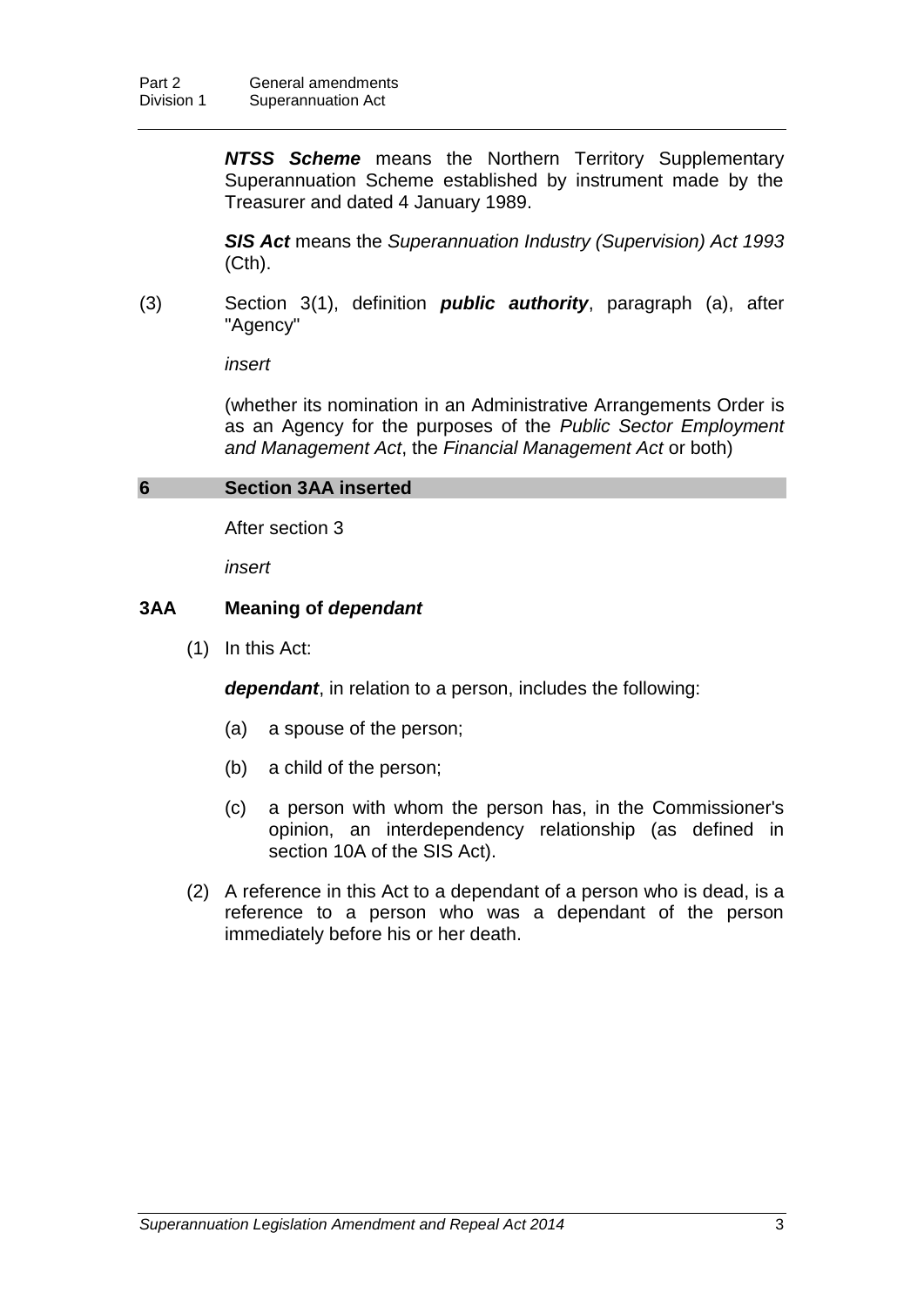#### **7 Section 3B inserted**

After section 3A, in Part 1

*insert*

## **3B Application of Criminal Code**

Part IIAA of the Criminal Code applies to an offence against this Act.

*Note for section 3B*

Part IIAA of the Criminal Code states the general principles of criminal *responsibility, establishes general defences, and deals with burden of proof. It also defines, or elaborates on, certain concepts commonly used in the creation of offences.*

#### **8 Section 8 repealed**

Section 8

*repeal*

#### **9 Section 8BA inserted**

After section 8B, in Part 2, Division 1A, Subdivision 1

*insert*

#### **8BA Delegation**

The Trustee Board may delegate any of the Board's powers and functions under this Act to:

- (a) a Trustee Board member; or
- (b) a committee established under section 8TA.

#### **10 Section 8TA inserted**

After section 8T, in Part 2, Division 1A, Subdivision 3

*insert*

#### **8TA Committees**

(1) The Trustee Board may establish committees to assist it in the performance of its functions.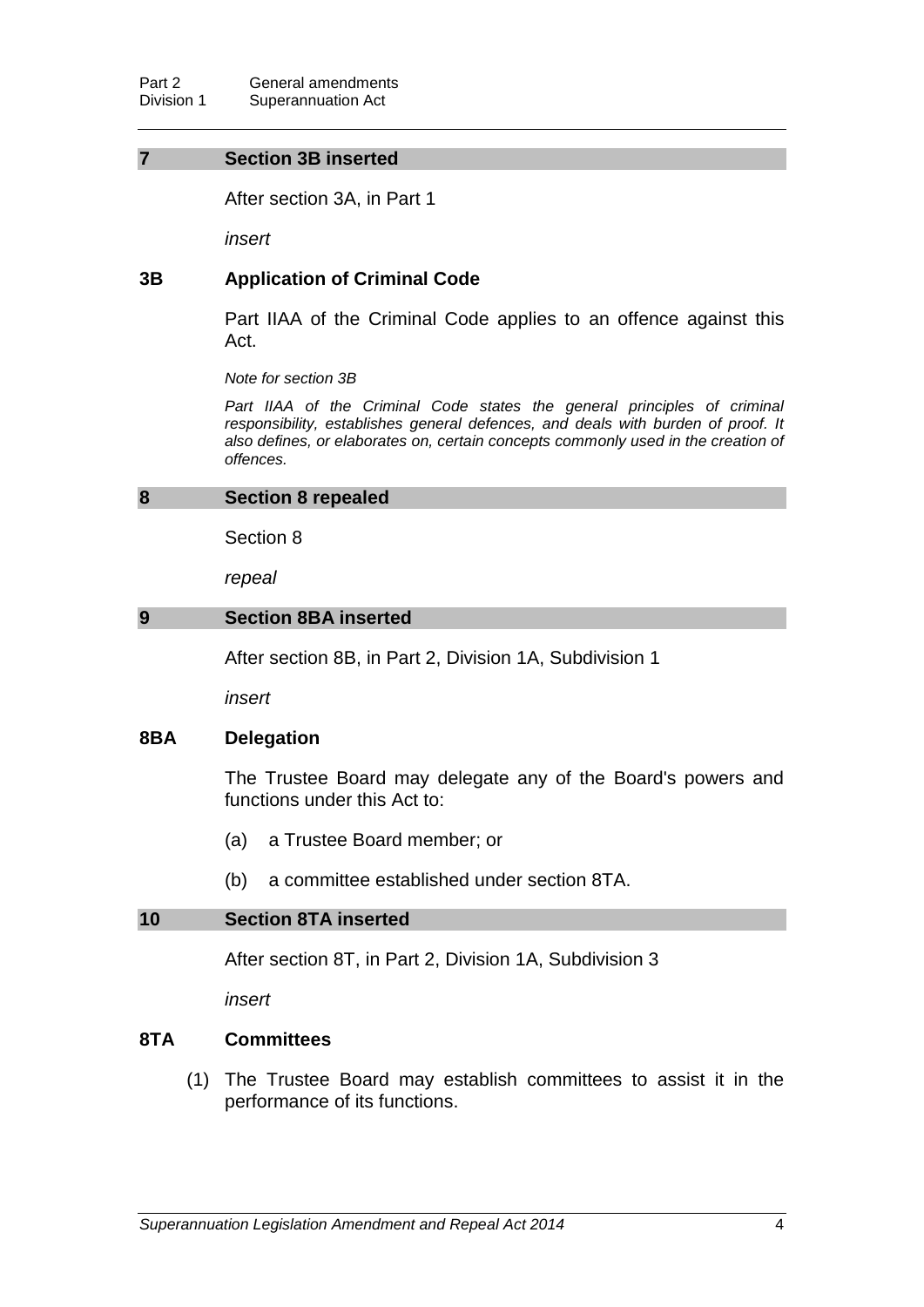## (2) A committee:

- (a) must include a Trustee Board member as chairperson of the committee; and
- (b) may include one or more other Trustee Board members; and
- (c) may include one or more persons who are not Trustee Board members.
- (3) Subject to any directions given by the Trustee Board, a committee may determine its own procedures.
- (4) Sections 8S and 8T apply in relation to a committee and its members as if they were the Trustee Board and Board members.

#### **11 Section 8TB inserted**

Before section 8U, in Part 2, Division 1A, Subdivision 4

*insert*

## **8TB Apportionment of Trustee Board's general costs**

- (1) The Board may apportion the Board's general costs between Board managed schemes in a manner the Board considers appropriate.
- (2) In this section:

*Board's general costs* means costs incurred by the Board in exercising its powers and performing its functions that are not attributable solely to the administration of one fund or scheme.

*Board managed scheme* means one of the following:

- (a) the NTGPAS Scheme;
- (b) the LAMS Scheme;
- (c) a scheme in relation to which the Trustee Board exercises powers or performs functions under section 8B(1)(d).

#### **12 Section 8V amended**

Section 8V(1), after "member"

*insert*

or committee member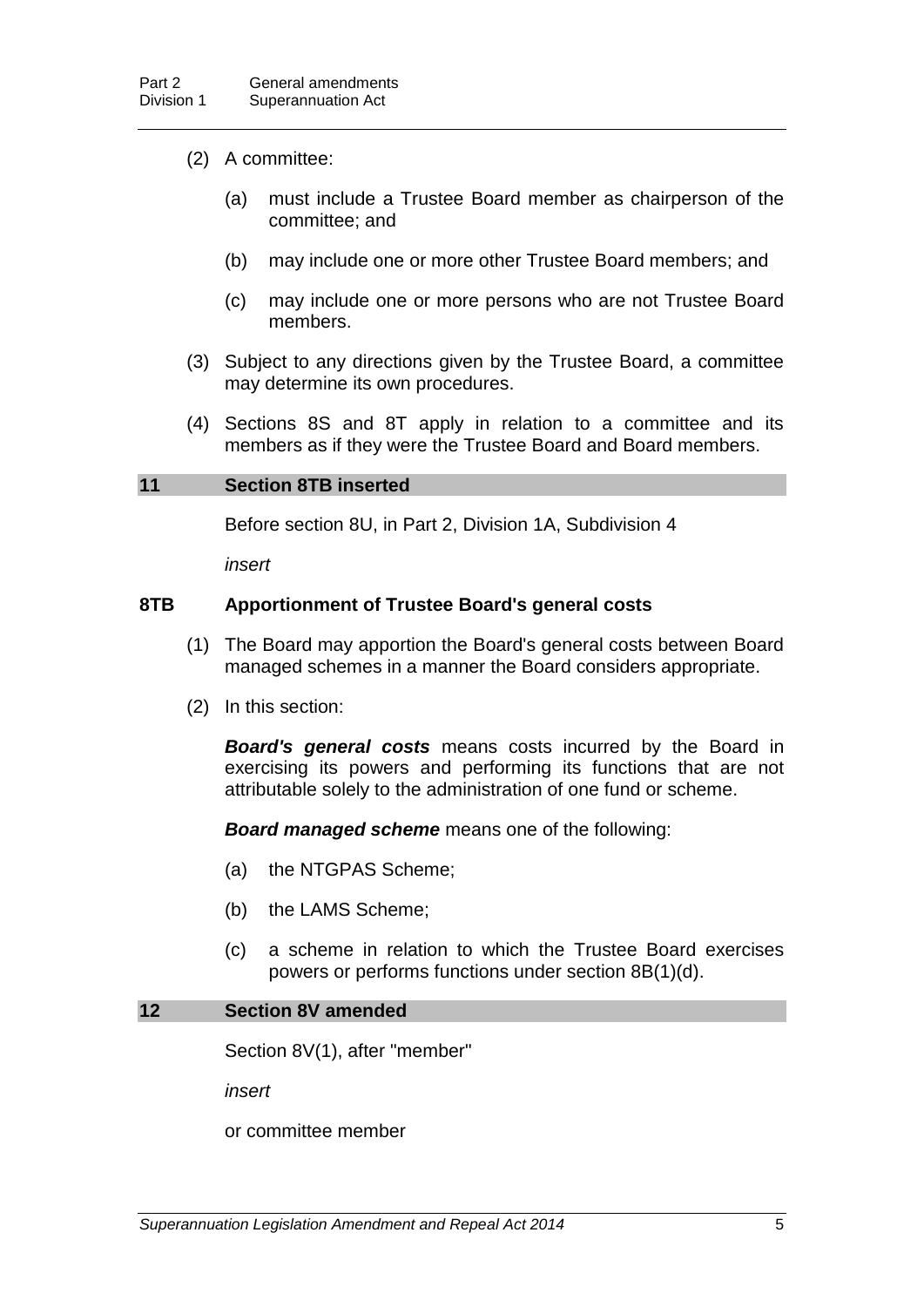## **13 Section 8W replaced**

Section 8W

*repeal, insert*

## **8W Trustee Board members and committee members not subject to direction**

A Trustee Board member or committee member is not subject to the direction of anyone in relation to the way in which he or she exercises powers or performs functions as a Board member or committee member.

#### **14 Section 28 replaced**

Section 28

*repeal, insert*

### **28 Records of accumulation accounts**

The Commissioner must record the following in the accumulation account of a member or adherent:

- (a) contributions and approved deposits made to the account;
- (b) the return on the account;
- (c) benefits and other amounts paid from the account;
- (d) any other amounts debited or credited to the account.

## **15 Section 31 repealed**

Section 31

*repeal*

#### **16 Section 39 amended**

Section 39(2)(b)(ii)

*omit, insert*

- (ii) costs incurred by the Trustee Board in the management of the Fund; and
- (iia) the portion of the Board's general costs (as defined in section 8TB(2)) that are apportioned under that section to the Scheme; and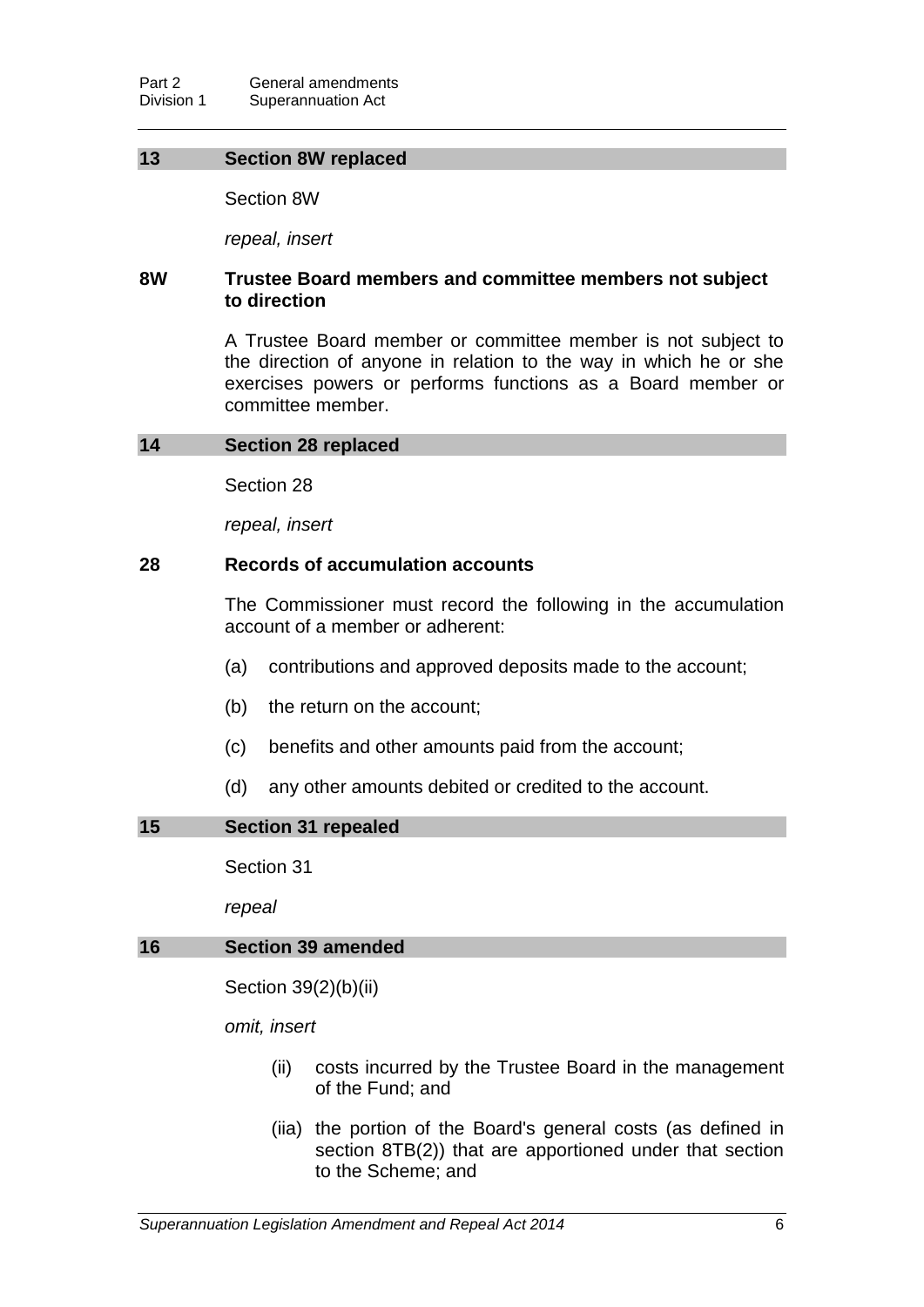(iib) the cost of borrowing for the purposes of the Fund; and

## **17 Part 3, Division 5 inserted**

After section 45D

*insert*

## **Division 5 Release of amounts to pay tax debts**

## **45DA Definitions**

In this Division:

*account holder* means an eligible employee or adherent.

*release amount*, see section 45DC.

*release authority* means an authorisation:

- (a) issued under provisions of a Commonwealth Act that are prescribed by regulation for this definition; and
- (b) authorising the Commissioner to release an amount from an account holder's entitlements under the Scheme.

## **45DB Release of amount on issue of release authority by ATO**

- (1) This section applies if:
	- (a) the ATO issues a release authority for an account holder; and
	- (b) the release authority is given to the Commissioner in accordance with the relevant Commonwealth Act and the Rules.
- (2) On receipt of the release authority, the Commissioner may pay the release amount:
	- (a) to the ATO; or
	- (b) if the relevant Commonwealth Act permits and the account holder so requests – to the account holder.

## **45DC Release amount**

- (1) The *release amount* is whichever of the following is the least:
	- (a) the amount authorised by the release authority to be paid;
	- (b) the amount the account holder or ATO requests to be paid;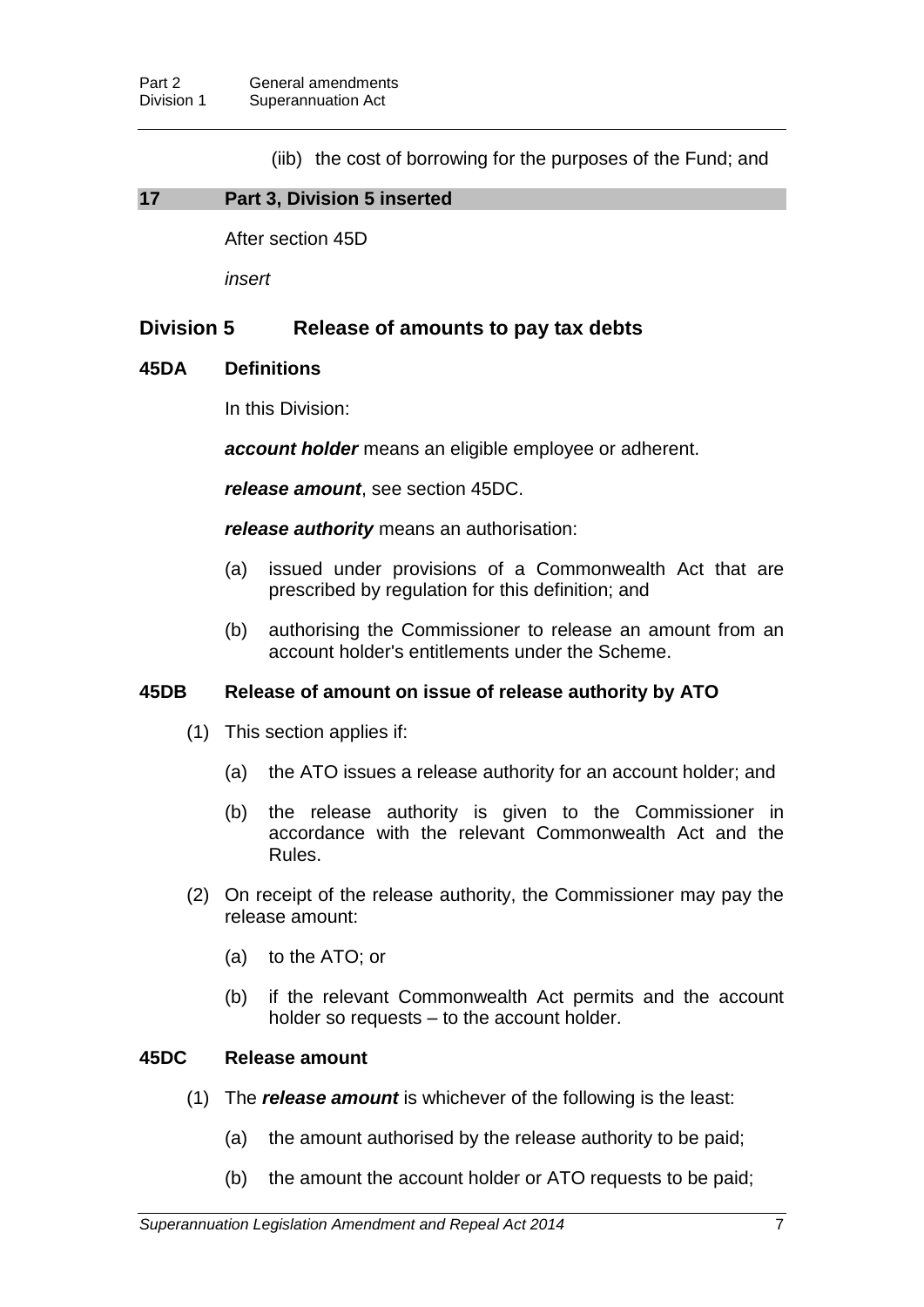(c) the maximum available for release under subsection (2).

#### (2) The *maximum available for release* is:

- (a) if the account holder is entitled to immediate payment of a benefit under the Scheme – the amount of that benefit; or
- (b) otherwise the balance of the account holder's accumulation account.

### **45DD Effect of releasing benefit**

- (1) This section applies if the Commissioner pays an amount to the ATO or an account holder under section 45DB(2).
- (2) If the account holder is entitled to immediate payment of a benefit under the Scheme, the amount of the benefit is reduced by the amount paid under section 45DB(2).
- (3) Otherwise, the Commissioner must debit the amount paid to the account holder's accumulation account.

## **18 Section 45E amended**

Section 45E(1), definition *death benefit*

*omit*

#### **19 Section 45R repealed**

Section 45R

*repeal*

#### **20 Part 5 heading replaced**

Part 5, heading

*omit, insert*

# **Part 5 General matters for NTGPAS Scheme and NTGDI Scheme**

#### **21 Section 45U repealed**

Section 45U

*repeal*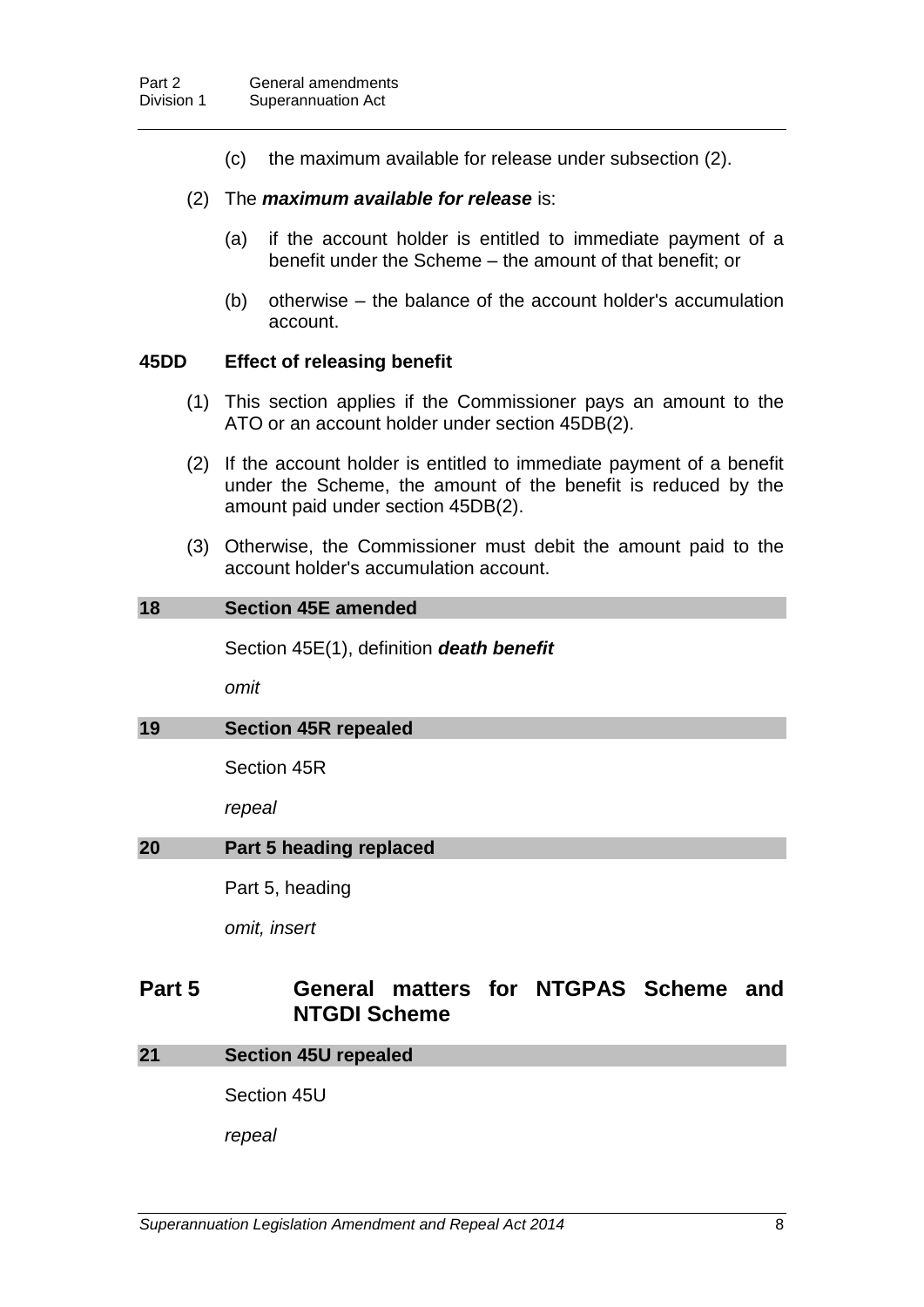## **22 Section 45X amended**

Section 45X(2)

*omit, insert*

- (2) The amount the Commissioner may pay under subsection (1) is subject to a limit of \$30 000 or, if a higher limit is fixed by regulation, the higher limit.
- (2A) The Commissioner may make a payment in excess of the limit applying under subsection (2) if the payment is made to a dependant who, in the Commissioner's opinion, requires the payment to alleviate financial hardship.

#### **23 Part 5, Division 5 heading omitted**

Part 5, Division 5, heading

*omit*

## **24 Part 5B inserted**

After section 49

*insert*

## **Part 5B General matters**

#### **49J Information to be provided to Commissioner or Trustee Board**

- (1) The Commissioner may, for the purposes of the operation or management of an NTG Scheme, require a person to do either or both of the following:
	- (a) answer questions or give information to the Commissioner or the Trustee Board;
	- (b) produce documents or other information to the Commissioner or the Trustee Board.
- (2) A person commits an offence if the person:
	- (a) is given a requirement under subsection (1); and
	- (b) engages in conduct that results in a failure to comply with the requirement.

Maximum penalty: 100 penalty units.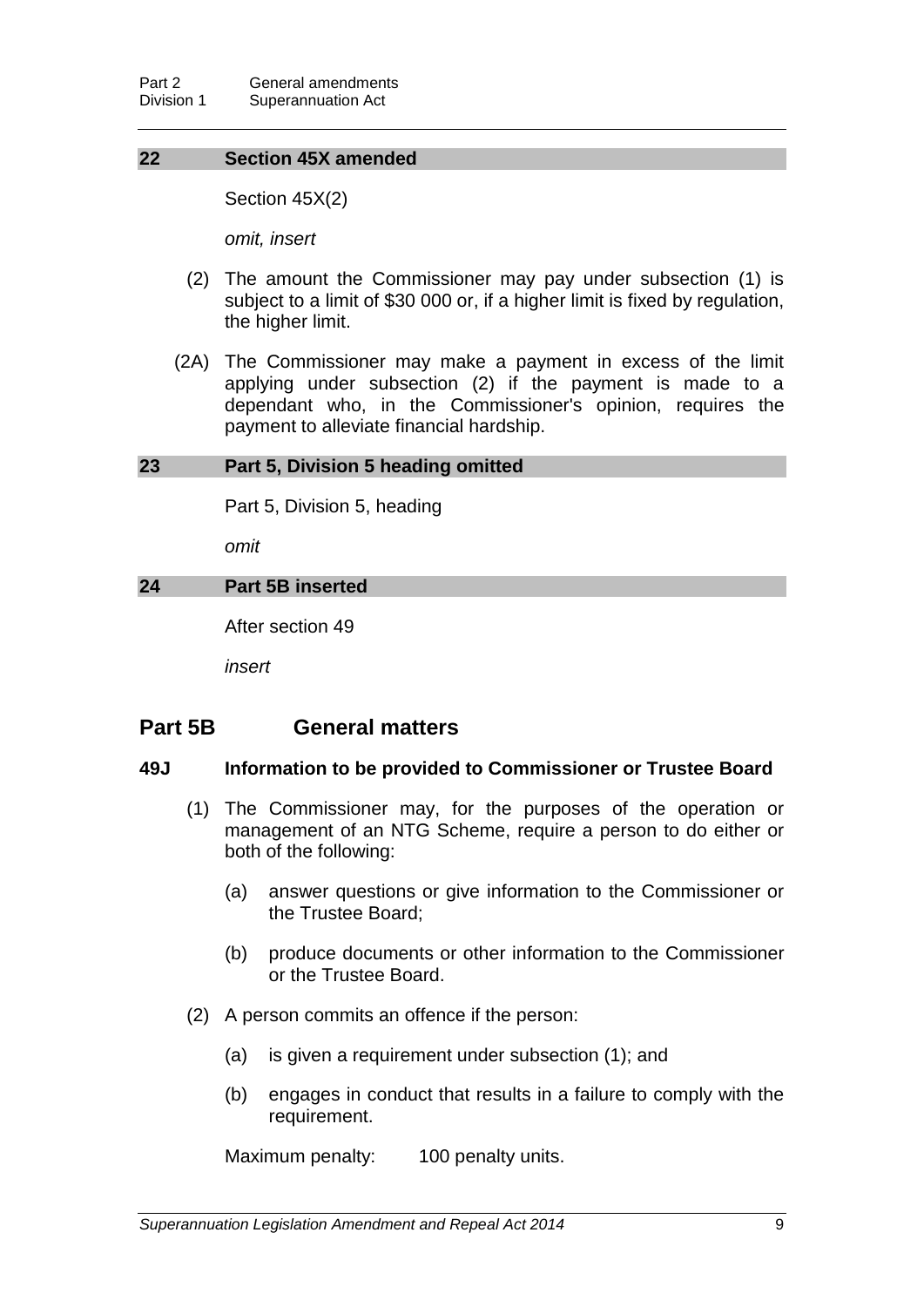(3) It is a defence to a prosecution for an offence against subsection (2) if the person establishes a reasonable excuse.

## **49K Misleading information**

- (1) A person commits an offence if the person:
	- (a) gives information to the Commissioner or the Trustee Board; and
	- (b) knows the information is misleading; and
	- (c) knows the Commissioner or Trustee Board is acting in an official capacity.

Maximum penalty: 100 penalty units.

- (2) A person commits an offence if the person:
	- (a) gives a document to the Commissioner or the Trustee Board; and
	- (b) knows the document contains misleading information; and
	- (c) knows the Commissioner or Trustee Board is acting in an official capacity.

Maximum penalty: 100 penalty units.

- (3) Subsection (2) does not apply if the person, when giving the document:
	- (a) draws the misleading aspect of the document to the recipient's attention; and
	- (b) to the extent to which the person can reasonably do so  $-$  gives the recipient the information necessary to remedy the misleading aspect of the document.
- (4) In this section:

*acting in an official capacity* means exercising powers or performing functions under this Act or otherwise connected with the administration of this Act or the operation or management of an NTG Scheme.

*misleading information* means information that is misleading in a material particular or because of the omission of a material particular.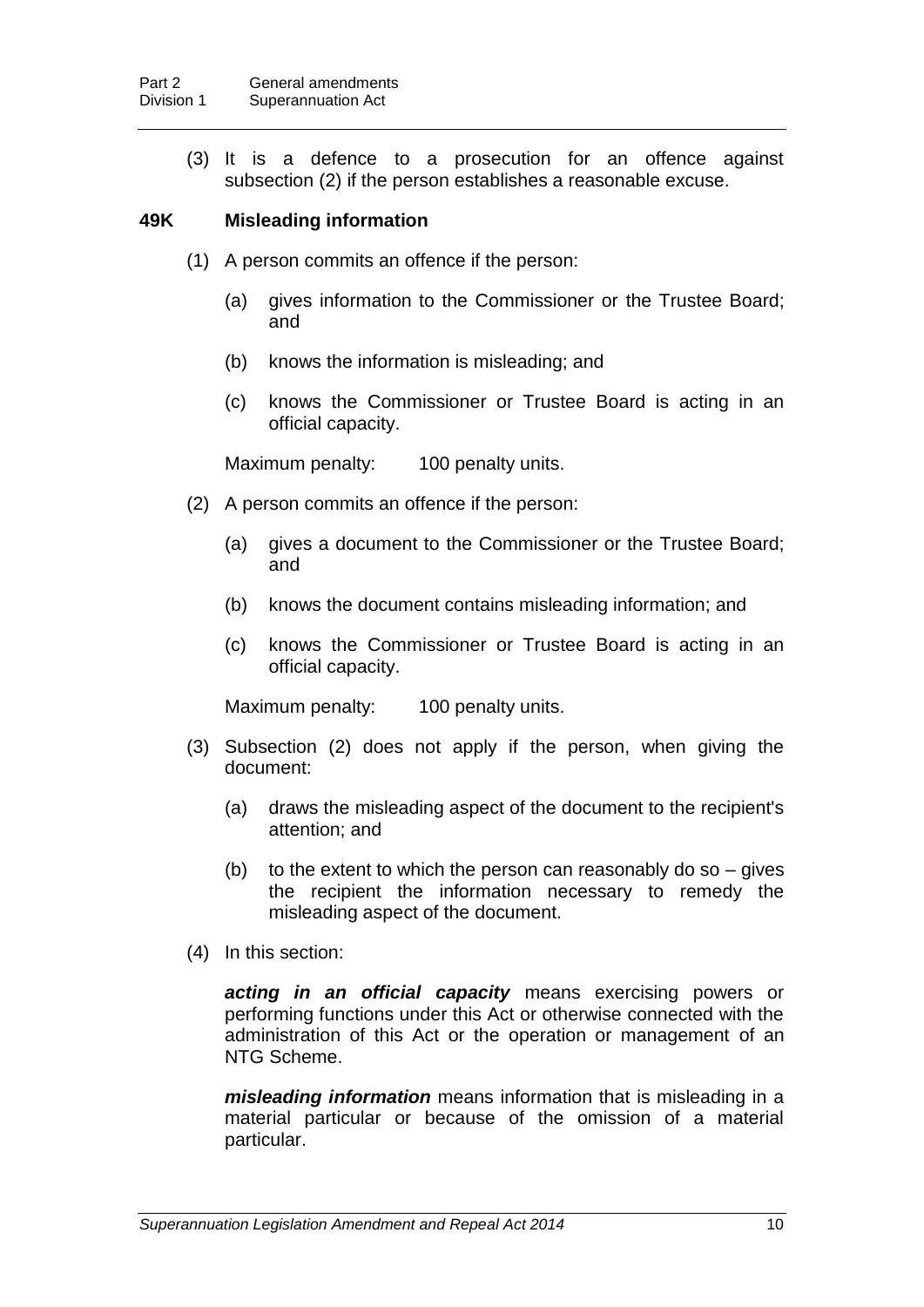## **49L Confidentiality of information**

- (1) A person commits an offence if the person:
	- (a) obtains information in the course of performing functions:
		- (i) connected with the administration of this Act; or
		- (ii) otherwise in relation to the operation or management of an NTG Scheme; and
	- (b) engages in conduct that results in the disclosure of the information.

Maximum penalty: 200 penalty units or imprisonment for 2 years.

- (2) Strict liability applies in relation to subsection (1)(a).
- (3) Subsection (1) does not apply if:
	- (a) the person discloses the information:
		- (i) for the administration of this Act; or
		- (ii) for the operation or management of an NTG Scheme; or
		- (iii) with the consent of the person to whom the information relates; or
		- (iv) for legal proceedings arising out of the operation of this Act; or
	- (b) the information is otherwise available to the public.

*Note for subsection (3)*

*In addition to the circumstances mentioned in subsection (3), a person who discloses confidential information will not be criminally responsible for an offence if the disclosure is justified or excused by or under a law (see section 43BE of the Criminal Code).*

#### **25 Section 50A amended**

Section 50A(2), example

*omit, insert*

*Example for section 50A(2)*

*The Commissioner might charge a fee for changing the investment of an accumulation account from one investment option to another.*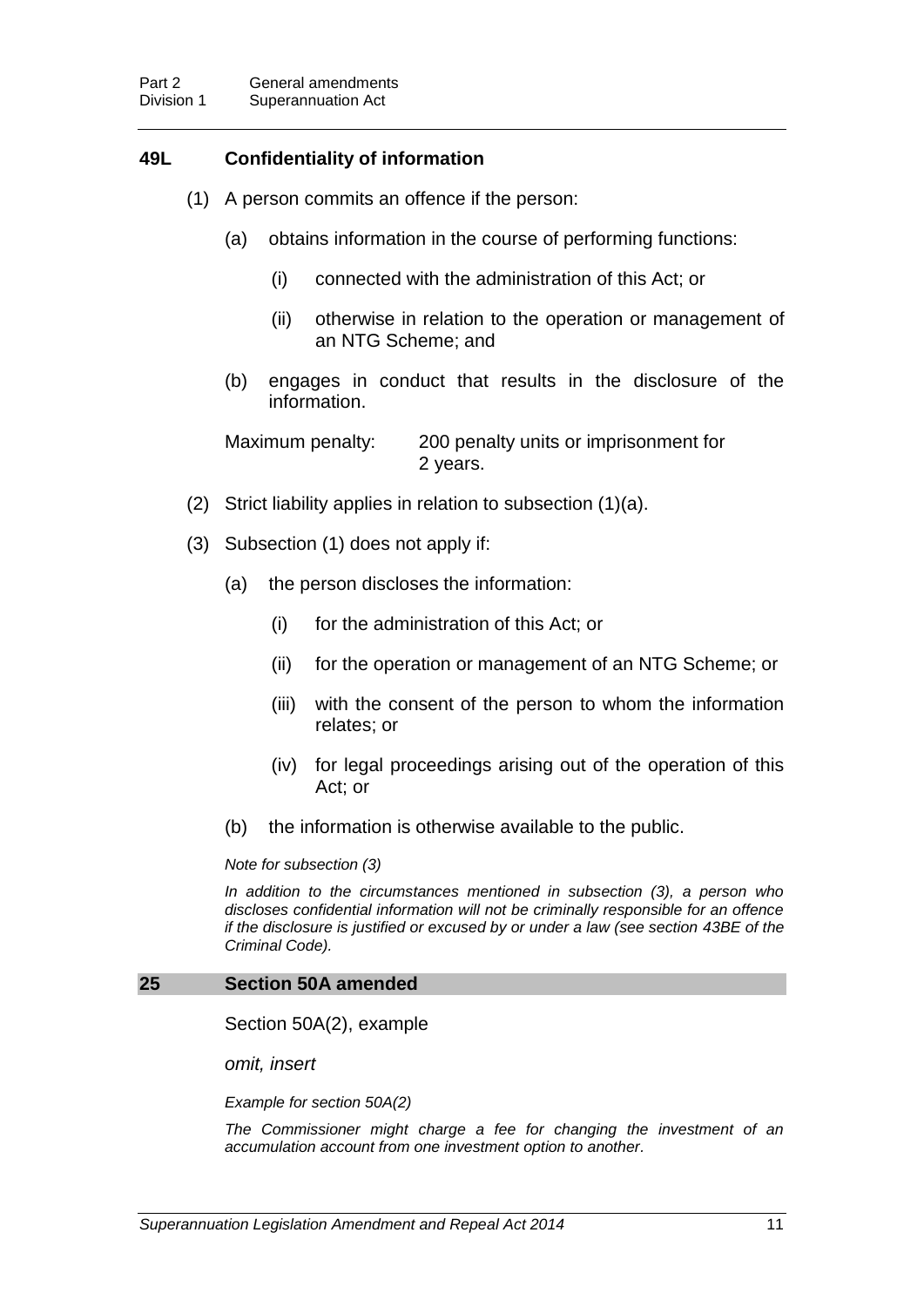## **26 Part 8 inserted**

After section 63

*insert*

# **Part 8 Transitional matters for Superannuation Legislation Amendment and Repeal Act 2014**

## **Division 1 General**

## **64 Application of offences**

- (1) The offence provisions apply only in relation to offences committed after the commencement of section 7 of the *Superannuation Legislation Amendment and Repeal Act 2014* (the *commencement*).
- (2) The offence provisions, as in force before the commencement, continue to apply in relation to offences committed before the commencement.
- (3) For this section, if any of the conduct constituting an offence occurred before the commencement, the offence is taken to have been committed before the commencement.
- (4) In this section:

*offence provisions* means the provisions of this Act that relate to offences (including in relation to criminal responsibility, defences and penalties).

## **Division 2 Allocated pensions**

#### **65 Definitions**

In this Division:

## *allocated pension* means:

- (a) a pension that complies with the requirements for an allocated pension under relevant Commonwealth laws regulating the payment of superannuation benefits; or
- (b) any other form of periodic payment of superannuation benefits (however described) recognised as permissible under relevant Commonwealth laws regulating the payment of superannuation benefits.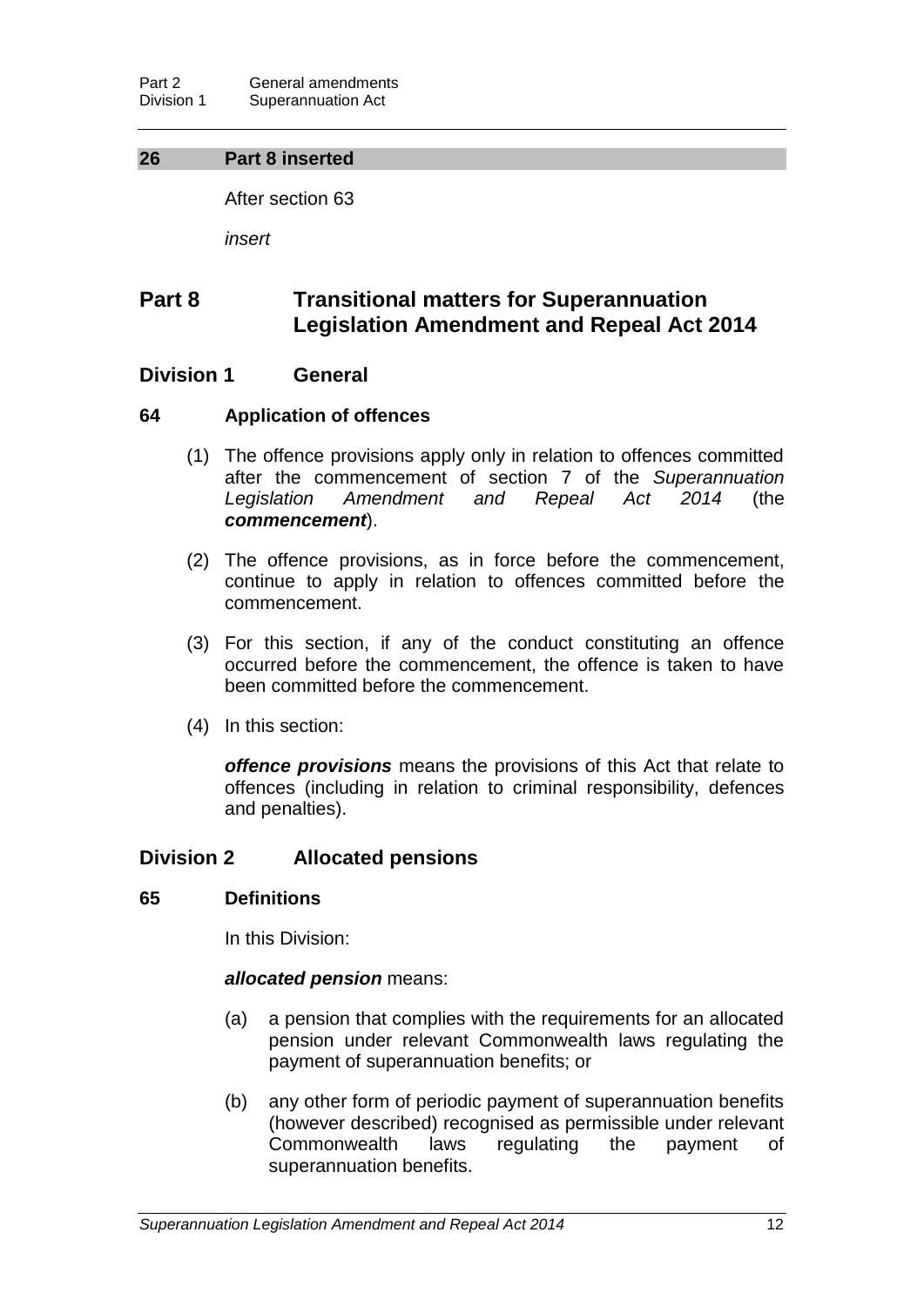*commencement* means the commencement of section 15 of the *Superannuation Legislation Amendment and Repeal Act 2014.*

*pensioner*, see section 66(1)(a).

*remaining benefit*, in relation to an allocated pension, means so much of the benefit from which the pension is being paid as remains unpaid.

## **66 Continued payment of existing allocated pensions**

- (1) This section applies if:
	- (a) before the commencement, a benefit was being paid to a person (a *pensioner*) in the form of an allocated pension under section 31; and
	- (b) as at the commencement, part of the benefit remained unpaid.
- (2) Until the allocated pension is terminated under section 67, the Commissioner may continue paying the benefit in the form of an allocated pension as if section 31, as in force immediately before the commencement, were still in force.

## **67 Termination of allocated pensions**

- (1) The Commissioner may terminate the allocated pension by transferring the remaining benefit to another superannuation fund under section 68.
- (2) The Commissioner must not do so unless the Commissioner has given the pensioner:
	- (a) written notice of the Commissioner's intention to do so; and
	- (b) a reasonable opportunity to transfer the remaining benefit to another superannuation fund of the pensioner's choice.

## **68 Transfer to successor fund**

- (1) A superannuation fund is a *successor fund* if the Trustee Board and Commissioner:
	- (a) are satisfied that the fund confers on a member of the fund rights equivalent to those that a pensioner has under the Scheme in respect of an allocated pension; and
	- (b) have agreed with the trustee of the successor fund that those equivalent rights will be conferred on a pensioner if his or her benefit is transferred to the successor fund.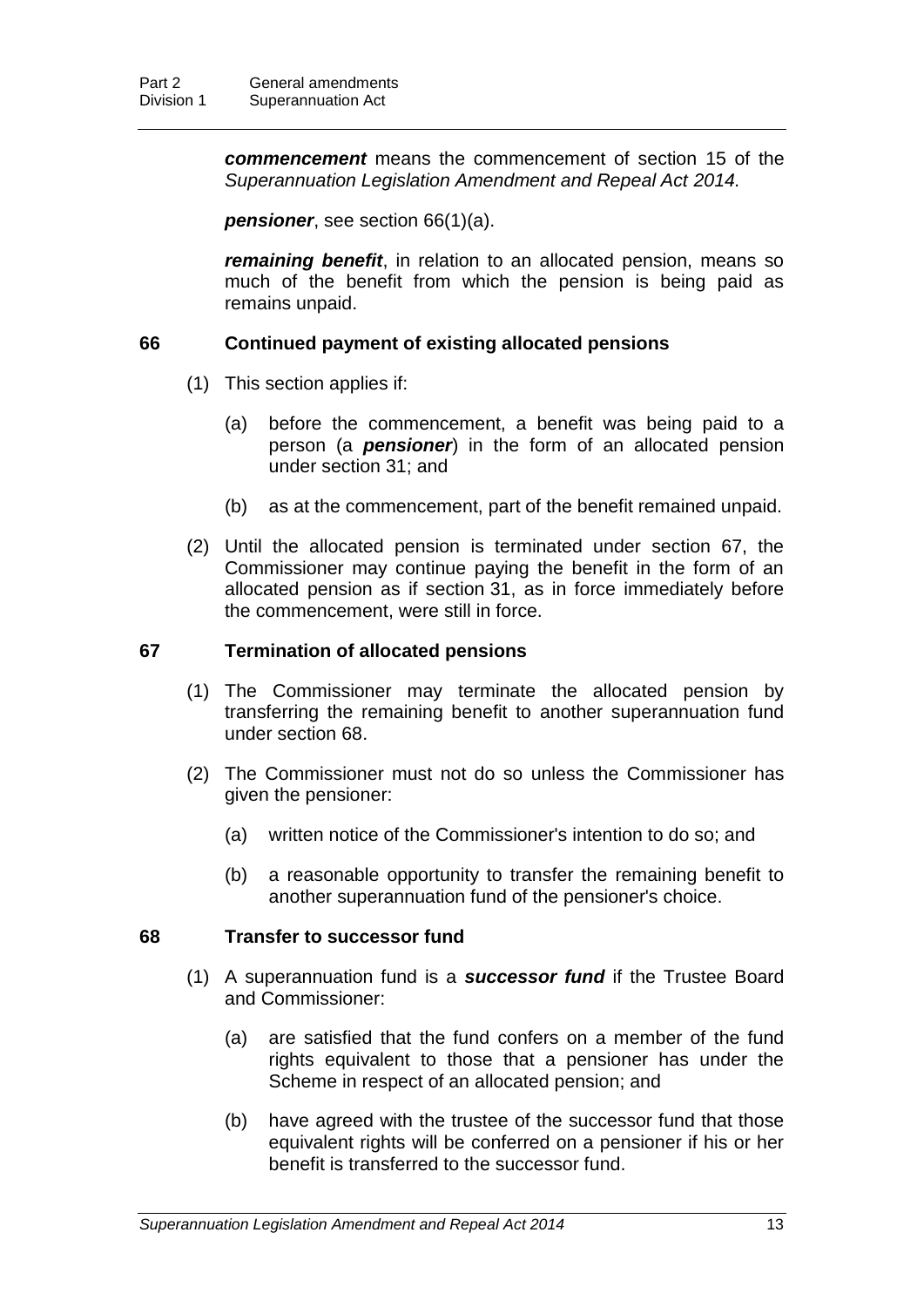- (2) The Commissioner may transfer the pensioner's remaining benefit to a successor fund.
- (3) The Commissioner may do so without the consent of the pensioner.
- (4) However, if the successor fund is a registrable superannuation entity that is a regulated superannuation fund or an approved deposit fund, the Commissioner must not transfer the benefit unless the successor fund is registered under Part 2B of the SIS Act.
- (5) In this section:

*approved deposit fund*, see section 10(1) of the SIS Act.

*registrable superannuation entity*, see section 10(1) of the SIS Act.

*regulated superannuation fund*, see section 10(1) of the SIS Act.

### **69 Acquisition on just terms**

- (1) If the operation of the allocated pension provisions would, apart from this section, result in an acquisition of property from a person otherwise than on just terms:
	- (a) the person is entitled to receive from the Territory the compensation necessary to ensure the acquisition is on just terms; and
	- (b) a court of competent jurisdiction may decide the amount of compensation or make the orders it considers necessary to ensure the acquisition is on just terms.
- (2) In this section:

#### *allocated pension provisions* means:

- (a) section 15 of the *Superannuation Legislation Amendment and Repeal Act 2014*; and
- (b) this Division.

## **Division 2 Legislative Assembly Members' Superannuation Fund Act**

#### **27 Act amended**

This Division amends the *Legislative Assembly Members' Superannuation Fund Act*.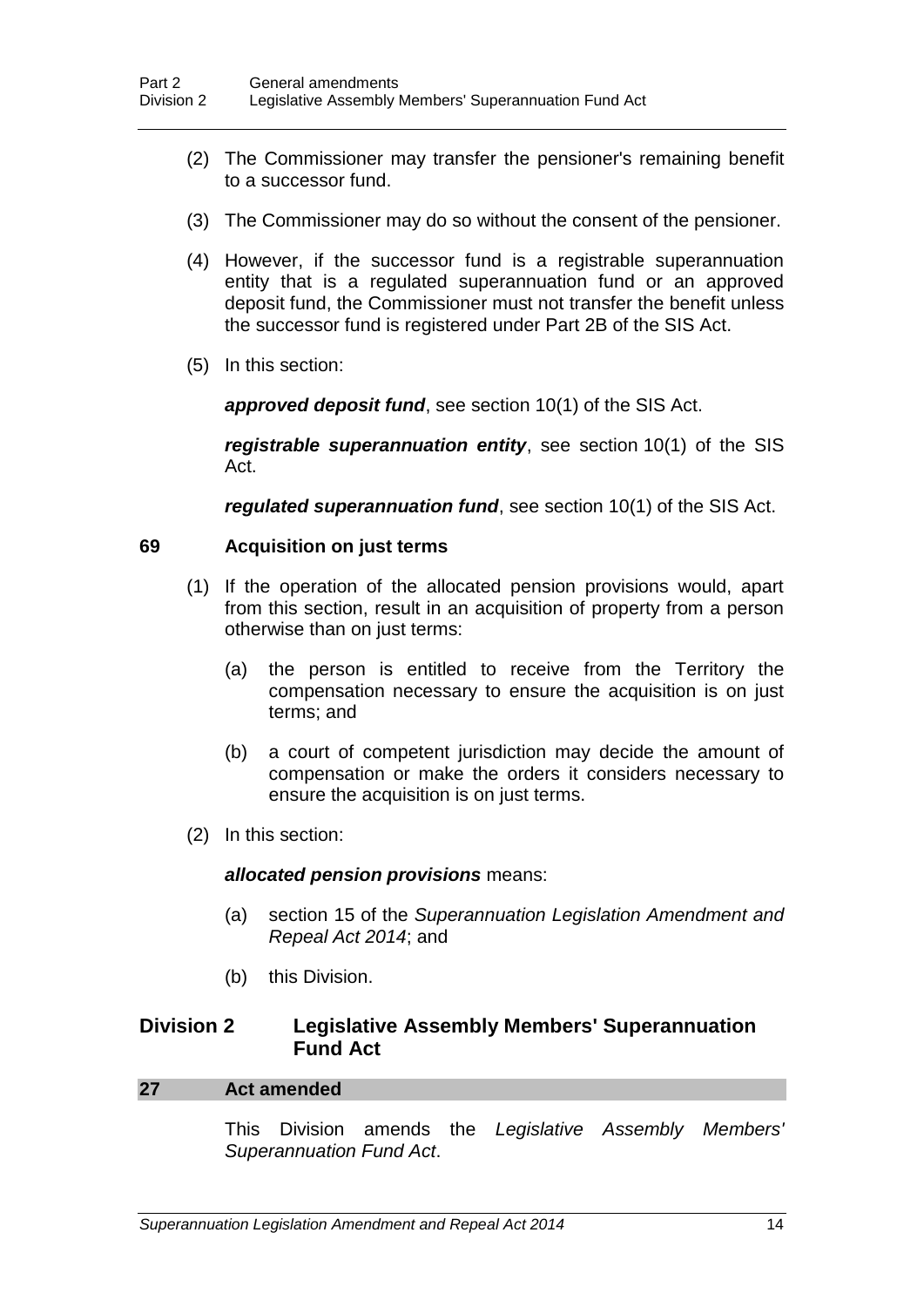## **28 Section 3B inserted**

After section 3A, in Part I

*insert*

## **3B Application of Criminal Code**

Part IIAA of the Criminal Code applies to an offence against this Act.

*Note for section 3B*

Part IIAA of the Criminal Code states the general principles of criminal *responsibility, establishes general defences, and deals with burden of proof. It also defines, or elaborates on, certain concepts commonly used in the creation of offences.*

#### **29 Section 4 amended**

 $(1)$  Section 4(2)

*omit*

The Fund shall consist of:

*insert*

The following are to be credited to the Fund:

(2) After section 4(2)

*insert*

- (2A) The following may be debited to the Fund:
	- (a) benefits payable under this Act; and
	- (b) costs incurred by the Trustee Board in the administration of the Scheme and management of the Fund; and
	- (c) the portion of the Board's general costs (as defined in section 8TB of the *Superannuation Act*) that are apportioned under that section to the Scheme; and
	- (d) the cost of any borrowing under subsection (3); and
	- (e) any other amounts lawfully payable by the Trustee Board from the Fund.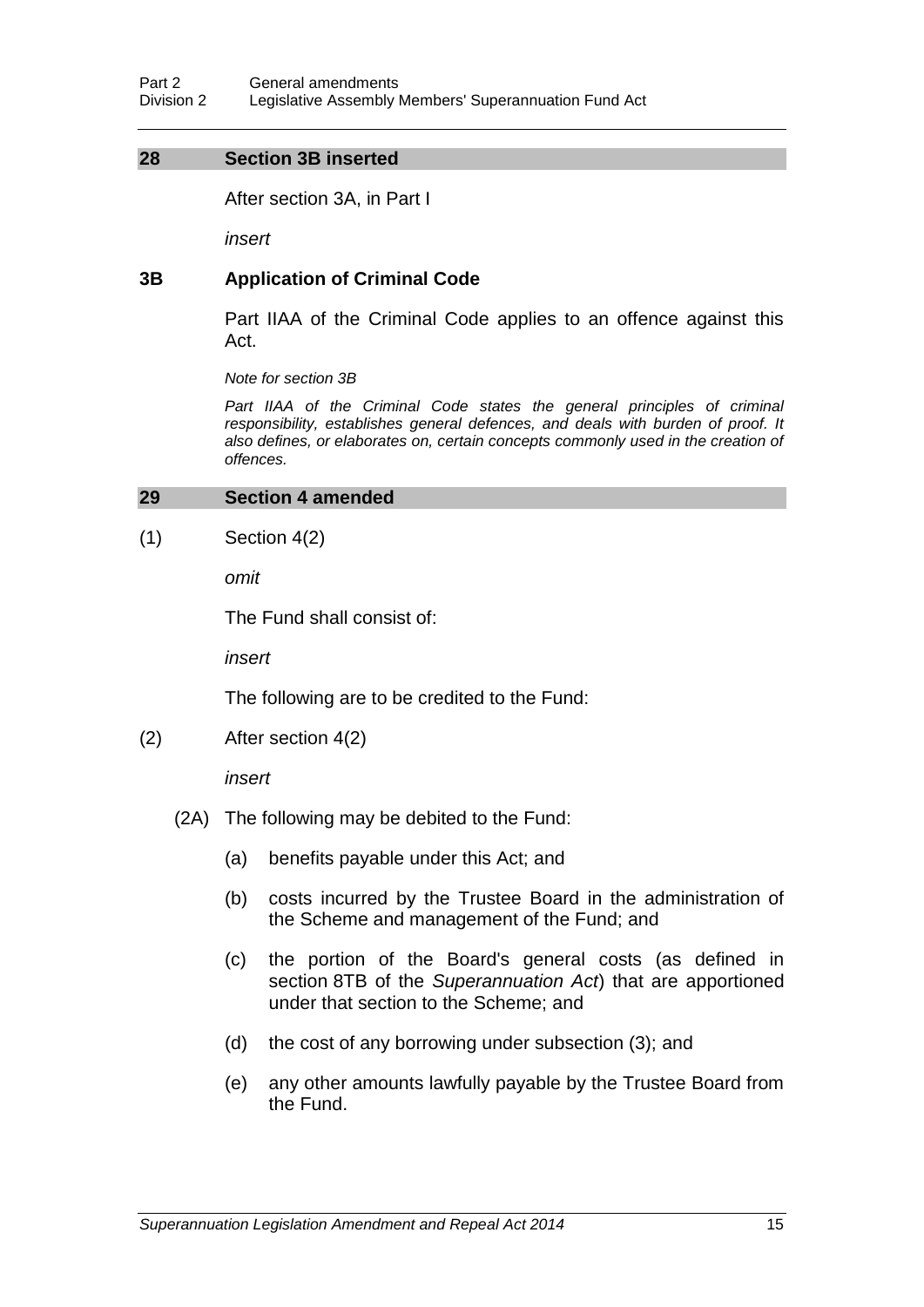## **30 Section 4A amended**

Section 4A(2)

*omit, insert*

- (2) The account must record the following:
	- (a) all contributions made by the member;
	- (b) the return on the account for each financial year;
	- (c) benefits and other amounts paid from the account;
	- (d) any other amounts debited or credited to the account.

## **31 Section 12 amended**

Section 12(b)

*omit, insert*

- (b) a member of the Trustee Board; or
- (c) a committee established under section 8TA of the *Superannuation Act*.

## **32 Section 25AB inserted**

After section 25A, in Part IV

*insert*

## **25AB Commutation to pay tax debts**

- (1) This section applies if:
	- (a) a former member or other person (a *taxpayer*) becomes entitled to a pension or allowance under this Act; and
	- (b) the Commonwealth Commissioner of Taxation (the *ATO*) issues a release authority (as defined in section 45DA of the *Superannuation Act*) for the taxpayer; and
	- (c) the release authority is given to the Commissioner:
		- (i) before payment of the taxpayer's pension or allowance commences; and
		- (ii) in accordance with the relevant Commonwealth Act.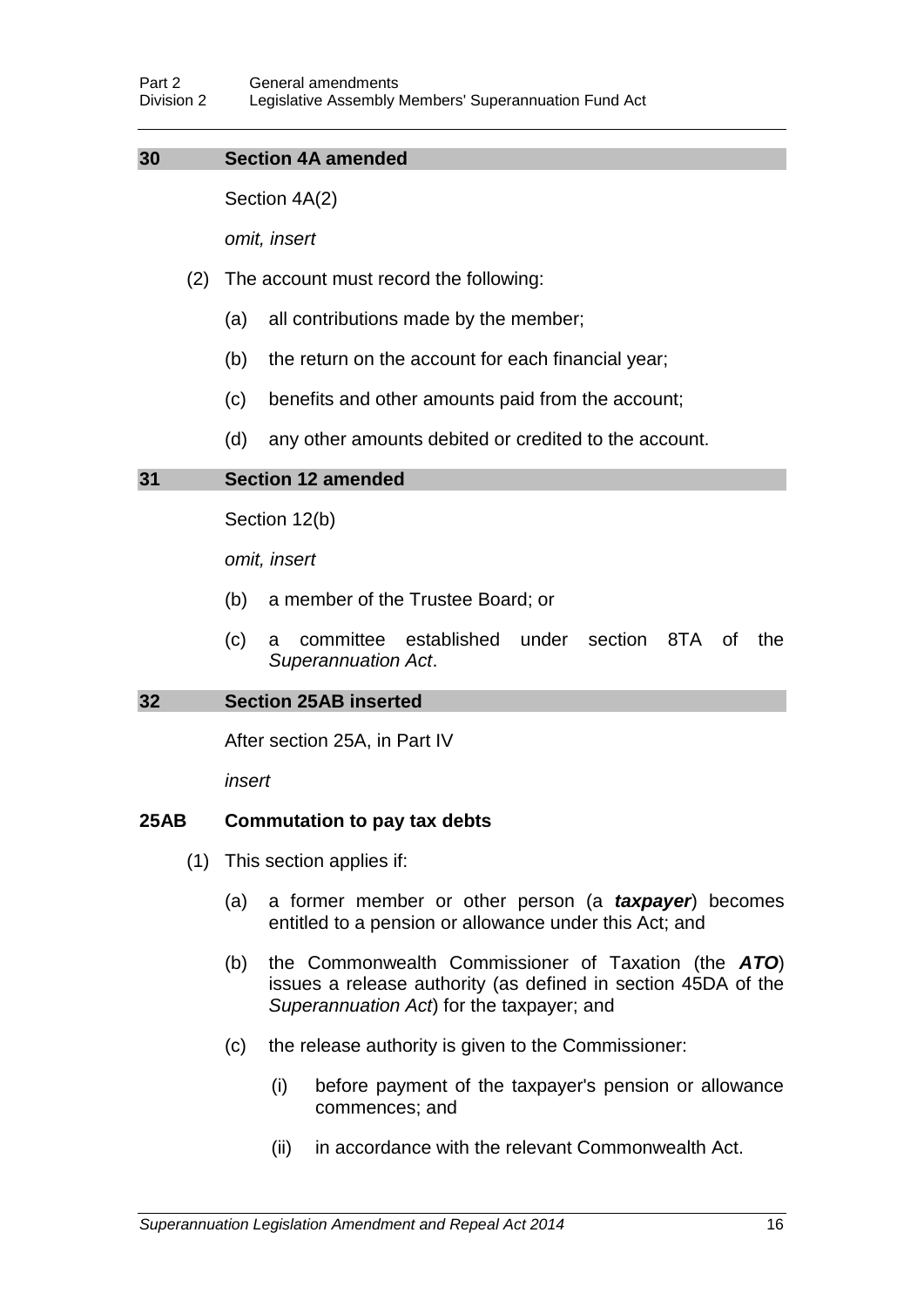- (2) On receipt of the request, the Commissioner may:
	- (a) commute so much of the pension or allowance as is necessary to provide a lump sum equal to the release amount determined under subsection (3); and
	- (b) pay the lump sum:
		- (i) to the ATO; or
		- (ii) if the relevant Commonwealth Act permits and the taxpayer so requests – to the taxpayer.
- (3) The *release amount* is whichever of the following is the least:
	- (a) the amount authorised by the release authority to be paid;
	- (b) the amount the taxpayer or the ATO requests to be paid;
	- (c) the amount of the lump sum that would be achieved if the whole of the taxpayer's pension or allowance were commuted.
- (4) If the Commissioner commutes all or part of a taxpayer's pension or allowance:
	- (a) the amount of the pension or allowance to which the taxpayer is entitled is reduced accordingly; and
	- (b) if the taxpayer is a former member the balance of the former member's accumulation account at the time he or she ceased to be a member is taken to have been reduced by the amount of the commuted lump sum.

#### **33 Section 28A inserted**

After section 28

*insert*

#### **28A Confidentiality of information**

- (1) A person commits an offence if the person:
	- (a) obtains information in the course of performing functions connected with the administration of this Act; and
	- (b) engages in conduct that results in the disclosure of the information.

Maximum penalty: 200 penalty units or imprisonment for 2 years.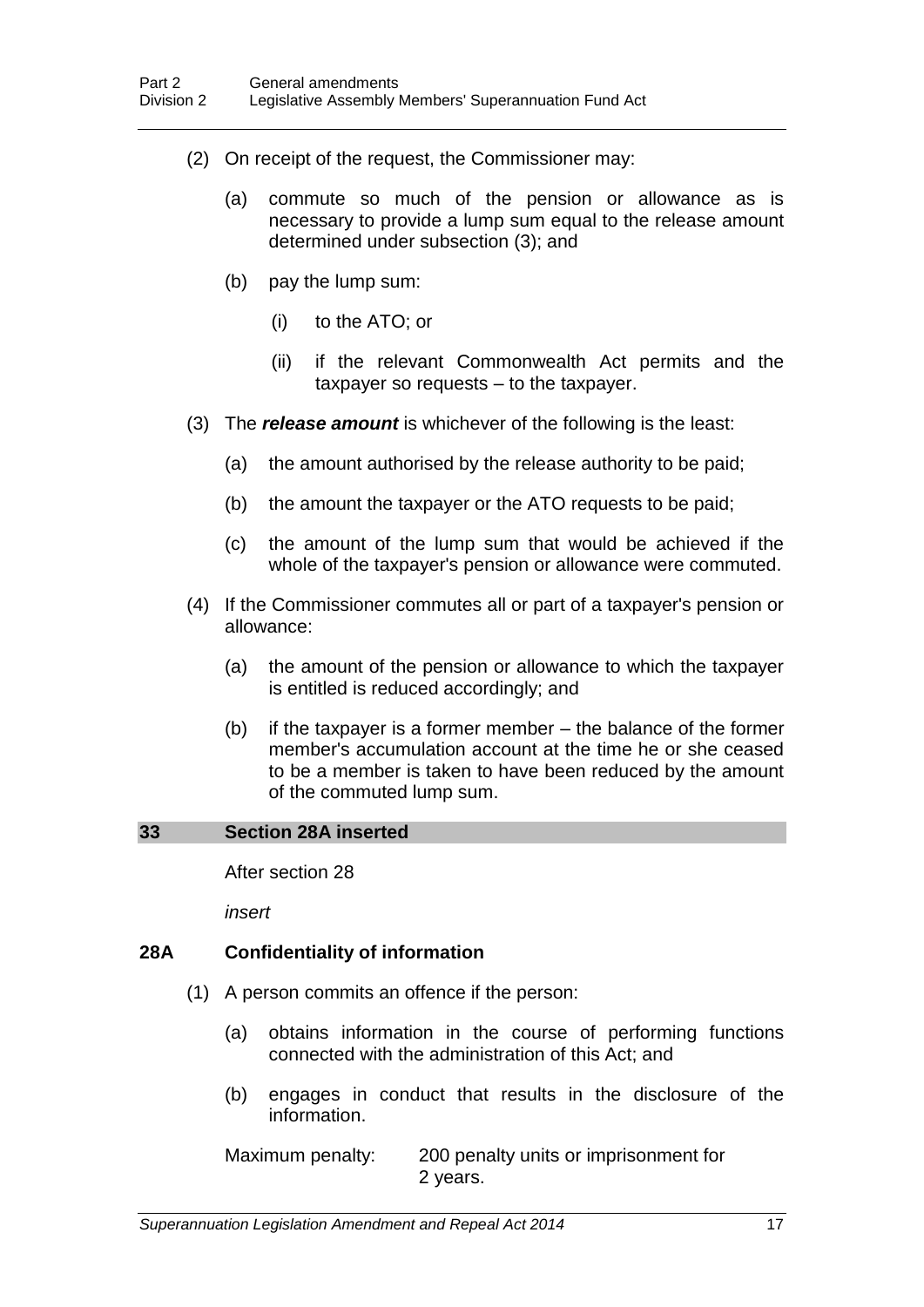- (2) Strict liability applies in relation to subsection (1)(a).
- (3) Subsection (1) does not apply if:
	- (a) the person discloses the information:
		- (i) for the administration of this Act or otherwise in relation to the operation or management of the Scheme; or
		- (ii) with the consent of the person to whom the information relates; or
		- (iii) for legal proceedings arising out of the operation of this Act; or
	- (b) the information is otherwise available to the public.

#### *Note for subsection (3)*

*In addition to the circumstances mentioned in subsection (3), a person who discloses confidential information will not be criminally responsible for an offence if the disclosure is justified or excused by or under a law (see section 43BE of the Criminal Code).*

## **Division 3 Administrators Pensions Act**

#### **34 Act amended**

This Division amends the *Administrators Pensions Act*.

#### **35 Part 1 heading inserted**

Before section 1

*insert*

## **Part 1 Preliminary matters**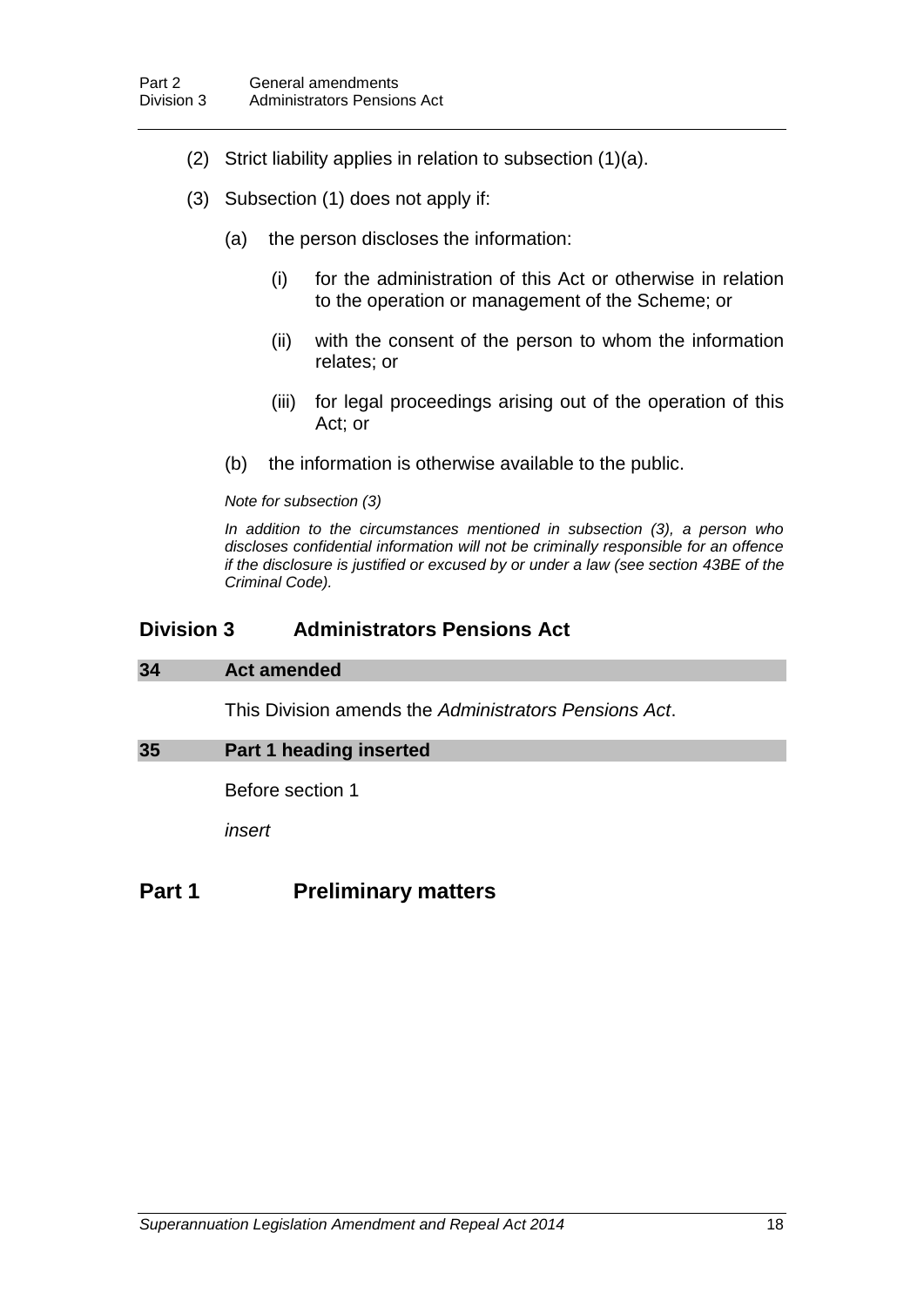#### **36 Section 3AB inserted**

After section 3AA

*insert*

## **3AB Application of Criminal Code**

Part IIAA of the Criminal Code applies to an offence against this Act.

*Note for section 3AB*

Part IIAA of the Criminal Code states the general principles of criminal *responsibility, establishes general defences, and deals with burden of proof. It also defines, or elaborates on, certain concepts commonly used in the creation of offences.*

#### **37 Part 2 heading inserted**

Before section 3A

*insert*

# **Part 2 Tax related arrangements**

#### **38 Section 3E amended**

Section 3E(1)(a), at the end

*insert*

and

#### **39 Part 3 heading inserted**

After section 3E

*insert*

## **Part 3 Pensions**

#### **40 Section 4 amended**

Section 4(1)(a), at the end

*insert*

or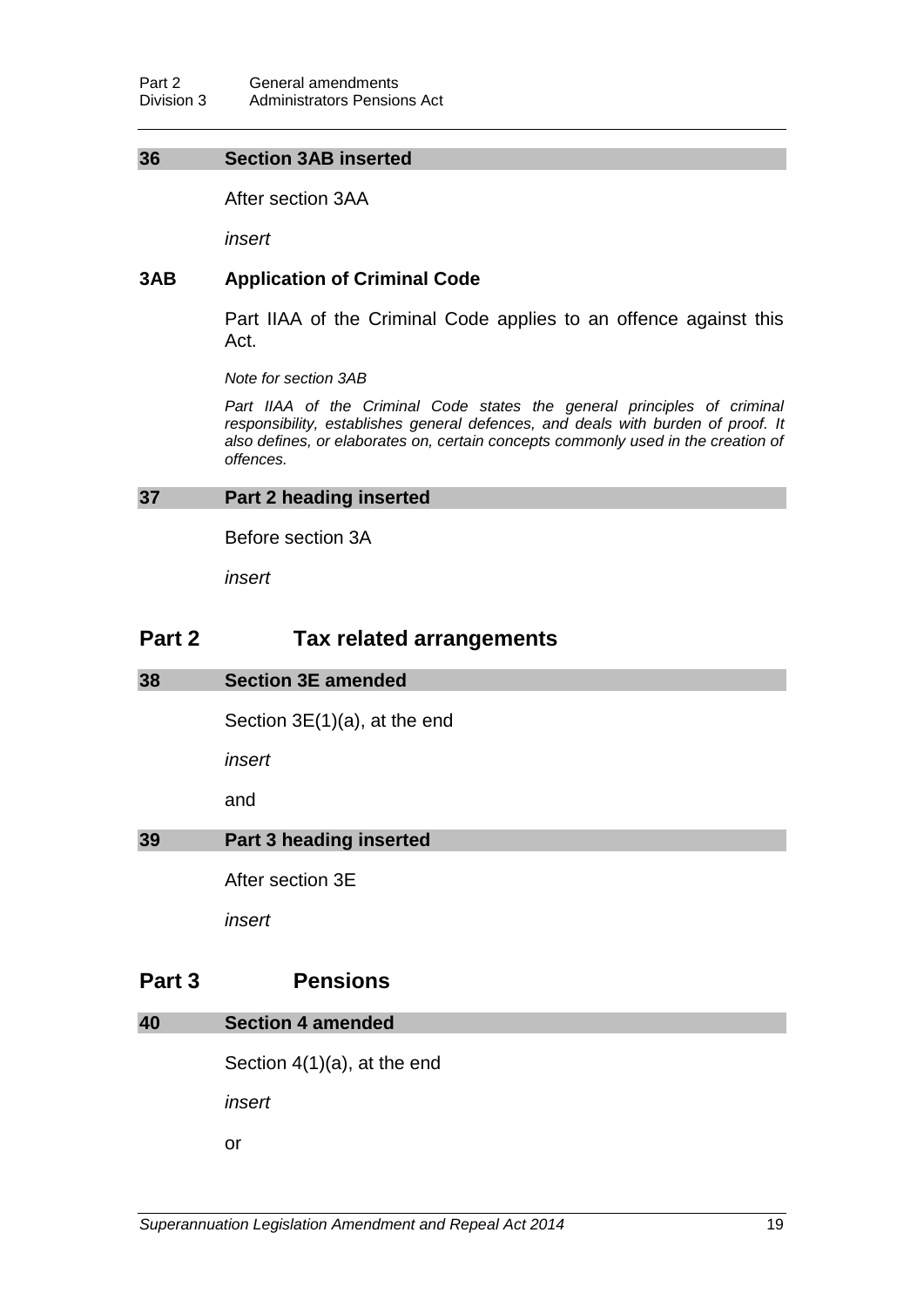Part 2 General amendments<br>Division 3 Administrators Pension Administrators Pensions Act

### **41 Part 5 heading inserted**

Before section 8

*insert*

# **Part 5 General matters**

#### **42 Section 9 amended**

Section 9(4)(a), at the end

*insert*

and

#### **43 Section 10A inserted**

After section 10

*insert*

## **10A Confidentiality of information**

- (1) A person commits an offence if the person:
	- (a) obtains information in the course of performing functions connected with the administration of this Act; and
	- (b) engages in conduct that results in the disclosure of the information.

Maximum penalty: 200 penalty units or imprisonment for 2 years.

- (2) Strict liability applies in relation to subsection (1)(a).
- (3) Subsection (1) does not apply if:
	- (a) the person discloses the information:
		- (i) for the administration of this Act; or
		- (ii) with the consent of the person to whom the information relates; or
		- (iii) for legal proceedings arising out of the operation of this Act; or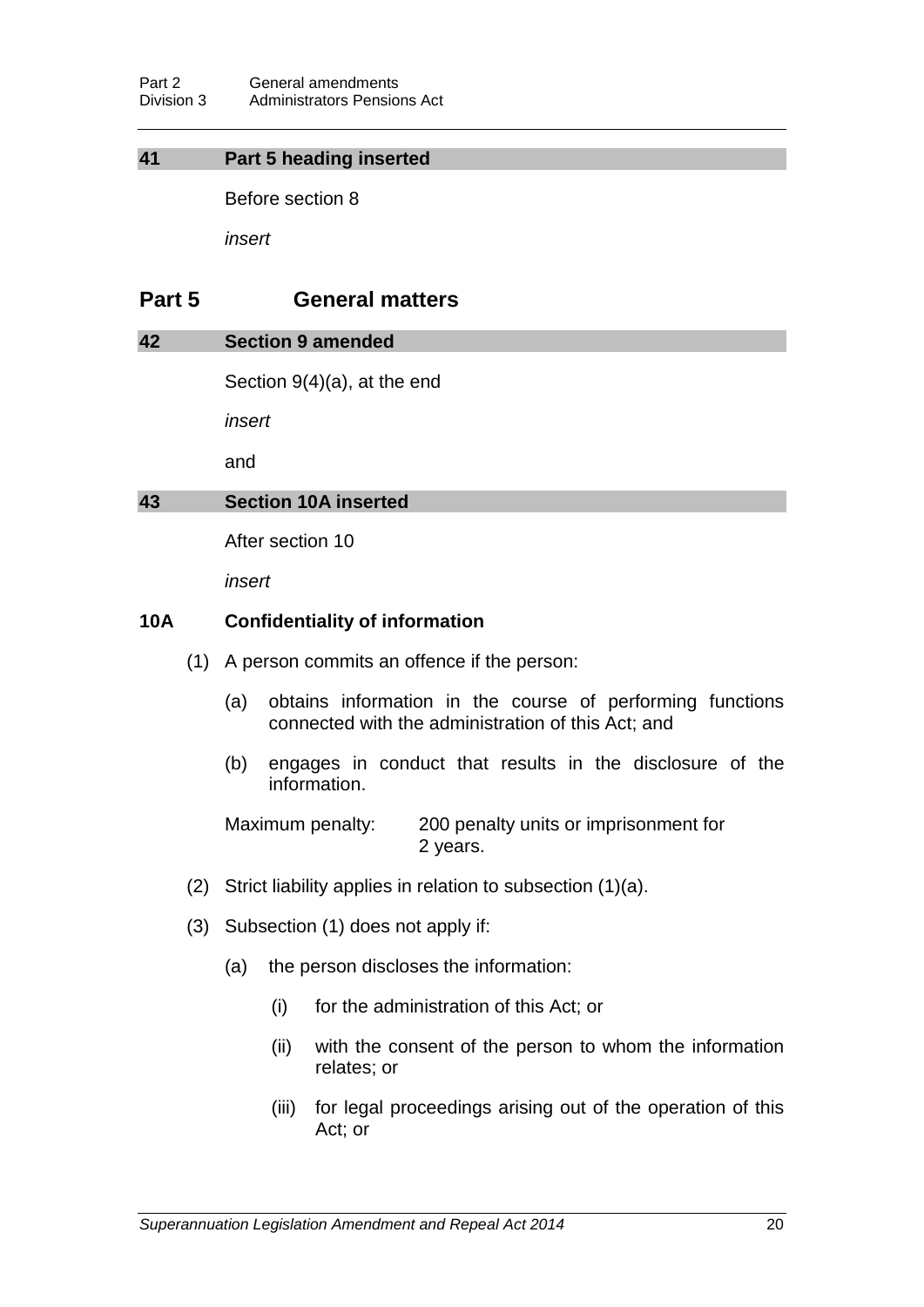(b) the information is otherwise available to the public.

*Note for subsection (3)*

*In addition to the circumstances mentioned in subsection (3), a person who discloses confidential information will not be criminally responsible for an offence if the disclosure is justified or excused by or under a law (see section 43BE of the Criminal Code).*

## **Division 4 Superannuation Regulations**

#### **44 Regulations amended**

This Division amends the *Superannuation Regulations*.

#### **45 Regulation 3 repealed**

Regulation 3

*repeal*

#### **46 Regulation 5 amended**

Regulation  $5(1)(a)(i)$ , (ii) and (iii) and (b)(i) to (vi), at the end

*insert*

or

## **47 Regulation 7 inserted**

After regulation 6

*insert*

#### **7 Release of amounts to pay tax debts**

For section 45DA of the Act, definition *release authority*, the following provisions of Commonwealth Acts are prescribed:

- (a) Division 96 of Schedule 1 to the *Taxation Administration Act 1953* (Cth);
- (b) Division 135 of Schedule 1 to the *Taxation Administration Act 1953* (Cth).

*Notes for regulation 7*

*1 Division 96 relates to release of excess concessional contributions. See also Division 291 of the Income Tax Assessment Act 1997 (Cth).*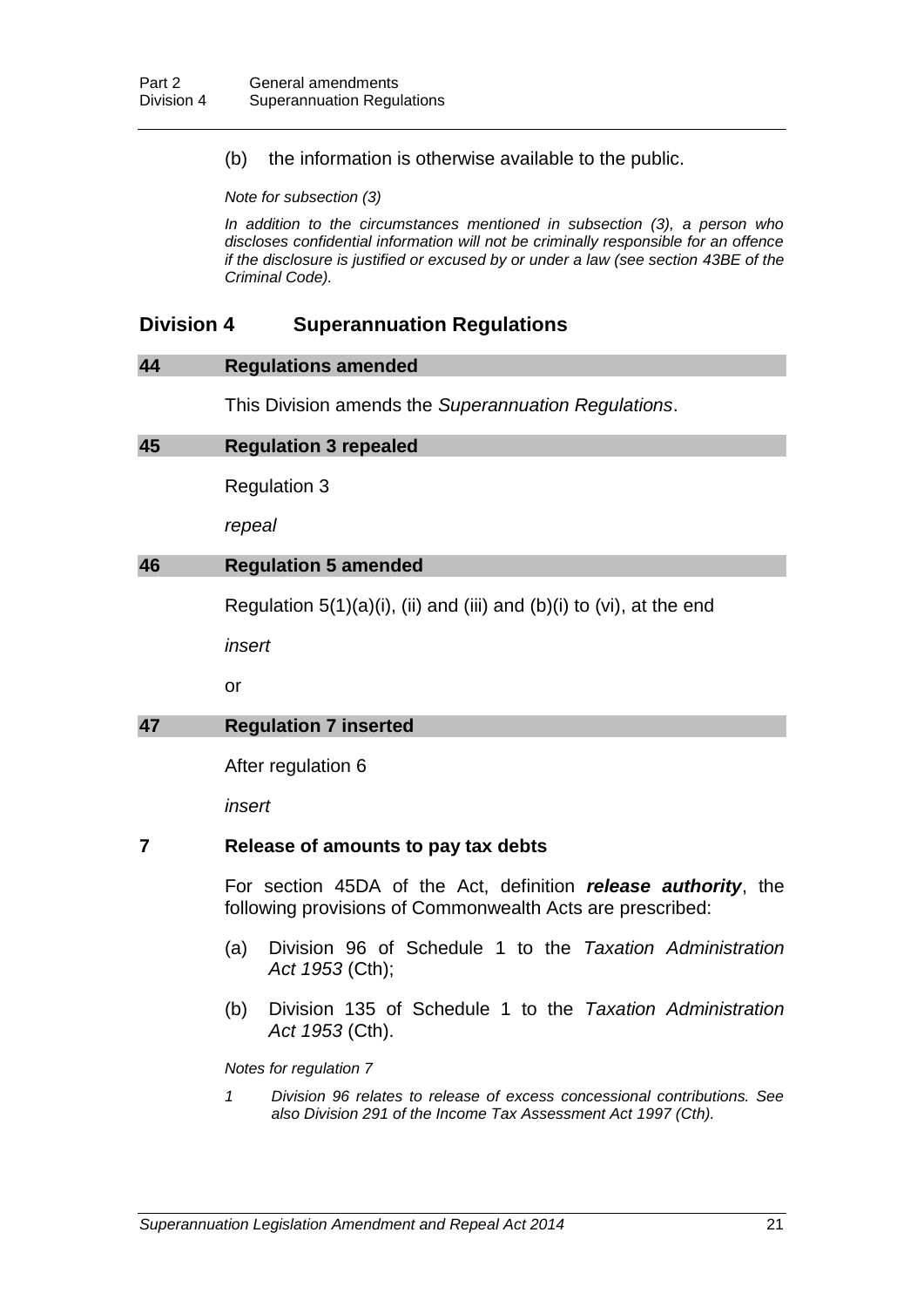*2 Division 135 relates to the release of amounts to pay Division 293 tax. See also Division 293 of the Income Tax Assessment Act 1997 (Cth) and the Superannuation (Sustaining the Superannuation Contribution Concession) Imposition Act 2013 (Cth).*

#### **48 Schedule amended**

Schedule, items 1 to 16

*omit, insert*

- 1 Australian Health Practitioner Regulation Agency *Health Practitioner Regulation National Law (NT)*
- 2 Batchelor Institute of Indigenous Tertiary Education *Batchelor Institute of Indigenous Tertiary Education Act*
- 3 Charles Darwin University *Charles Darwin University Act*
- 4 Menzies School of Health Research *Menzies School of Health Research Act*
- 5 Board of the Museum and Art Gallery of the Northern Territory *Museum and Art Gallery of the Northern Territory Act*
- 6 Northern Territory Legal Aid Commission *Legal Aid Act*
- 7 Power and Water Corporation *Power and Water Corporation Act*
- 8 Power Generation Corporation *Power Generation Corporation Act*
- 9 Power Retail Corporation *Power Retail Corporation Act*

## **Division 5 Northern Territory Government and Public Authorities' Superannuation Scheme Rules**

#### **49 Rules amended**

This Division amends the *Northern Territory Government and Public Authorities' Superannuation Scheme Rules*.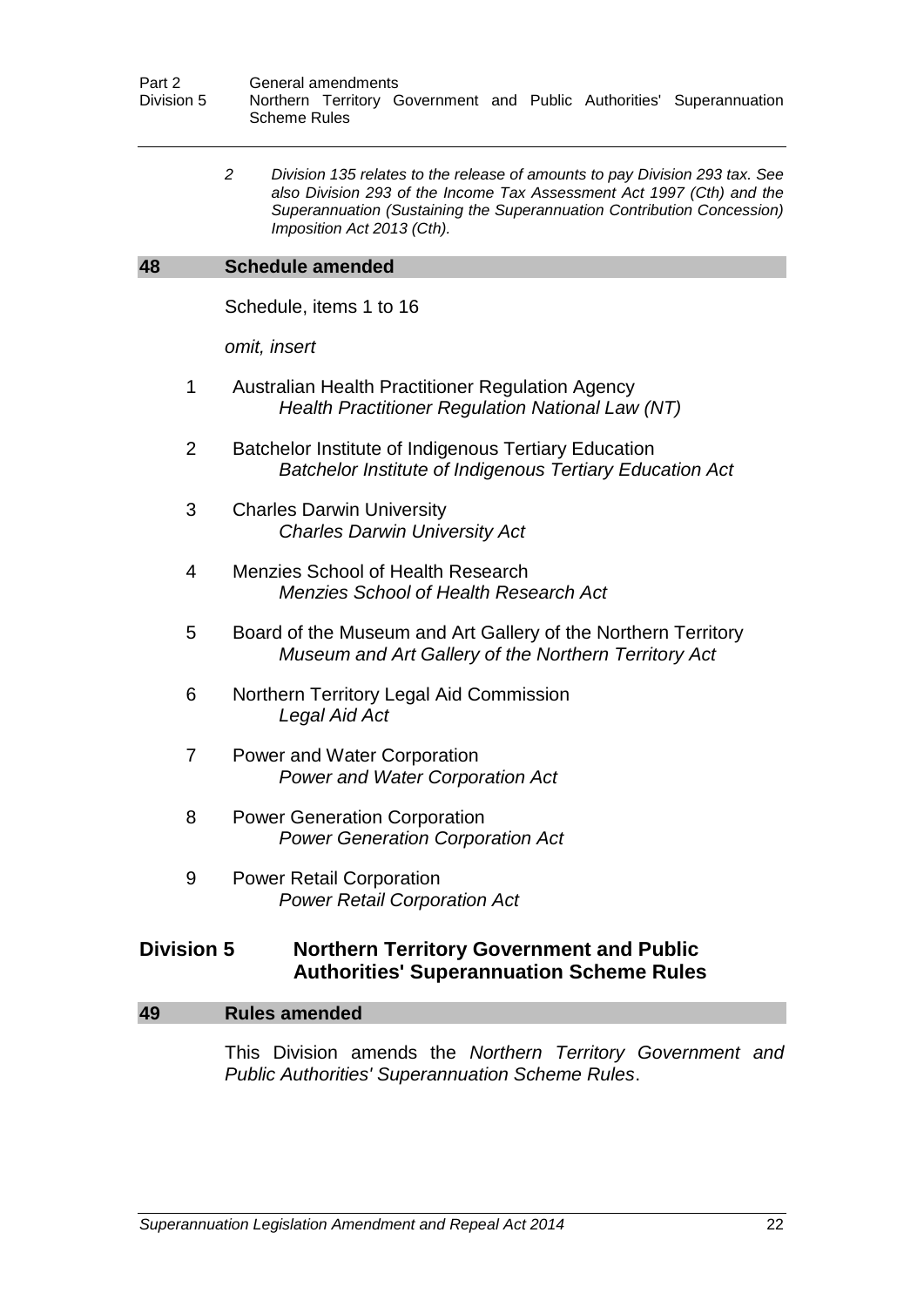## **50 Rule 1 amended**

Rule 1, definitions *invalidity* and *reduced benefit classification*

*omit*

## **51 Part II heading replaced**

Part II, heading

*omit, insert*

# **Part II Contributions**

| 52  | <b>Rules 2 and 3 repealed</b>                                        |  |  |  |
|-----|----------------------------------------------------------------------|--|--|--|
|     | Rules 2 and 3                                                        |  |  |  |
|     | repeal                                                               |  |  |  |
| 53  | <b>Rule 9 amended</b>                                                |  |  |  |
|     | Rule $9(1)(c)$                                                       |  |  |  |
|     | omit                                                                 |  |  |  |
|     | component subject to a reduced benefit classification if applicable, |  |  |  |
|     | insert                                                               |  |  |  |
|     | component;                                                           |  |  |  |
| 54  | Rule 10 amended                                                      |  |  |  |
| (1) | Rule 10(1)                                                           |  |  |  |
|     | omit                                                                 |  |  |  |
|     | is assessed by the Commissioner as being                             |  |  |  |
|     | insert                                                               |  |  |  |
|     | the Commissioner determines under subrule (1A) is                    |  |  |  |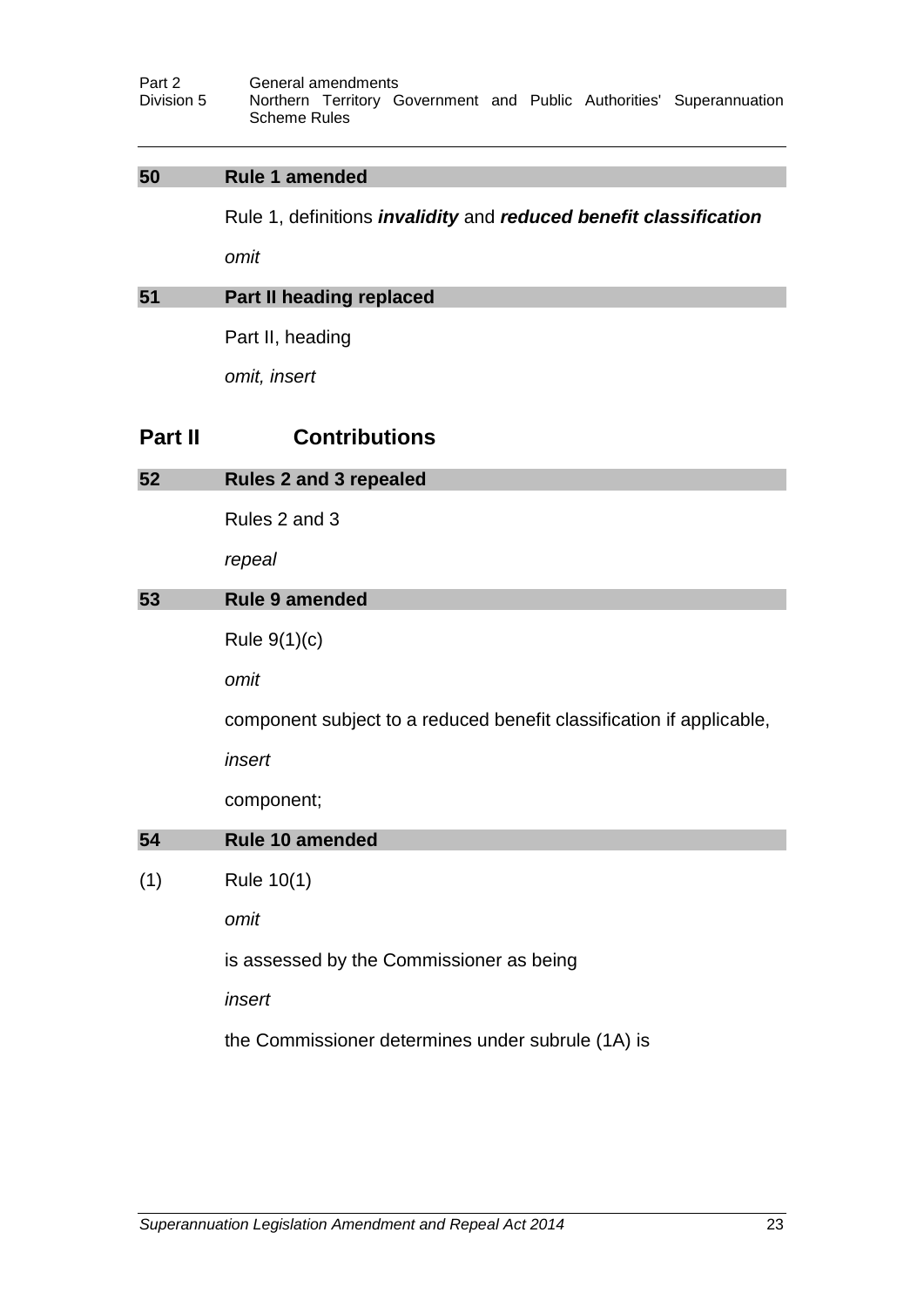(2) Rule 10(1)(c)

*omit*

component subject to a reduced benefit classification if applicable,

*insert*

component;

(3) After rule 10(1)

*insert*

- (1A) The Commissioner may determine that a member who ceases (or has ceased) to be employed is subject to invalidity if the Commissioner is satisfied, after considering relevant medical and other evidence, that, as at the date of cessation of employment, the member is (or was) physically or mentally so incapacitated that the member is (or was) unfit for any available full-time or part-time employment:
	- (a) with an employer whose employees are covered by the Scheme; and
	- (b) for which the member is reasonably qualified by education, training or experience.

#### **55 Rule 12 amended**

Rule 12(3)

*omit*

## **56 Rule 13A amended**

Rule 13A, heading

*omit, insert*

## **13A Crystallisation of benefits**

## **57 Rule 18 amended**

(1) Rule 18, heading

*omit*

**3,**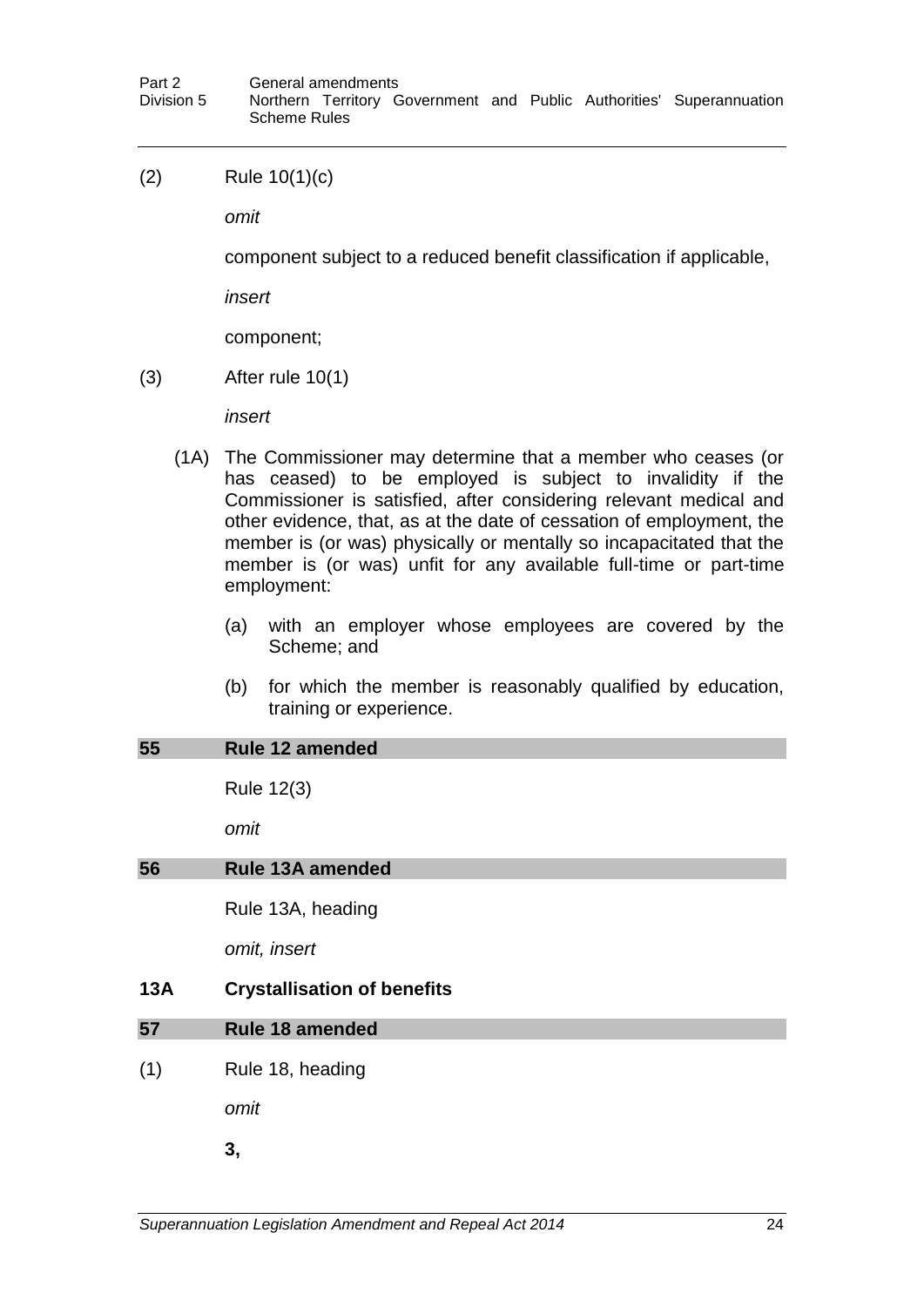## (2) Rule 18(1) and (2)

*omit*

## **58 Part V inserted**

After rule 18

*insert*

# **Part V Transitional matters for Superannuation Legislation Amendment and Repeal Act 2014**

## **19 Abolition of reduced benefit classifications**

- (1) These Rules, as amended by sections 51, 52, 53, 54(2) and 55 of the 2014 Act, apply in relation to a benefit under rule 9 or 10 only if the trigger for the benefit occurs on or after the commencement.
- (2) These Rules, as in force before the commencement, continue to apply in relation to a benefit under rule 9 or 10 if the trigger for the benefit occurred before the commencement.
- (3) In this rule:

*2014 Act* means the *Superannuation Legislation Amendment and Repeal Act 2014*.

*commencement* means the commencement of section 52 of the 2014 Act.

*trigger*, for a benefit under rule 9 or 10, means the death or retirement mentioned in those rules as a result of which the benefit is payable.

## **Division 6 Northern Territory Supplementary Superannuation Scheme Instrument**

## **59 Instrument amended**

This Division amends the instrument, made by the Treasurer and dated 3 January 1989, establishing the Northern Territory Supplementary Superannuation Scheme.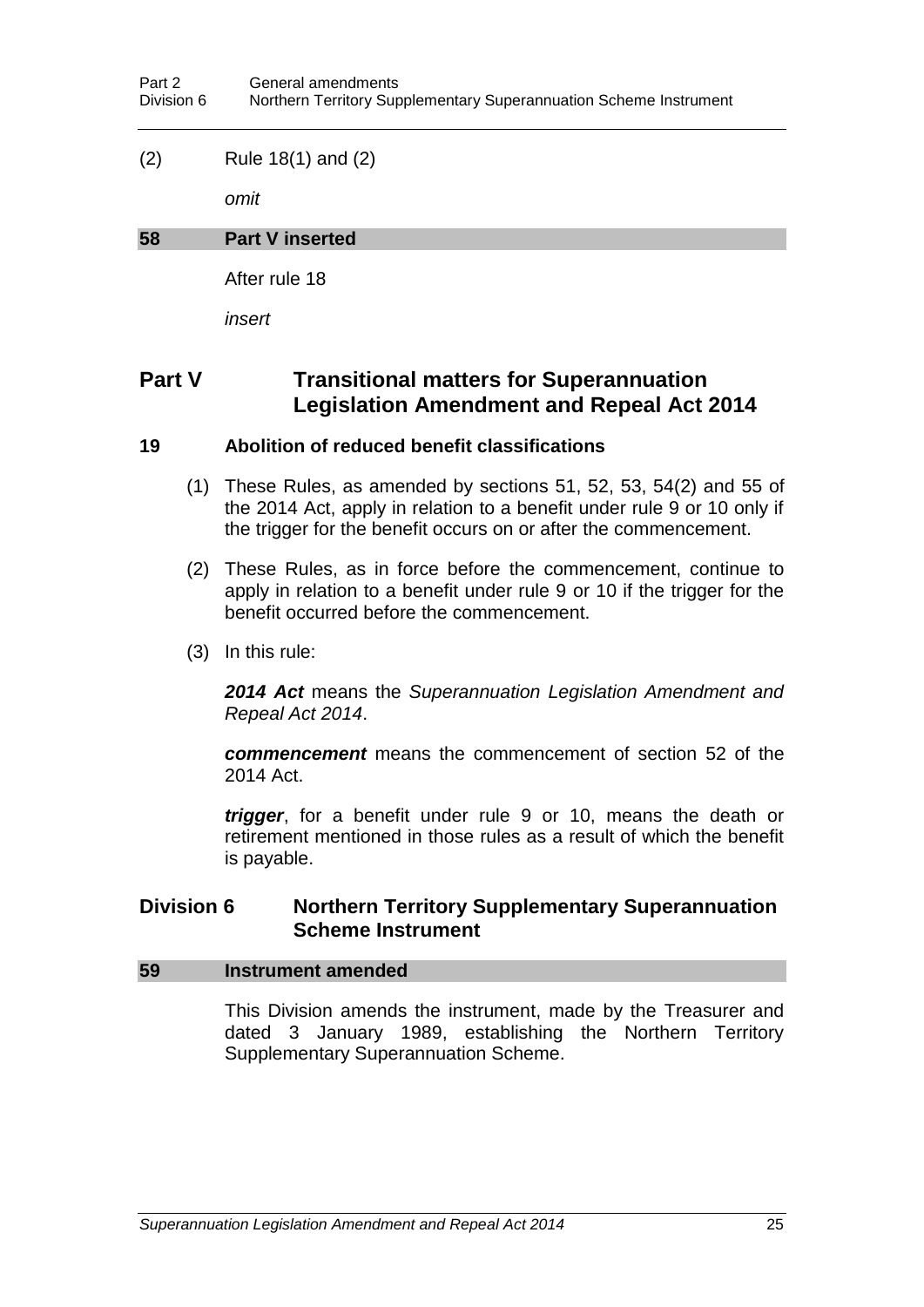## **60 Clause 3 amended**

Clause 3, definition **Dependant**

*omit, insert*

**Dependant** Has the same meaning as in section 3AA of the Superannuation Act.

#### **61 Clause 8 inserted**

After clause 7

*insert*

## **8. RELEASE OF AMOUNTS TO PAY TAX DEBTS**

- (1) This clause applies if:
	- (a) an eligible employee is entitled to payment of a benefit under clause 6; and
	- (b) the Commonwealth Commissioner of Taxation (the *ATO*) issues a release authority (as defined in section 45DA of the *Superannuation Act*) for the eligible employee; and
	- (c) the release authority is given to the Commissioner in accordance with the relevant Commonwealth Act.
- (2) On receipt of the request, the Commissioner may pay the release amount:
	- (a) to the ATO; or
	- (b) if the relevant Commonwealth Act permits and the eligible employee so requests – to the eligible employee.
- (3) The *release amount* is whichever of the following is the least:
	- (a) the amount authorised by the release authority to be paid;
	- (b) the amount the eligible employee or the ATO requests to be paid;
	- (c) the amount of the benefit mentioned in subclause (1)(a).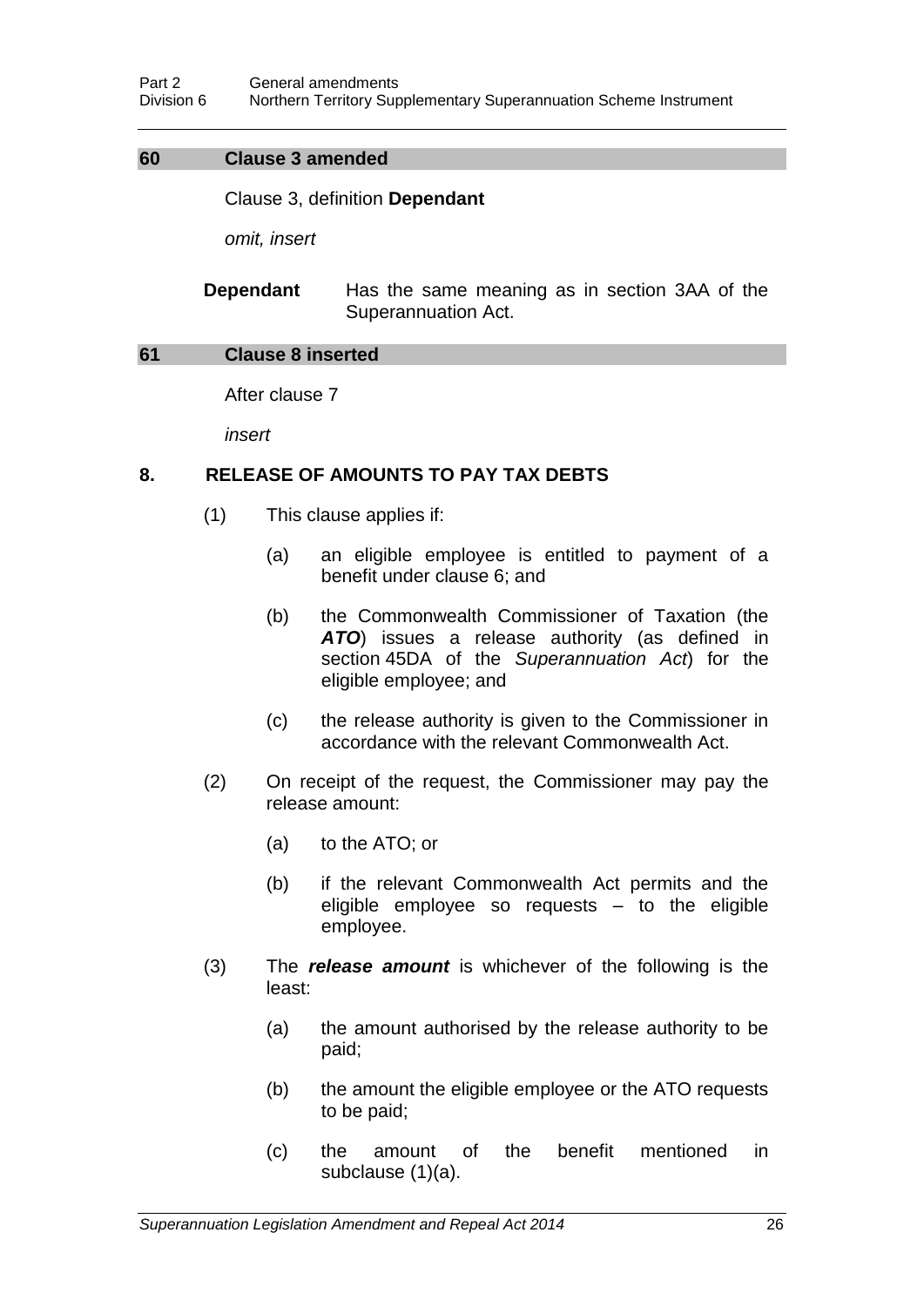| (4)               | On payment of an amount under subclause (2), the amount<br>of the benefit mentioned in subclause (1)(a) is reduced by<br>the amount paid under subclause (2). |
|-------------------|---------------------------------------------------------------------------------------------------------------------------------------------------------------|
| Part 3            | Amendments about claim times and review of<br>decisions                                                                                                       |
| <b>Division 1</b> | <b>Superannuation Act</b>                                                                                                                                     |
| 62                | <b>Act amended</b>                                                                                                                                            |
|                   | This Division amends the Superannuation Act.                                                                                                                  |
| 63                | <b>Section 3 amended</b>                                                                                                                                      |
| (1)               | Section 3(1), definition Review Board                                                                                                                         |
|                   | omit                                                                                                                                                          |
| (2)               | Section 3(1)                                                                                                                                                  |
|                   | <i>insert (in alphabetical order)</i>                                                                                                                         |
|                   | reviewable decision, for Part 5A, see section 49B.                                                                                                            |
|                   | <b>Tribunal,</b> for Part 5A, see section 49A.                                                                                                                |
| 64                | Part 2, Division 2 repealed                                                                                                                                   |
|                   | Part 2, Division 2                                                                                                                                            |
|                   | repeal                                                                                                                                                        |
| 65                | <b>Section 37 amended</b>                                                                                                                                     |
|                   | Section 37(3) and (5)                                                                                                                                         |
|                   | omit                                                                                                                                                          |
| 66                | <b>Section 45V amended</b>                                                                                                                                    |
|                   | Section 45V                                                                                                                                                   |
|                   | omit                                                                                                                                                          |
|                   | and the Review Board                                                                                                                                          |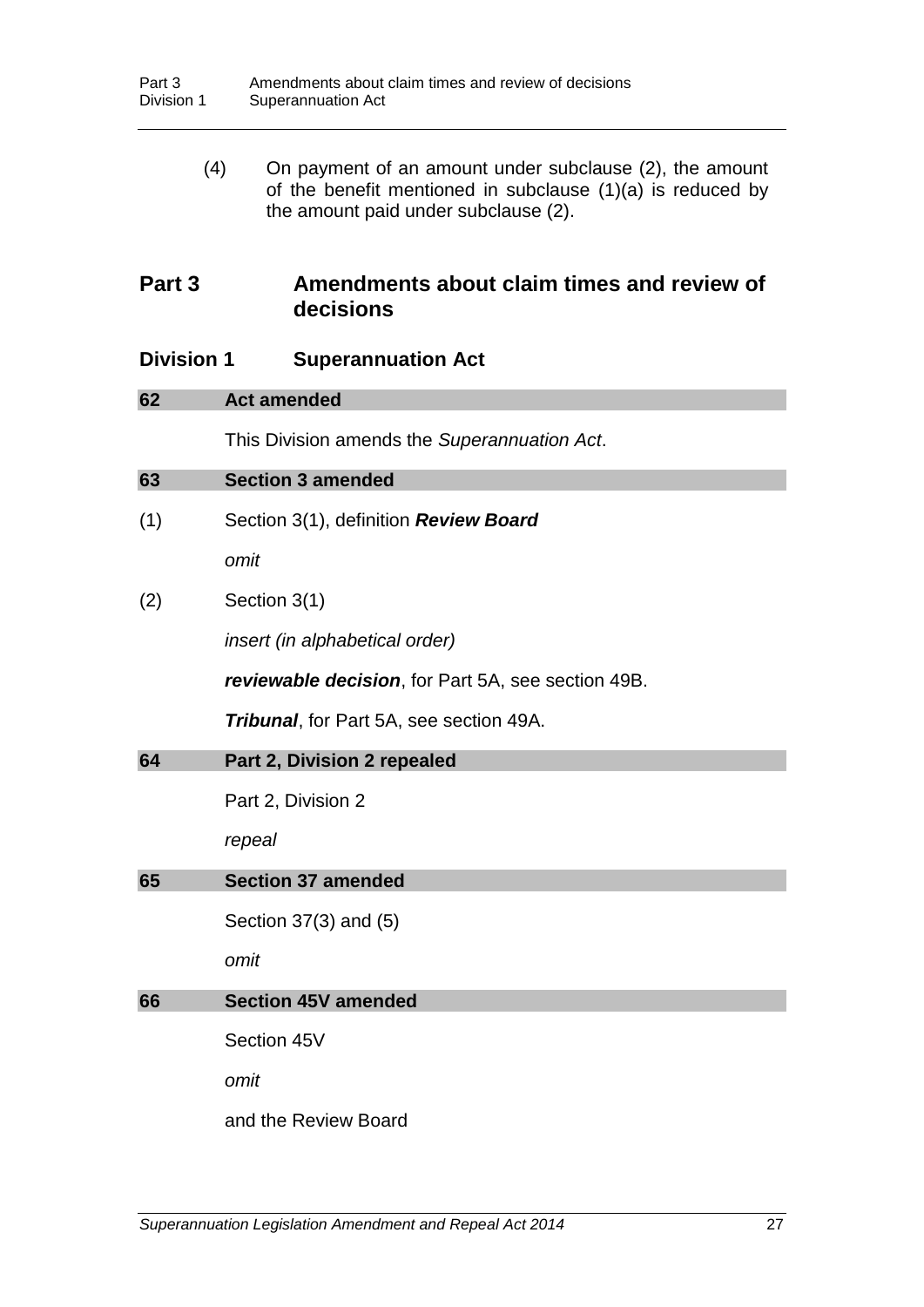## **67 Part 5, Division 4 heading amended**

Part 5, Division 4 heading

*omit*

**and review of decisions**

#### **68 Section 46 amended**

(1) Section 46(3)

*omit, insert*

- (2A) If the applicant claims to be entitled to a benefit because of having retired from employment on the ground of invalidity, the application must be made within 2 years after the applicant ceased employment.
	- (3) The Commissioner must make a decision on an application as soon as practicable after receiving it.
- (3A) On making a decision, the Commissioner must give the applicant a written notice setting out:
	- (a) the Commissioner's decision; and
	- (b) either:
		- (i) the Commissioner's reasons for the decision; or
		- (ii) that the applicant has a right to request written reasons under subsection (4); and
	- (c) that the applicant has a right under Part 5A to have the decision reviewed.
- (2) Section 46(5)

*omit*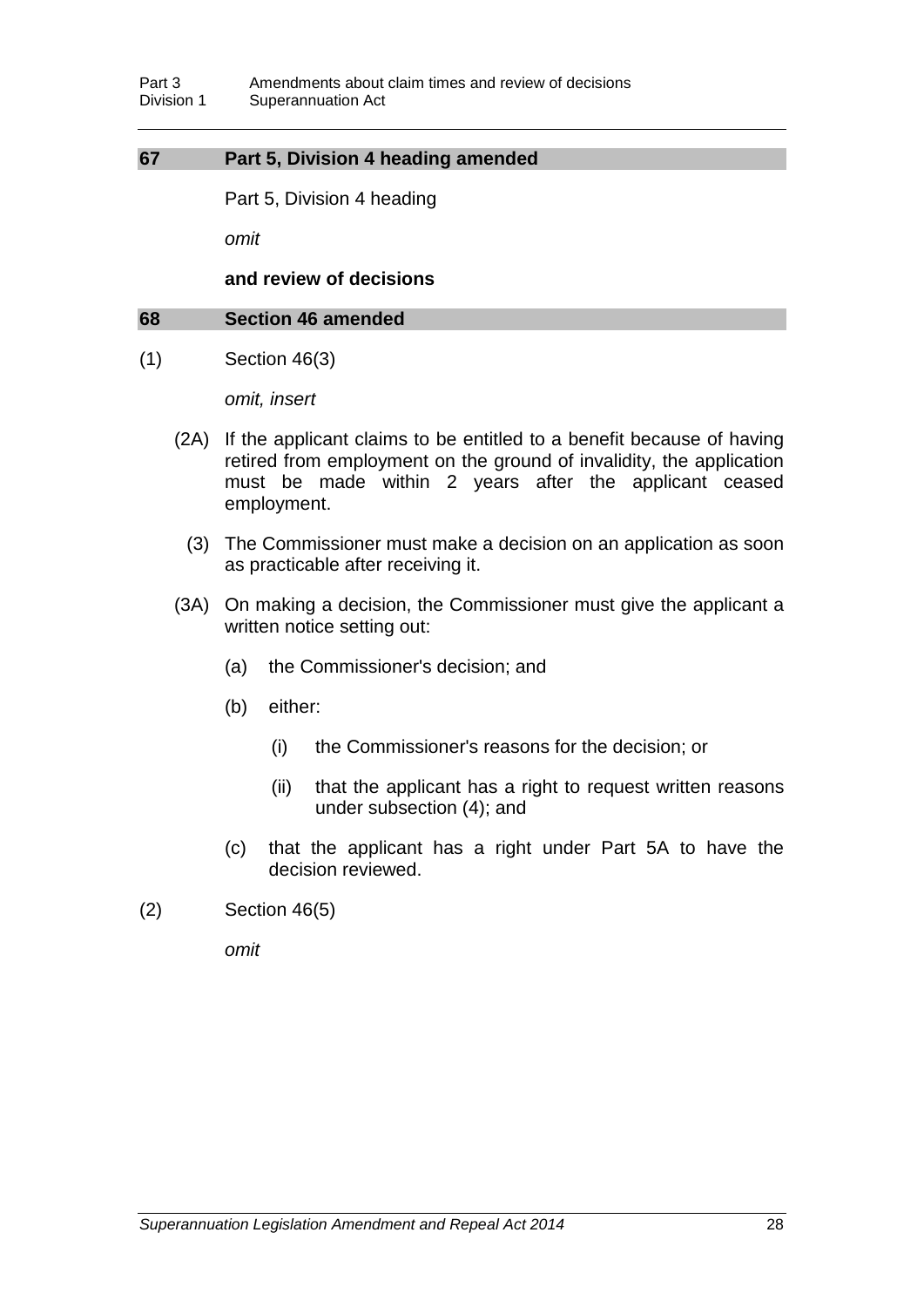## **69 Sections 47, 48 and 49 replaced**

Sections 47, 48 and 49

*repeal, insert*

# **Part 5A Review of decisions**

## **49A Definitions**

In this Part:

*reviewable decision*, see section 49B.

*Tribunal* means the Civil and Administrative Tribunal.

## **49B Meaning of** *reviewable decision*

- (1) Each of the following is a *reviewable decision*:
	- (a) a decision made by the Commissioner about the operation or management, in relation to a particular person, of:
		- (i) the NTGPAS Scheme; or
		- (ii) the NTGDI Scheme; or
		- (iii) the NTSS Scheme;
	- (b) a decision made by the Trustee Board about the operation or management, in relation to a particular person, of:
		- (i) the LAMS Scheme; or
		- (ii) a scheme in relation to which the Trustee Board exercises powers or performs functions under section 8B(1)(d).
- (2) For subsection (1), the Commissioner or Trustee Board makes a decision if the Commissioner or Board:
	- (a) makes, or fails to make, a decision; or
	- (b) engages in any conduct, or fails to engage in any conduct, in relation to making a decision.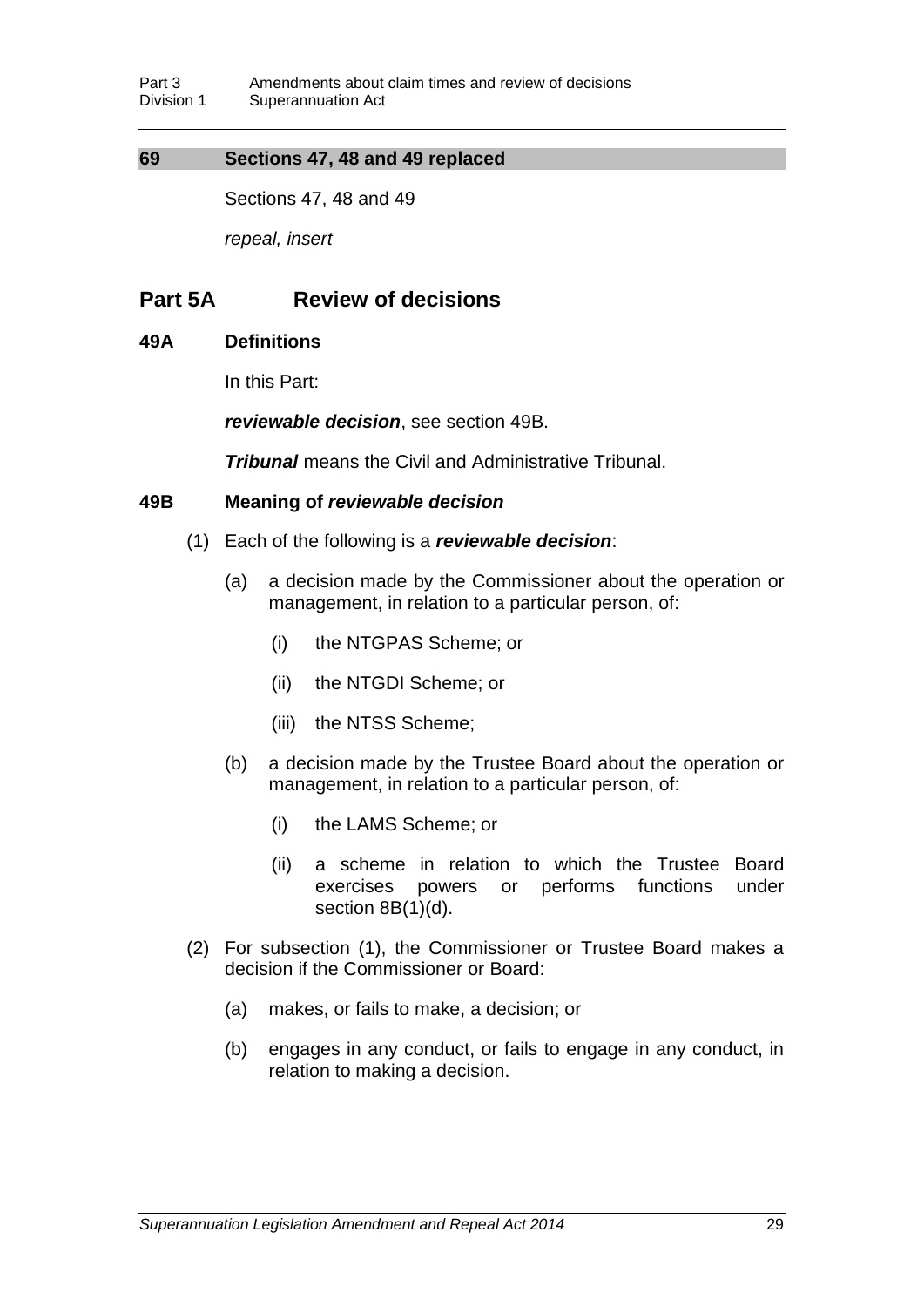- (3) For subsection (2)(a), the Commissioner or Trustee Board is taken to have failed to make a decision if:
	- (a) in relation to a decision that the Commissioner or Trustee Board is required to make within a specified period – the decision has not been made at the expiry of that period; or
	- (b) otherwise the decision has not been made at the expiry of a reasonable period after the obligation to make the decision arose.
- (4) To avoid doubt, a decision in relation to the operation or management of a scheme or fund as a whole is not a reviewable decision.

## **49C Application for review by Commissioner**

- (1) A person, or the executor or administrator of a person's estate, who is aggrieved by a reviewable decision made in relation to the person, may apply to the Commissioner for review of the decision.
- (2) The application must:
	- (a) be made:
		- (i) in the approved form or, if no form is approved, in writing; and
		- (ii) within the time prescribed by regulation; and
	- (b) state the grounds on which it is made and the facts relied on to establish the grounds; and
	- (c) be accompanied by the fee prescribed by regulation (if any).

## **49D Commissioner to review decision**

- (1) On receipt of an application, the Commissioner must review the reviewable decision.
- (2) However, the Commissioner may decline to review the decision if satisfied the application is frivolous or vexatious.

## **49E Conduct and determination of review**

- (1) In reviewing a reviewable decision, the Commissioner:
	- (a) may decide the procedures of the review; and
	- (b) must comply with the rules of natural justice.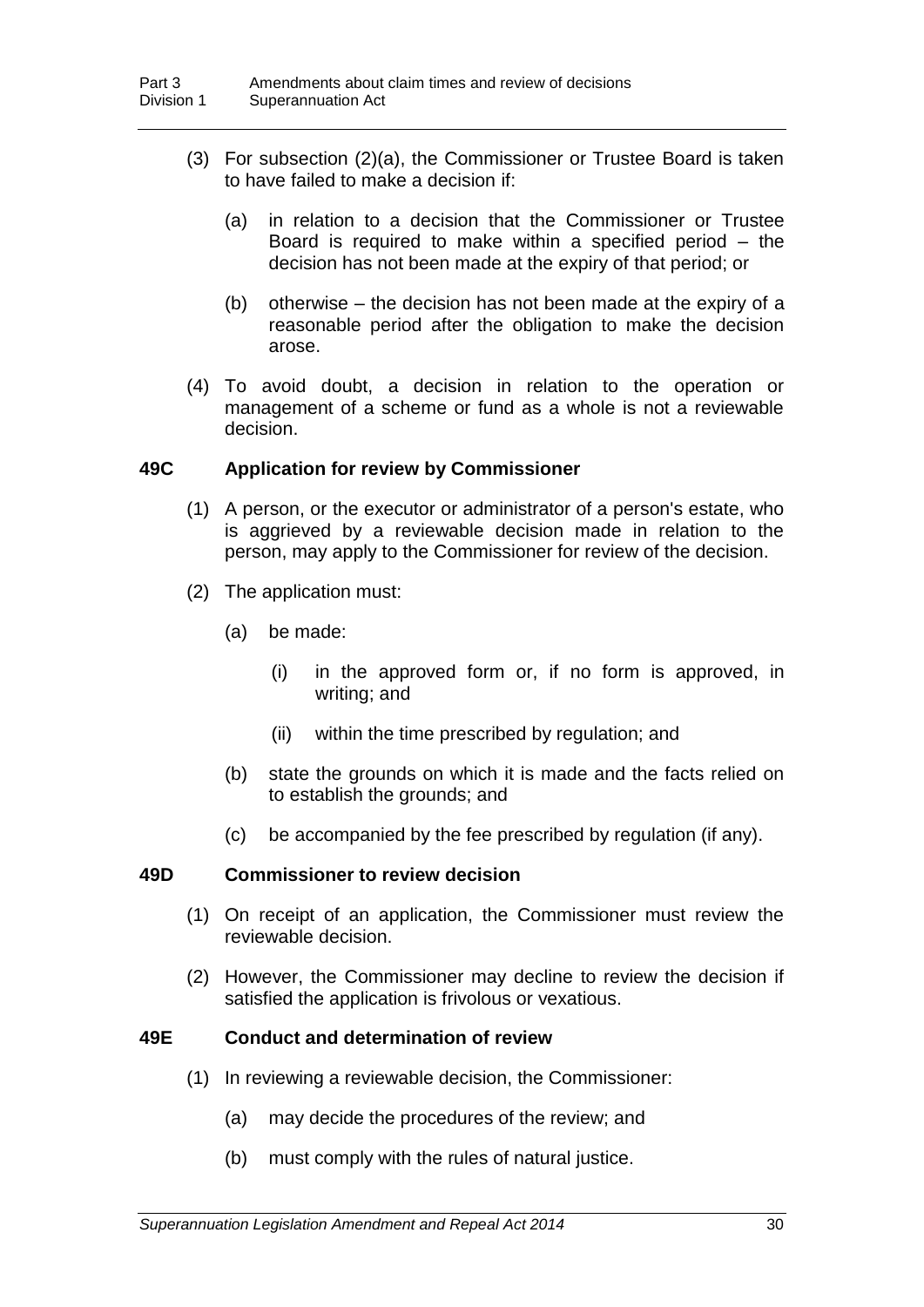- (2) To decide the review, the Commissioner must:
	- (a) affirm the reviewable decision; or
	- (b) vary the reviewable decision; or
	- (c) set aside the reviewable decision and substitute a new decision.
- (3) The Commissioner must decide the review:
	- (a) if the reviewable decision relates to a death benefit within 30 days after the application is made; or
	- (b) otherwise within 90 days after the application is made.

### **49F Notice of decision on review**

On deciding the review, the Commissioner must give the applicant a written notice setting out:

- (a) the Commissioner's decision on the review; and
- (b) the reasons for the decision; and
- (c) that the person has a right to have the decision reviewed by the Tribunal.

## **49G Application for review by Tribunal**

- (1) An applicant under section 49C who is aggrieved by the Commissioner's decision under section 49E, may apply to the Tribunal for review of that decision.
- (2) The application must be made:
	- (a) within the time prescribed by regulation; and
	- (b) in accordance with the *Northern Territory Civil and Administrative Tribunal Act*.

## **49H Tribunal has jurisdiction**

The Tribunal has jurisdiction to deal with matters under this Part.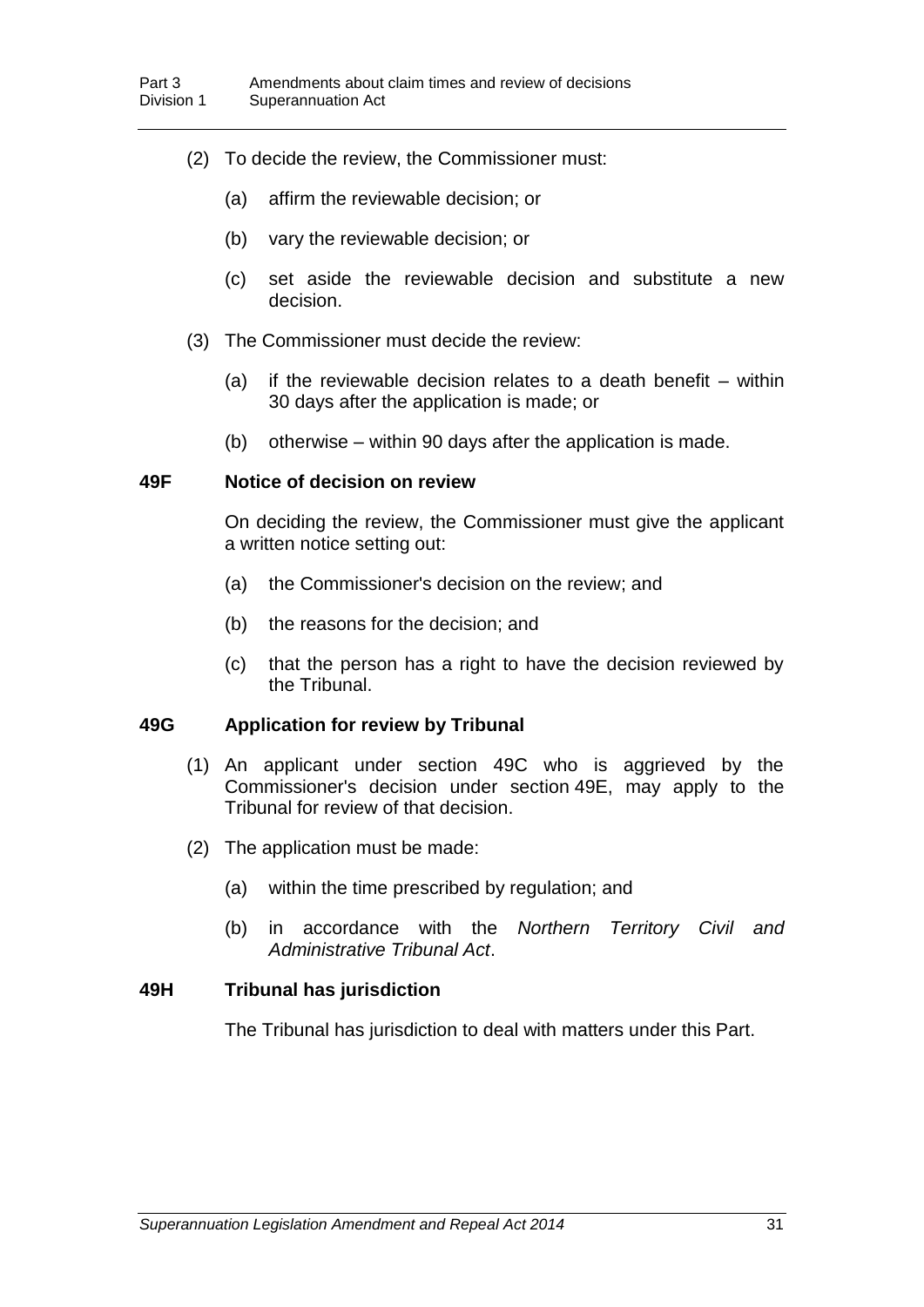## **70 Part 8, Division 3 inserted**

After section 69

*insert*

## **Division 3 Claim times and review of decisions**

#### **70 Definition**

In this Division:

*commencement* means the commencement of section 64 of the *Superannuation Legislation Amendment and Repeal Act 2014*.

## **71 Time limit for claiming permanent invalidity benefit**

For a person claiming to be entitled to a benefit because of having retired from employment before the commencement on the ground of invalidity, the reference in section 46(2A) to 2 years after the date of cessation of employment is taken to be a reference to 2 years after the commencement.

## **72 Part 5A – decisions about NTGPAS and NTGDI Schemes made before commencement**

- (1) This section applies if, before the commencement, the Commissioner made a decision about the operation or management of the NTGPAS Scheme or NTGDI Scheme in relation to a person.
- (2) If, as at the commencement, no application for reconsideration had been made under section 46(5), the decision is a reviewable decision for Part 5A.
- (3) If an application was made under section 46(5) before the commencement but, as at the commencement, the application had not been determined, the application is taken to be an application under section 49C and is to be dealt with under Part 5A.
- (4) If an application for review was made under section 47(1) before the commencement but, as at the commencement, the application had not been determined, the application is to be dealt with and determined (including as to the exercise of any right of appeal) in accordance with this Act as in force immediately before the commencement.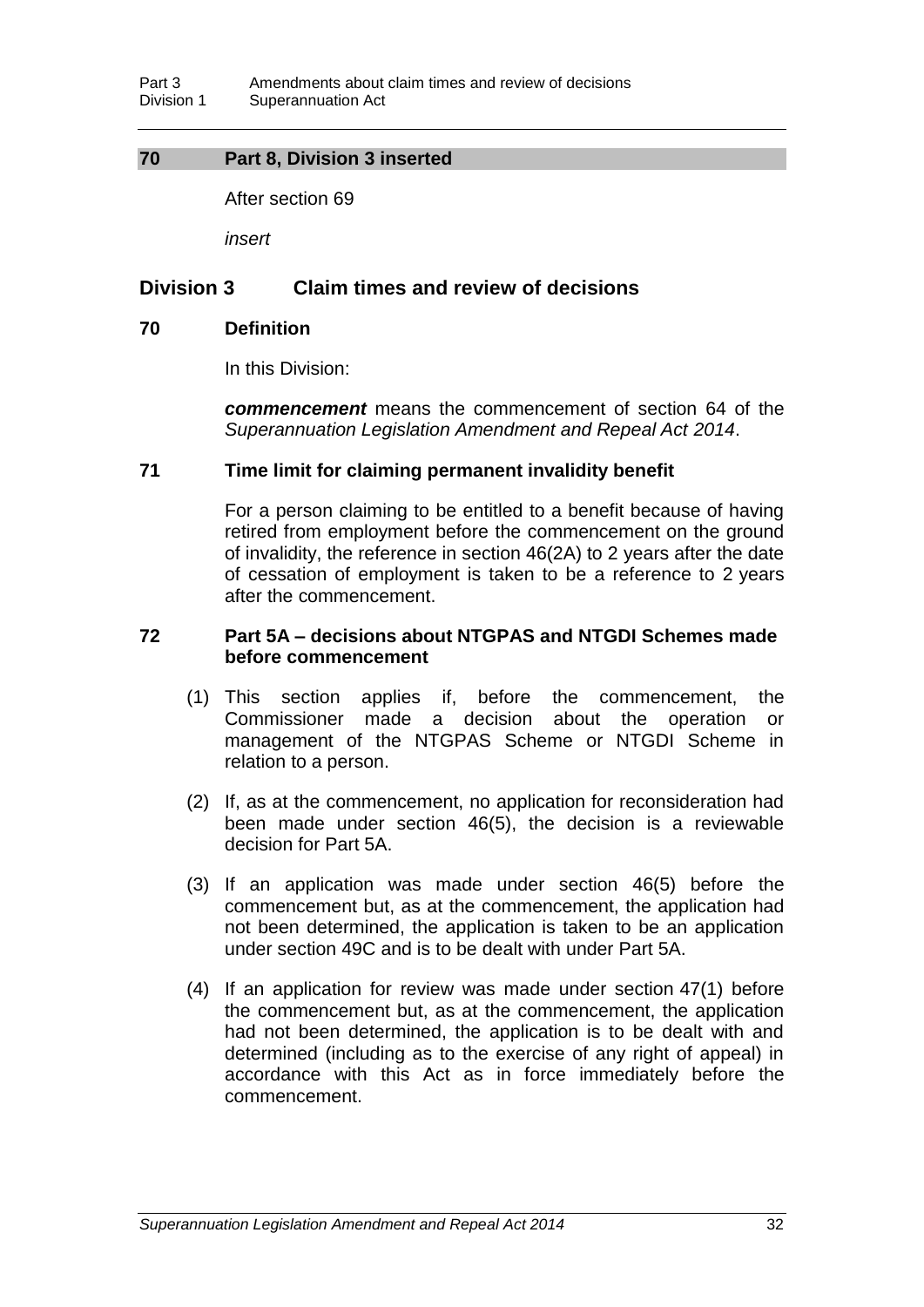## **73 Part 5A – decisions about LAMS Scheme made before commencement**

Part 5A does not apply in relation to a decision of the Trustee Board about the operation or management of the LAMS Scheme that was made before the commencement.

## **74 Part 5A – decisions about NTSS Scheme made before commencement**

- (1) This section applies if, before the commencement, the Commissioner made a decision under the Instrument about the operation or management of the NTSS Scheme in relation to a person.
- (2) If, as at the commencement, no application for review had been made under clause 14 of the Instrument:
	- (a) the decision is a reviewable decision for Part 5A; but
	- (b) section 49G does not apply in relation to the decision.
- (3) If an application was made under clause 14 of the Instrument before the commencement but, as at the commencement, the application had not been determined, the application is to be dealt with and determined in accordance with the Instrument as in force immediately before the commencement.
- (4) In this section:

**Instrument** means the instrument made by the Treasurer and dated 4 January 1989 establishing the NTSS Scheme.

### **75 Part 5A – decisions about PSB Scheme made before commencement**

- (1) This section applies if, before the commencement, the Trustee made a decision under the Trust Deed about the operation or management of the PSB Scheme in relation to a person.
- (2) If, as at the commencement, no application for review had been made under clause 27 of the Trust Deed:
	- (a) the decision is a reviewable decision for Part 5A; but
	- (b) section 49G does not apply in relation to the decision.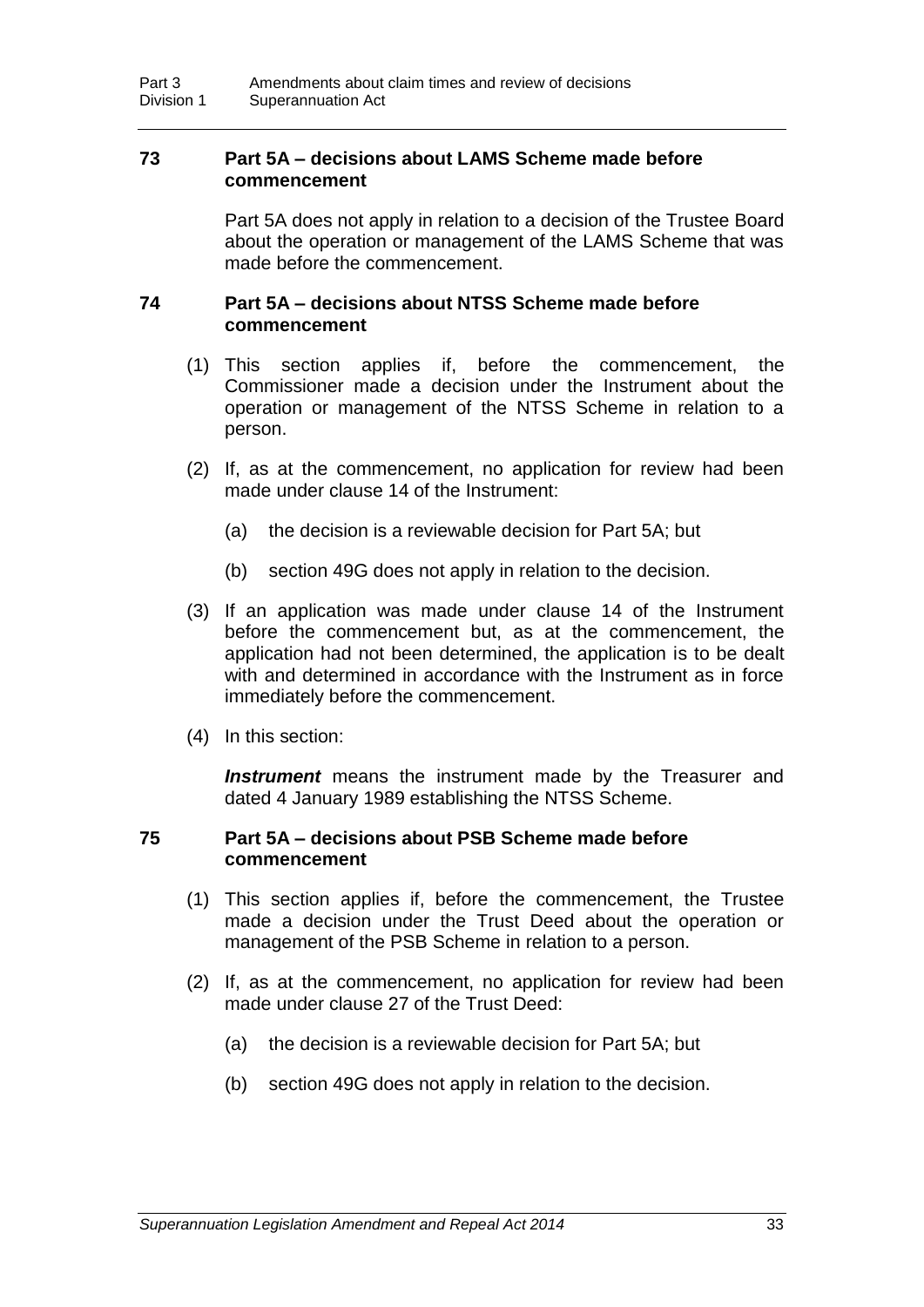- (3) If an application was made under clause 27 of the Trust Deed before the commencement but, as at the commencement, the application had not been determined, the application is to be dealt with and determined in accordance with the Trust Deed as in force immediately before the commencement.
- (4) In this section:

**PSB Scheme** means the Northern Territory Police Supplementary Benefit Scheme.

*Trust Deed*, means the trust deed dated 15 June 1984 between the Territory and Otto Kenneth Alder, Arthur Alexander Grant and Michael John Palmer establishing the PSB Scheme, as amended.

*Trustee* means the trustee under the Trust Deed.

## **Division 2 Legislative Assembly Members' Superannuation Fund Act**

## **71 Act amended**

This Division amends the *Legislative Assembly Members' Superannuation Fund Act*.

## **72 Section 27B inserted**

After section 27A

*insert*

## **27B Claims for benefits**

- (1) A person entitled, or claiming to be entitled, to a benefit under this Act may apply to the Trustee Board, in the form approved by the Board, for payment of that benefit.
- (2) If the application relates to a benefit under section 22, it must be made within 2 years after the person ceased to be a member.
- (3) The Trustee Board must make a decision on the application as soon as practicable after receiving it.
- (4) On making a decision, the Trustee Board must give the applicant a written notice setting out:
	- (a) the Trustee Board's decision; and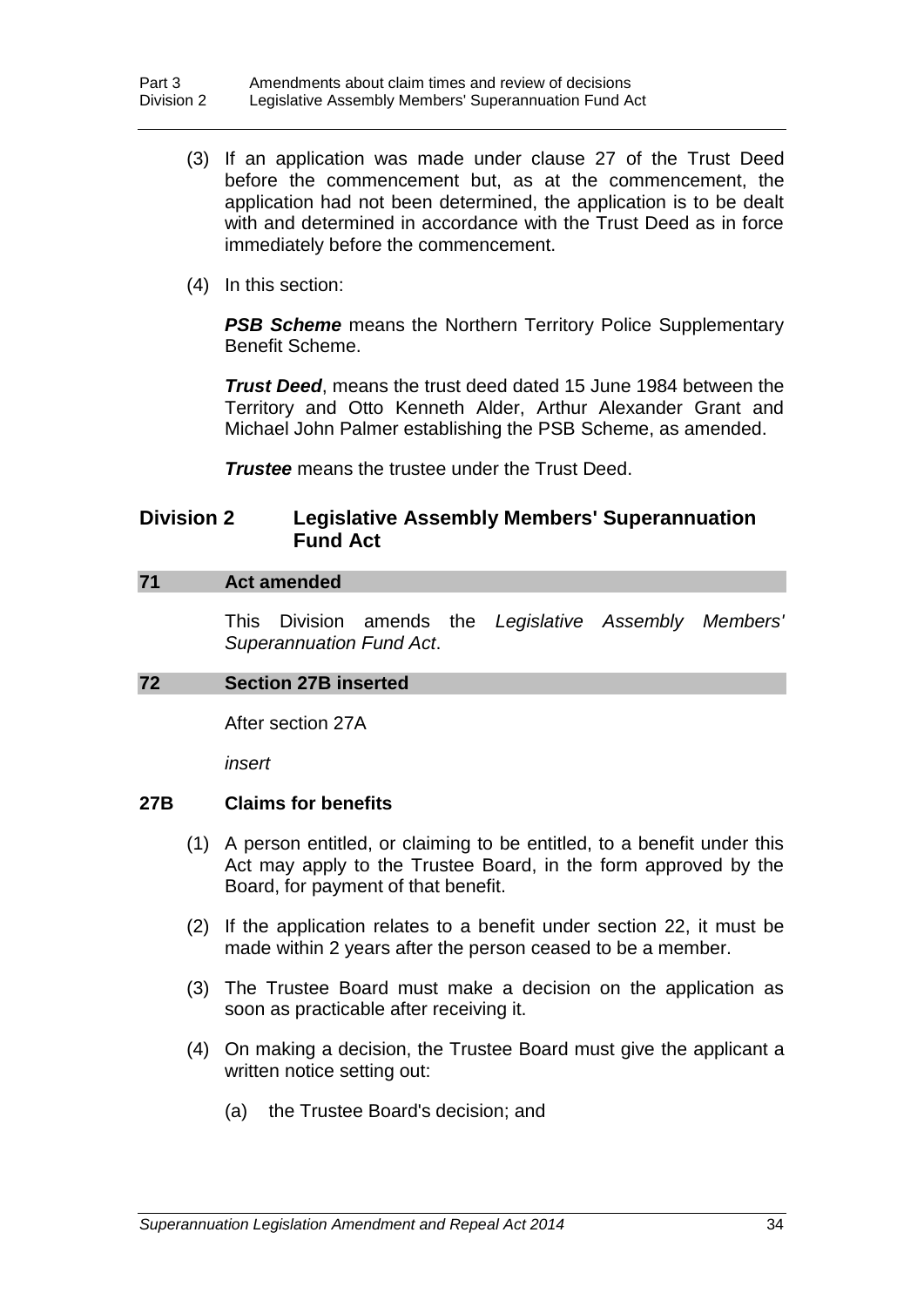- (b) either:
	- (i) the Trustee Board's reasons for the decision; or
	- (ii) that the applicant has a right to request written reasons under subsection (5); and
- (c) that the applicant has a right under Part 5A of the *Superannuation Act* to have the decision reviewed.
- (5) An applicant may, in writing, require the Trustee Board to give reasons for the Board's decision and the Board must give the applicant those reasons in writing.

#### **73 Part VII inserted**

After section 36

*insert*

# **Part VII Transitional matters for Superannuation Legislation Amendment and Repeal Act 2014**

## **37 Time limit for claiming retirement through ill health benefit**

- (1) For a person who ceased to be a member before the commencement, the reference in section 27B(2) to 2 years after the person ceased to be a member is taken to be a reference to 2 years after the commencement.
- (2) In this section:

*commencement* means the commencement of section 72 of the *Superannuation Legislation Amendment and Repeal Act 2014*.

## **Division 3 Administrators Pensions Act**

#### **74 Act amended**

This Division amends the *Administrators Pensions Act*.

#### **75 Section 3 amended**

Section 3

*insert (in alphabetical order)*

*decision*, for Part 4, see section 7A.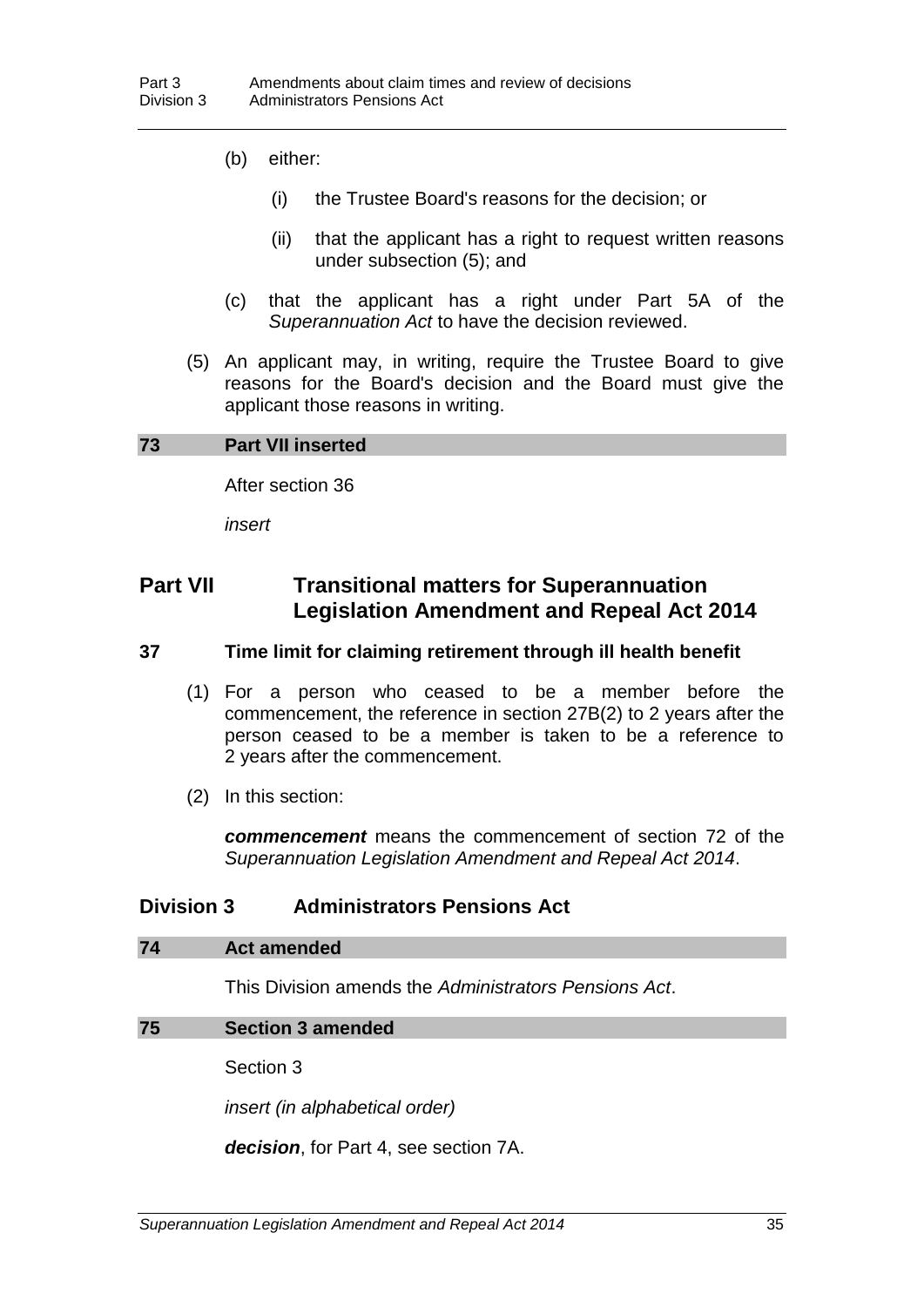*Tribunal*, for Part 4, means the Civil and Administrative Tribunal.

## **76 Part 4 inserted**

After section 7

*insert*

# **Part 4 Review of decisions**

## **7A Meaning of** *decision*

For this Part, a person makes a *decision* if the person:

- (a) makes a decision; or
- (b) engages in any conduct in relation to making a decision.

## **7B Application for review by Tribunal**

- (1) A person, or the executor or administrator of a person's estate, who is aggrieved by a decision made under this Act in relation to the person, may apply to the Tribunal for review of the decision.
- (2) The application must be made:
	- (a) within the time mentioned in section 7C; and
	- (b) in accordance with the *Northern Territory Civil and Administrative Tribunal Act*.

## **7C Time limit for application for review**

- (1) For section 7B(2)(a), the time within which an application for review of a decision must be made is:
	- (a) if the decision relates to a benefit under section  $5 30$  days after the decision was made; or
	- (b) otherwise 12 months after the decision was made.
- (2) The Tribunal may allow a longer period within which an application for review may be made.
- (3) However, the Tribunal may do so for subsection (1)(a) only if satisfied that the decision maker failed to comply with the requirements under the *Northern Territory Civil and Administrative Tribunal Act* to notify the aggrieved person of his or her right to apply for review.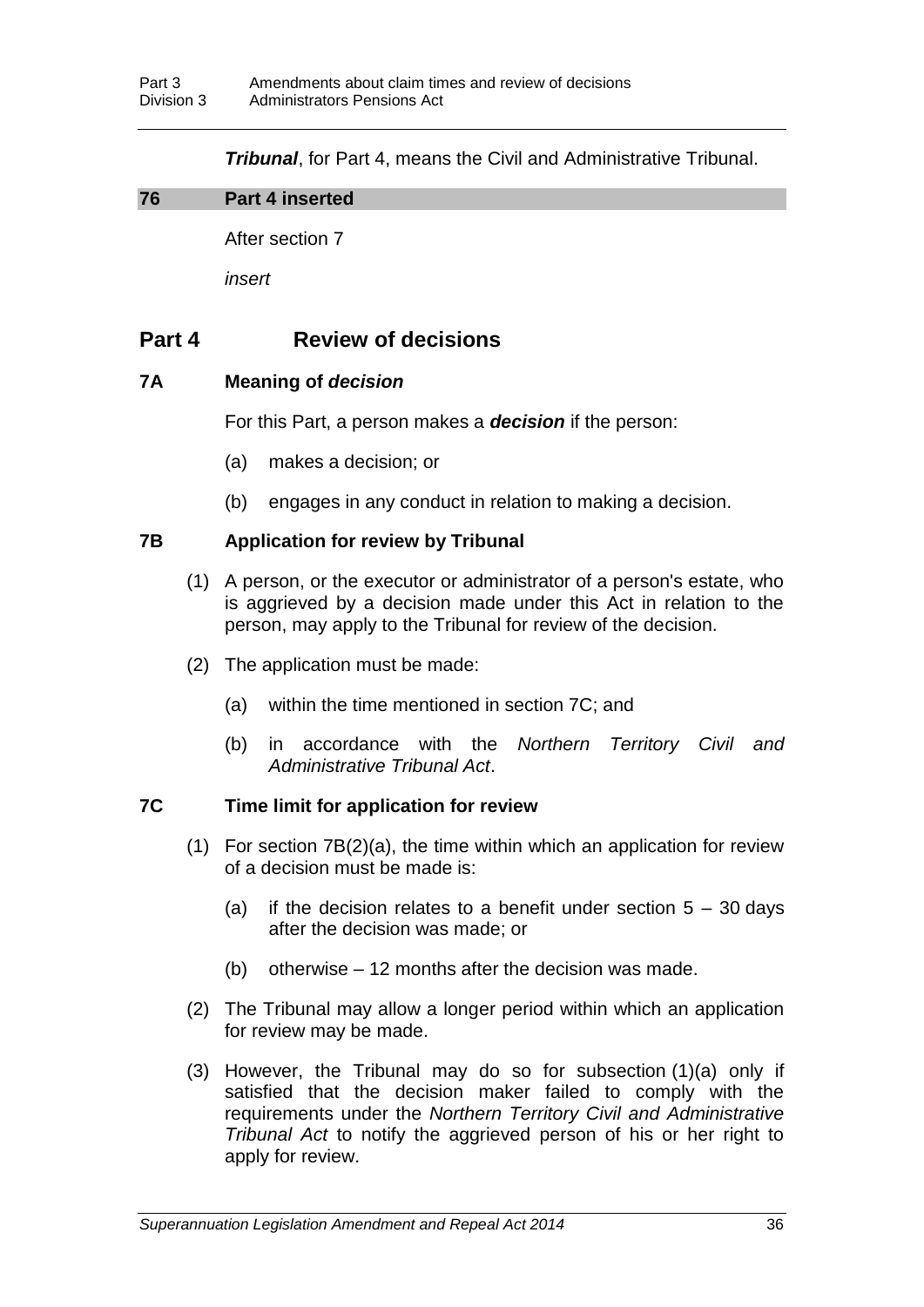## **7D Tribunal has jurisdiction**

The Tribunal has jurisdiction to deal with matters under this Part.

## **77 Part 6 heading inserted**

Before section 11

*insert*

# **Part 6 Transitional matters**

## **78 Section 11 amended**

Section 11, heading

*omit*

### **Transitional matters for**

## **79 Section 12 inserted**

After section 11

*insert*

## **12** *Superannuation Legislation Amendment and Repeal Act 2014*

Part 4 does not apply in relation to a decision made before the commencement of section 76 of the *Superannuation Legislation Amendment and Repeal Act 2014*.

## **Division 4 Superannuation Regulations**

#### **80 Regulations amended**

This Division amends the *Superannuation Regulations*.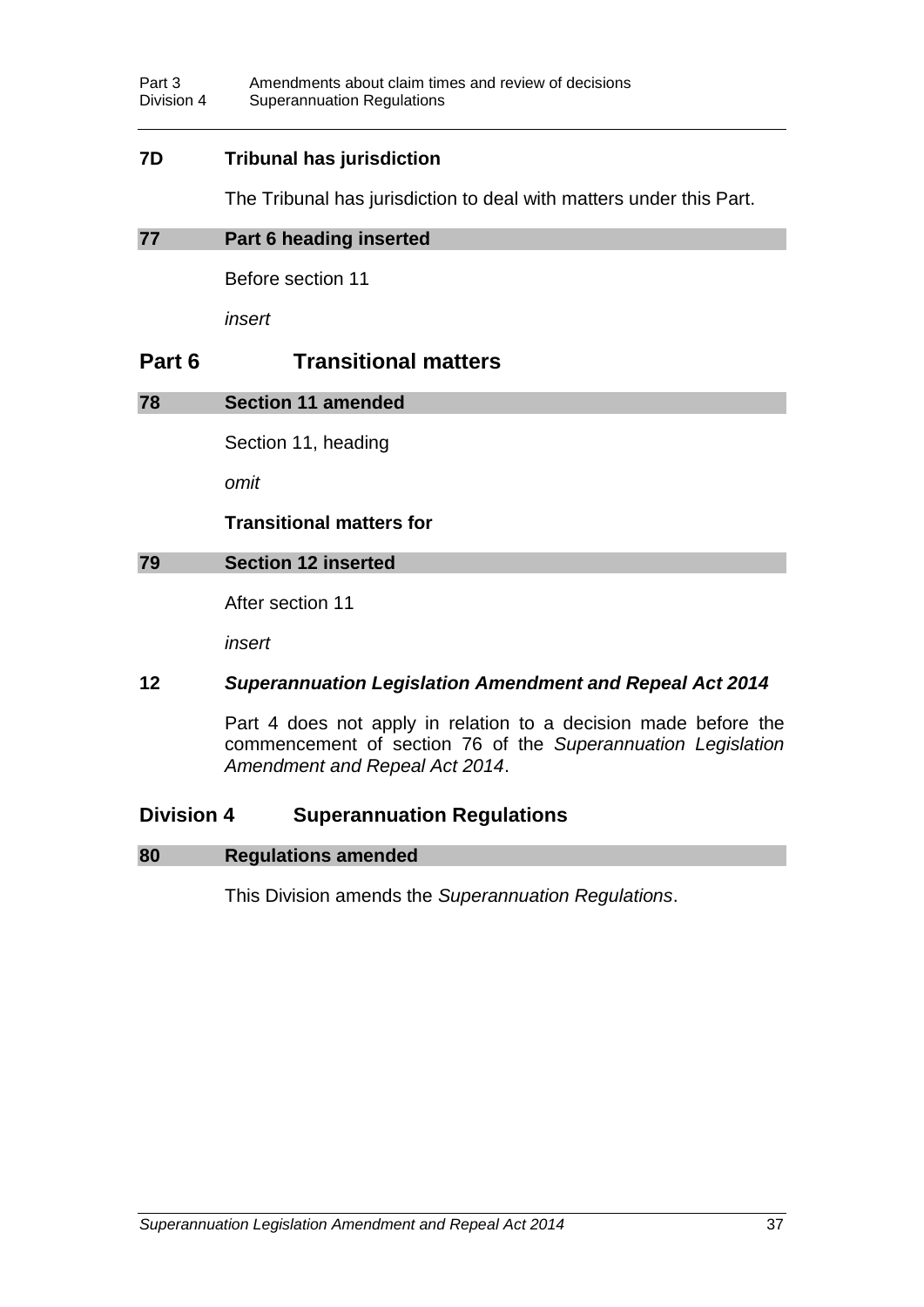## **81 Regulation 8 inserted**

Before the Schedule

*insert*

#### **8 Time limits for applications for review of decisions**

- (1) For section 49C(2)(a)(ii) of the Act, the time within which an application for review of a reviewable decision (the *original decision*) must be made is:
	- (a) if the decision relates to a death benefit  $-30$  days after the original decision was made; or
	- (b) if the decision relates to a invalidity retirement benefit  $-$ 2 years after the original decision was made; or
	- (c) otherwise 12 months after the original decision was made.
- (2) For section 49G(2)(a) of the Act, the time within which an application for review of the decision of the Commissioner under section 49E (the *decision on review*) must be made is:
	- (a) if the decision relates to a death benefit  $-30$  days after the decision on review was made; or
	- (b) if the decision relates to a invalidity retirement benefit  $-$ 2 years after the decision on review was made; or
	- (c) otherwise 12 months after the original decision was made.
- (3) The Tribunal may allow a longer period within which an application for review may be made under subregulation (2)(a) or (c).
- (4) However, the Tribunal may do so for subregulation (2)(a) only if satisfied that the Commissioner failed to comply with section 49F of the Act.
- (5) In this regulation:

*invalidity retirement benefit* means a benefit payable under one of the following:

- (a) rule 10 of the Rules;
- (b) section 45Q of the Act;
- (c) section 22 of the *Legislative Assembly Members' Superannuation Fund Act*;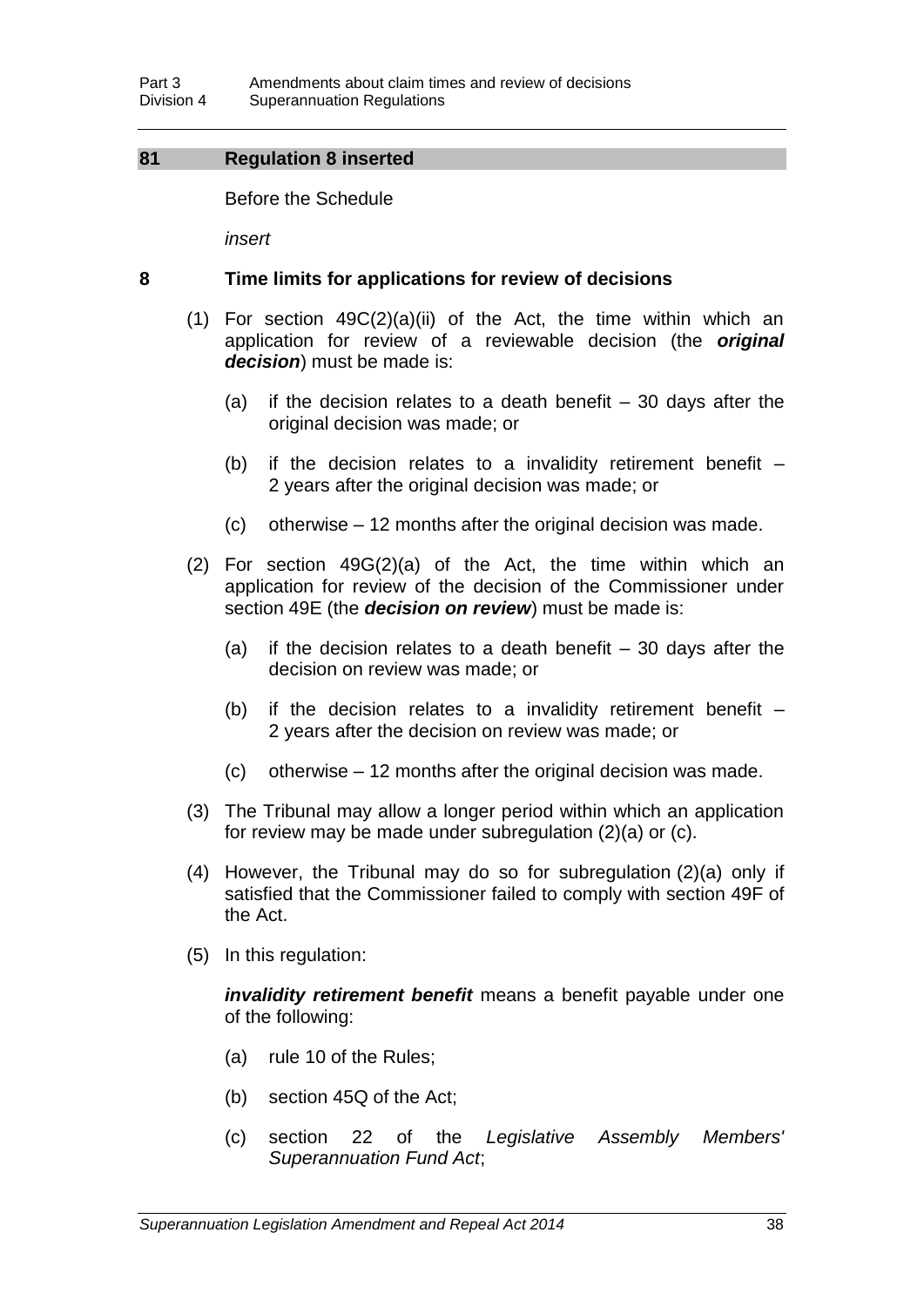(d) clause 6(1)(b) of the instrument establishing the NTSS Scheme.

## **Division 5 Northern Territory Supplementary Superannuation Scheme Instrument**

#### **82 Instrument amended**

This Division amends the instrument, made by the Treasurer and dated 3 January 1989, establishing the Northern Territory Supplementary Superannuation Scheme.

#### **83 Clause 13 amended**

(1) After clause 13(2)

*insert*

- (2A) On making a decision, the Commissioner must give the applicant a written notice setting out:
	- (a) the Commissioner's decision; and
	- (b) either:
		- (i) the Commissioner's reasons for the decision; or
		- (ii) that the applicant has a right to request written reasons under subclause (3); and
	- (c) that the applicant has a right under Part 5A of the Superannuation Act to have the decision reviewed.
- (2) After clause 13(3)

*insert*

*Note Under Part 5A of the Superannuation Act, a person aggrieved by a decision under this NTSS Scheme relating to the person may seek to have the decision reviewed by the Commissioner, and if the person is still aggrieved, by the Civil and Administrative Tribunal.*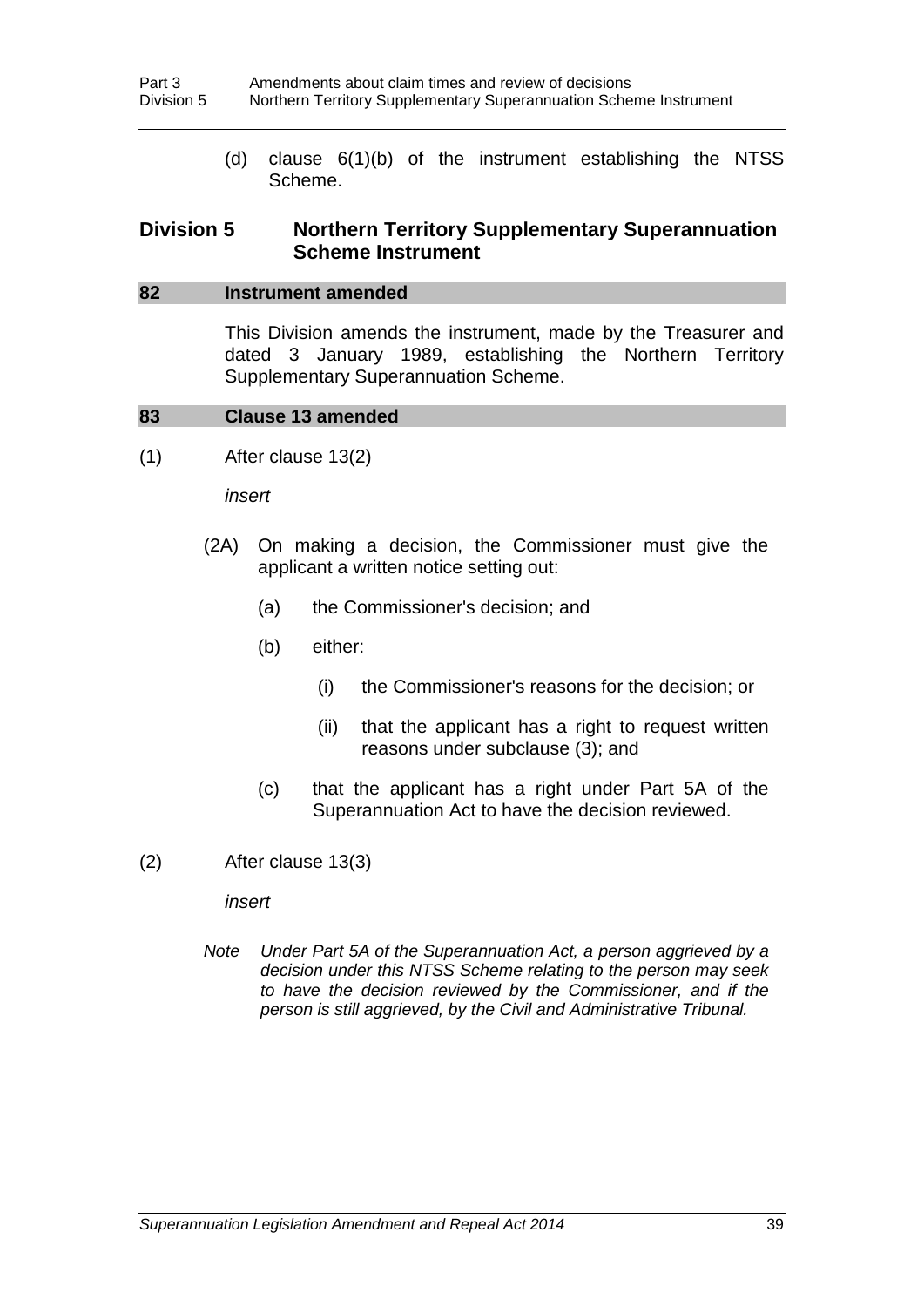## **84 Clause 14 repealed**

Clause 14

*repeal*

# **Part 4 Repeal and amendments about unclaimed benefits**

## **Division 1 Repeal**

#### **85 Act repealed**

The *Unclaimed Superannuation Benefits Act 1998* (Act No. 30 of 1998) is repealed.

### **Division 2 Superannuation Act**

#### **86 Act amended**

This Division amends the *Superannuation Act*.

#### **87 Section 39 amended**

Section 39(2)(b)(iii)

*omit, insert*

(iii) amounts payable to the Commonwealth Commissioner of Taxation under the *Superannuation (Unclaimed Money and Lost Members) Act 1999* (Cth) in relation to persons entitled to benefits under the Scheme.

#### **88 Section 45Z replaced**

Section 45Z

*repeal, insert*

#### **45Z Unclaimed benefits and lost members**

If the NTGPAS Scheme is prescribed for the purposes of a provision of the *Superannuation (Unclaimed Money and Lost Members) Act 1999* (Cth), the Commissioner must comply with that Act in relation to the Scheme.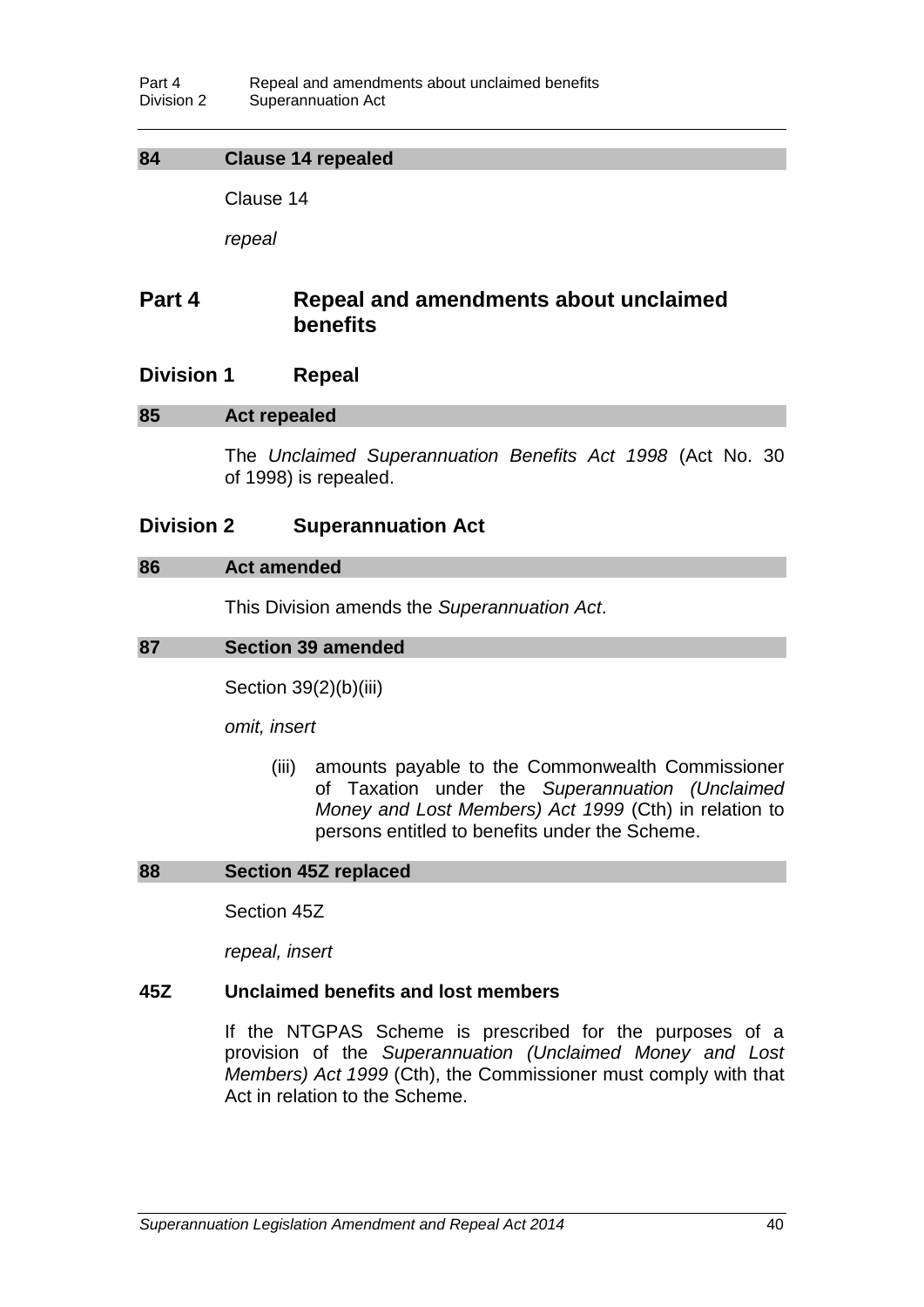### **89 Part 8, Division 4 inserted**

Before the Schedule

*insert*

## **Division 4 Unclaimed benefits**

#### **76 Transfer of unclaimed benefits to ATO**

(1) As soon as practicable after the commencement of this section, the Treasurer must pay to the ATO an amount calculated in accordance with the following formula:

 $T = U - R$ 

where:

- T is the amount to be paid.
- U is the total of the amounts of unclaimed superannuation benefits paid to the Treasurer under section 5 of the repealed USB Act in relation to persons entitled to benefits under an NTG scheme.
- R is the total of the amounts paid by the Treasurer under section 6 of the repealed USB Act in relation to those persons.
- (2) When making a payment under subsection (1), the Treasurer must give to the ATO:
	- (a) a copy of the register kept under section 7 of the repealed USB Act; and
	- (b) any other information in the Treasurer's possession that the ATO might reasonably need in order to deal with the money in accordance with the *Superannuation (Unclaimed Money and Lost Members) Act 1999* (Cth).
- (3) The amount payable under subsection (1) is to be paid from the Consolidated Holding Authority which is appropriated accordingly.
- (4) In this section:

*repealed USB Act* means the *Unclaimed Superannuation Benefits Act* repealed by section 85 of the *Superannuation Legislation Amendment and Repeal Act 2014*.